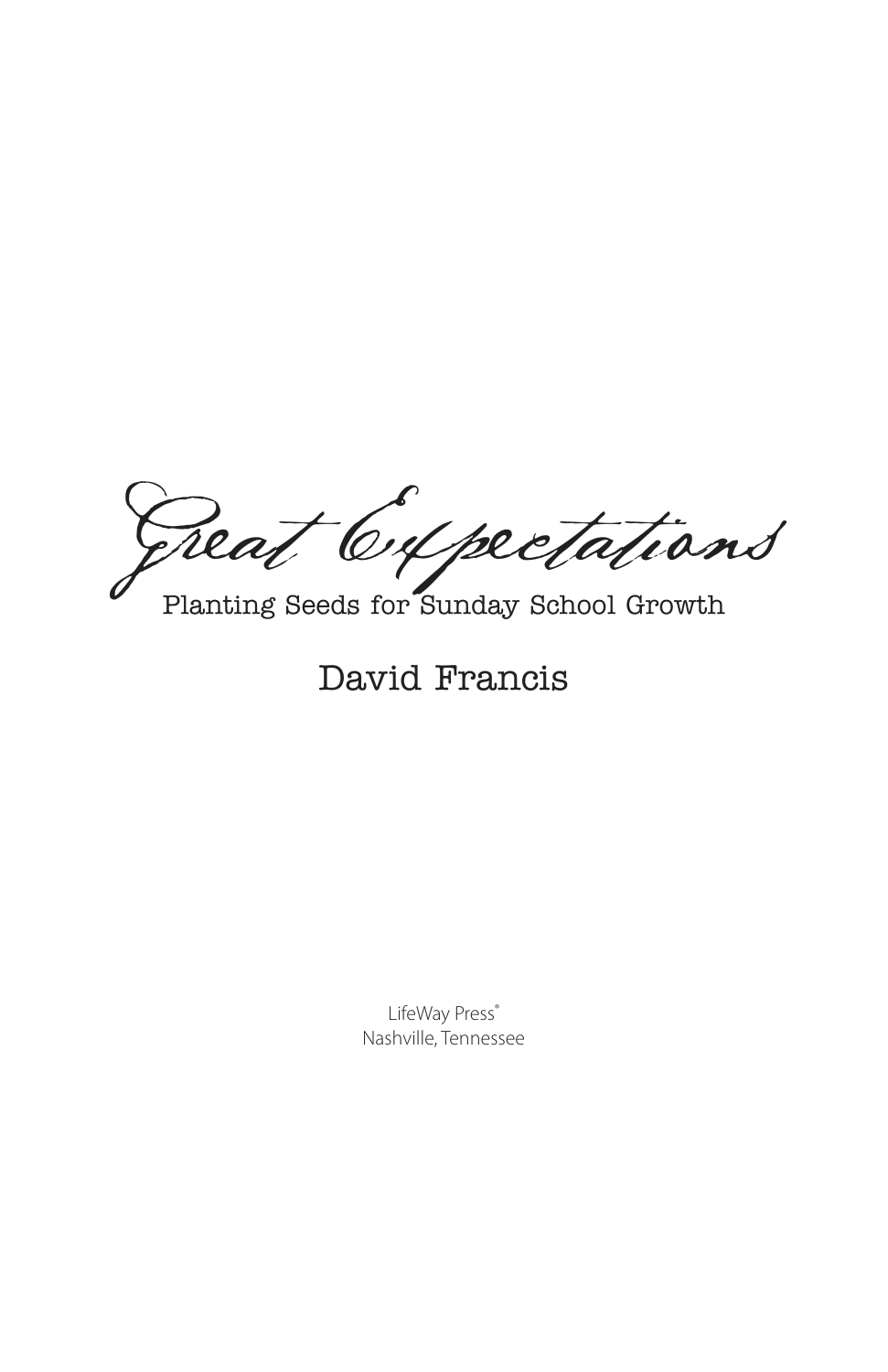© 2009 LifeWay Press®

Permission is granted to photocopy this resource. A downloadable version is available online at *www.lifeway.com/sundayschool*. Additional material not included in the print version is also available for free download at that site, including teaching plans, PowerPoint® presentations, a webinar, and an audio version of the book.

ISBN 978-1-4158-6704-4 Item 005189412

This book is the text for course LS-0034 in the subject area Sunday School in the Christian Growth Study Plan.

Dewey decimal classification: 268 Subject headings: SUNDAY SCHOOLS \ RELIGIOUS EDUCATION

Unless otherwise indicated, Scripture quotations are taken from the Holman Christian Standard Bible, copyright © 1999, 2999, 2002, 2003 by Holman Bible Publishers. Used by permission. The Scripture quotation marked NLT is taken from the Holy Bible, New Living Translation, copyright © 1996. Used by permission of Tyndale House Publishers Inc., Wheaton, IL 60189 USA. All rights reserved.

#### *Printed in the United States of America*

Leadership and Adult Publishing LifeWay Church Resources One LifeWay Plaza Nashville, TN 37234-0175



David Francis is the director of Sunday School and Discipleship at LifeWay Christian Resources. Before joining LifeWay in 1997, he served as the associate pastor and minister of education at First Baptist Church in Garland, Texas, for 13 years. David and his wife, Vickie, teach Preschool Sunday School at Long Hollow Baptist Church in Hendersonville, Tennessee. They have three married sons.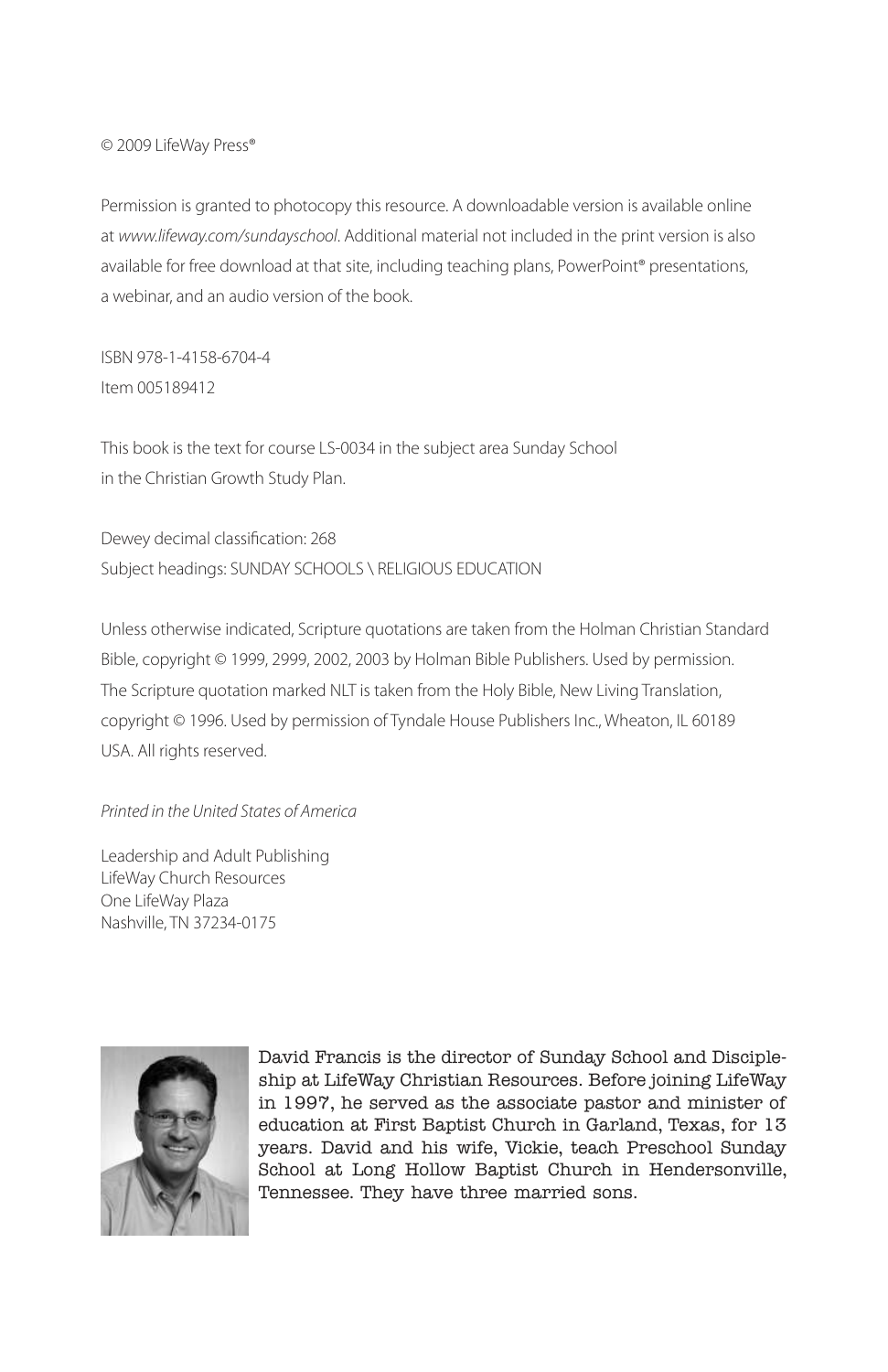Contents

Introduction What Do You Expect? 4

Chapter 1 Expect New People Every Week 13

Chapter 2 Expect People to Say Yes 24

Chapter 3 Expect Classes to Reproduce 40

Notes 46

Other LifeWay Resources by David Francis 47

Additional Help 48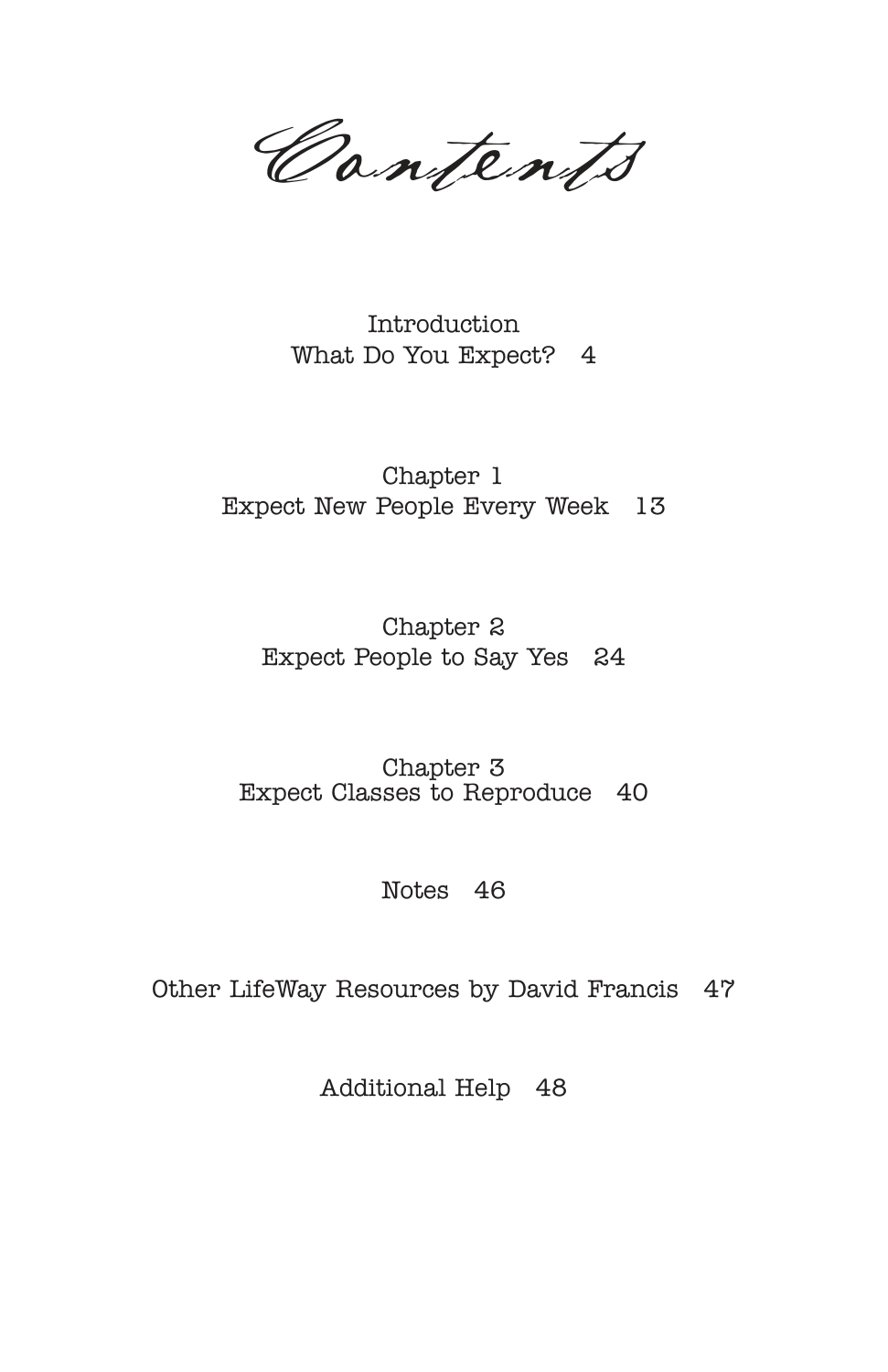## Introduction

What Do You

*You have been born again—not of perishable seed but of imperishable—through the living and enduring word of God. 1 Peter 1:23*

A student pastor is said to have asked the famous British preacher Charles Spurgeon how he could be more effective in bringing unbelievers to faith. Spurgeon reportedly asked the student, "Do you expect converts every time you preach?" The student responded that, of course, he did not. Spurgeon replied, "That is why you have none."<sup>1</sup>

What do you expect God to do through your Sunday School? Do you expect Him to send newcomers every week? Do you expect participants in your Sunday School to receive a fresh word from Him each week through a consistently dynamic Bible study experience? Do you expect members to say yes to opportunities to serve in His kingdom enterprise within and beyond the Sunday School hour? Do you expect your class to grow and plant new classes?

Sadly, the answer from many Sunday School leaders today is the same as Spurgeon's student: "Of course not." That's probably one reason Sunday School is struggling in many churches. The purpose of this book is to challenge Sunday School leaders and teachers toward great expectations about what God can do through Sunday School. Before we do that, let's acknowledge some of the challenges and pressures facing the movement. Sunday School may be suffering today from low selfesteem because of these factors, which in turn may contribute to low expectations.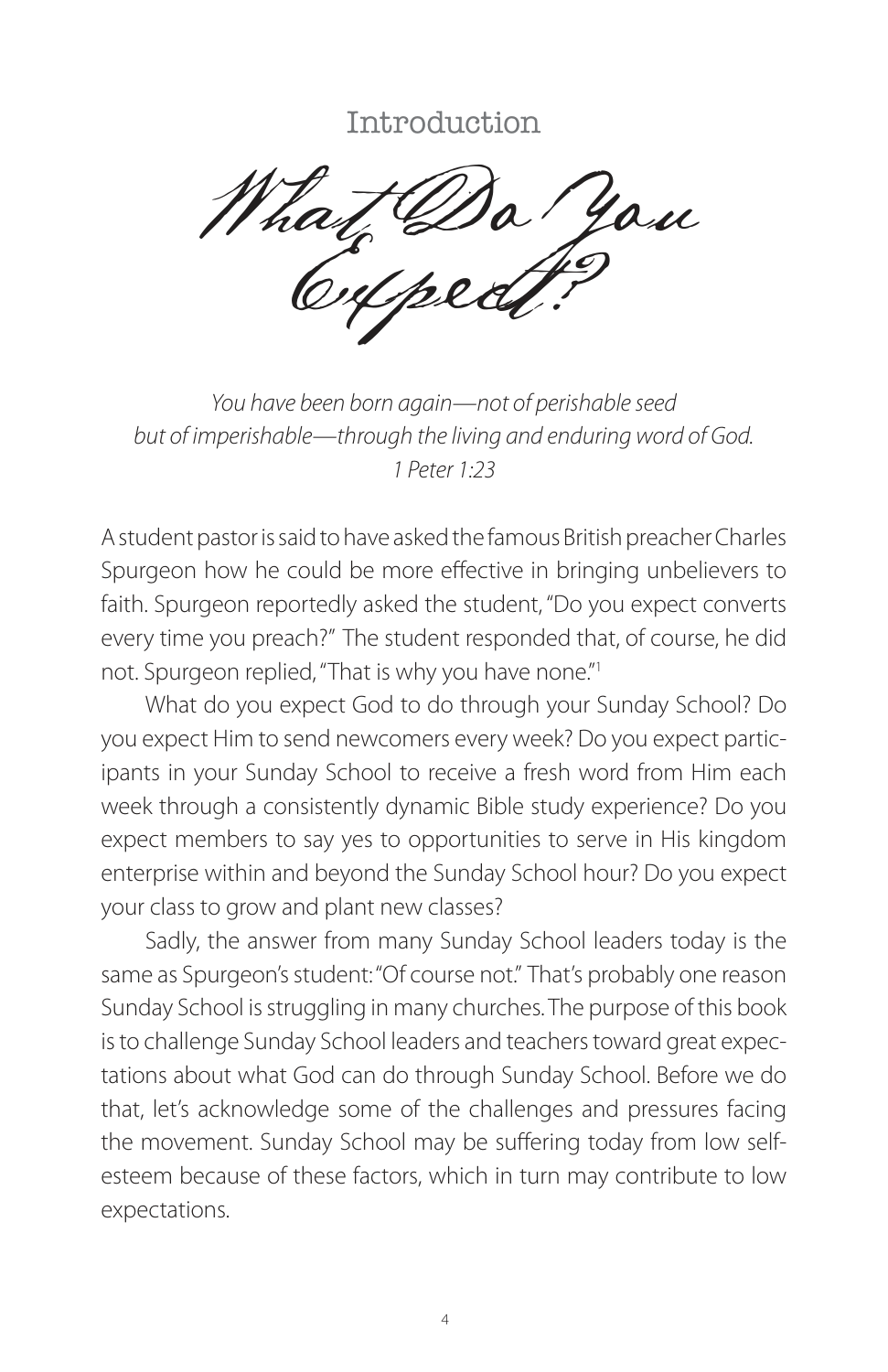#### **Sunday School Not Cool?**

One of the pressures facing the Sunday School movement today concerns its very name. I've often quipped that there are only two things wrong with the name *Sunday School:* (1) Sunday School is not just on Sundays, and (2) it's not a school. When the Sunday School movement began more than two hundred years ago in England, it was both. It was established to teach reading and writing, using the Bible as the primary textbook, to boys and girls on their one day off, Sunday, after laboring six days each week. When the movement first spread to America, it continued a similar mission of promoting literacy and good citizenship. The movement evolved over the years into a predominantly churchbased ministry that is still practiced in most churches in the United States. Scheduled before or after the primary weekend worship service, Sunday School has taken on additional purposes in many churches that extend beyond the hour or so spent in a Bible study group. In fact, many churches expect Sunday School to be a 24/7/365 network of care, prayer, communication, outreach, and ministry. It could be argued that Sunday School is well suited to accomplish all of the purposes of the church except the purpose of worship. That's a great expectation!

But despite all the ministry Sunday School has accomplished, continues to accomplish, and can accomplish, the name *Sunday School* is no longer cool to some people. Guess what? I'm cool with that! Change the name to whatever you want! Just don't be surprised when people still call it Sunday School.

#### **Brand Power**

Why do people continue to use the name *Sunday School* to describe this ministry, even when the new, official name in their church is LIFE Groups, Bible Study, Bible Fellowship, or—as in my church—Connect Groups? I believe it's the power of the brand! Despite the fact that neither word in *Sunday School* is adequate to describe this multipurpose ministry, joined together they form a global brand that enjoys loyalty and equity all over the world. Curiously, at the same time some evangelical church leaders are creating new names for Sunday School,

5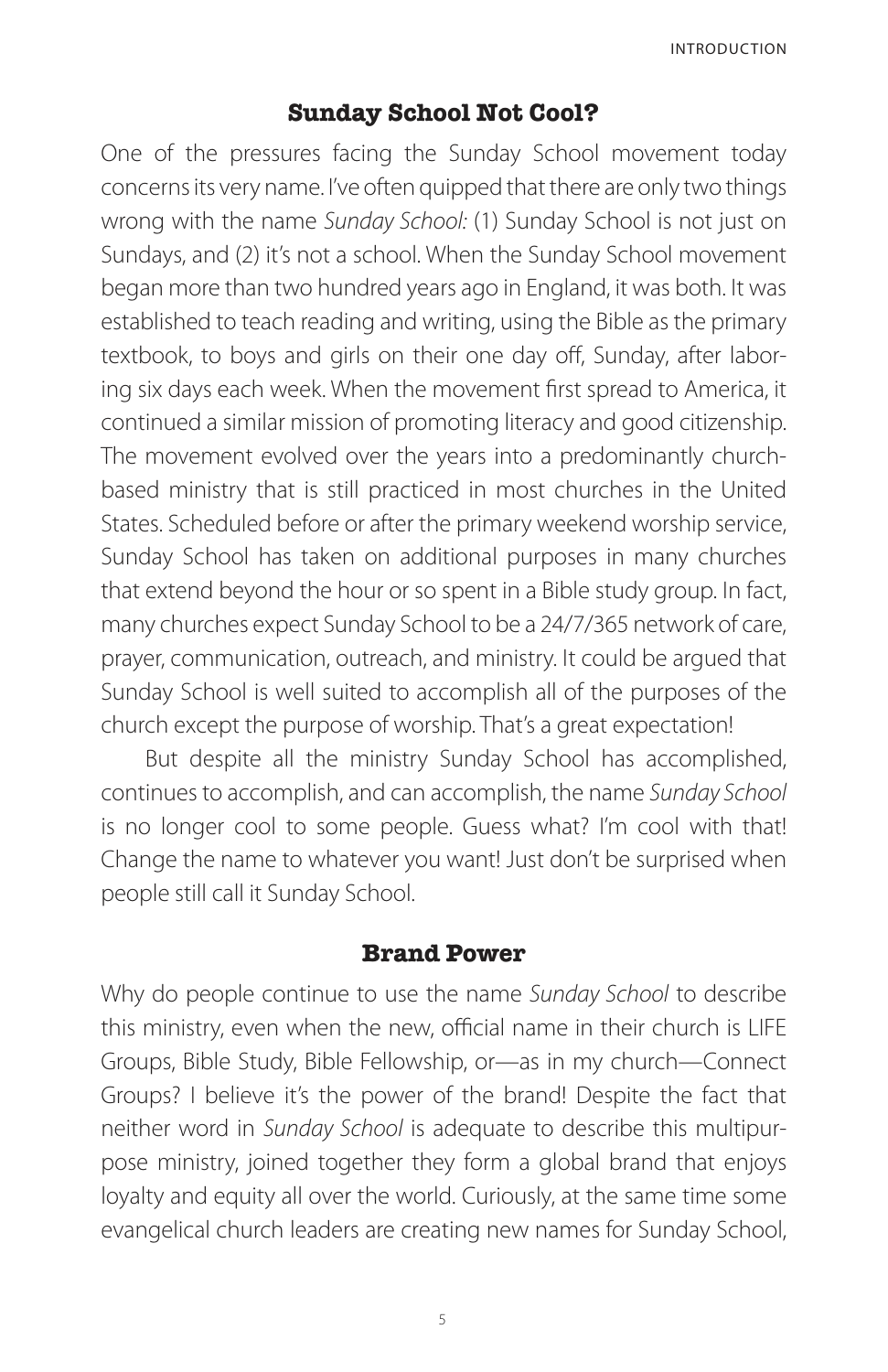others are discovering—or rediscovering—it. United Methodists, for example, have largely abandoned Church School in favor of a renewed emphasis on Sunday School while also promoting Sunday School as a multipurpose ministry that extends beyond the weekend occasion. Sunday School leaders will find some challenging and helpful ideas and resources at their Web site, as well as the sites of others who have not abandoned Sunday School. The Churches of the Nazarene and Assemblies of God are two other groups with robust Web sites and resources for Sunday School leaders.

### **Brand Extensions**

I am currently following, with what I can only describe as troubled interest, the emergence of Sunday-morning programs for kids in Muslim mosques, humanist (atheist) centers, and Hindu temples. Such programs have long operated in Jewish synagogues, Mormon wards, Unitarian centers, and elsewhere. Perhaps conceding to the predominant Christian culture, as well as the strength of the brand, most of these programs are called Sunday School. Why are Muslims, atheistic humanists, Hindus, and others using the term *Sunday School?* Because that's what their kids' Christian friends and classmates call it, even if their church doesn't call it that. Why? Because it's the brand name of the movement. What Kleenex® is to facial tissue and Coke® is to soda pop, Sunday School is to Sundaymorning education. I recently overheard a conversation between two young moms who both referred to their Bible study groups as Sunday School, even though I know their two churches call the ministry by two different names. Just last weekend I had a delightful conversation with a young mom who kept talking about Sunday School, even though her church calls it Adult Bible Fellowships. The Sunday School brand whether it has fulfilled or failed its brand promise in every churchis still incredibly strong.

#### **Principles More Important than Labels**

You may be asking, "Was there a point to the ramblings in that last paragraph?" At least a couple! First, let me clearly state that I don't care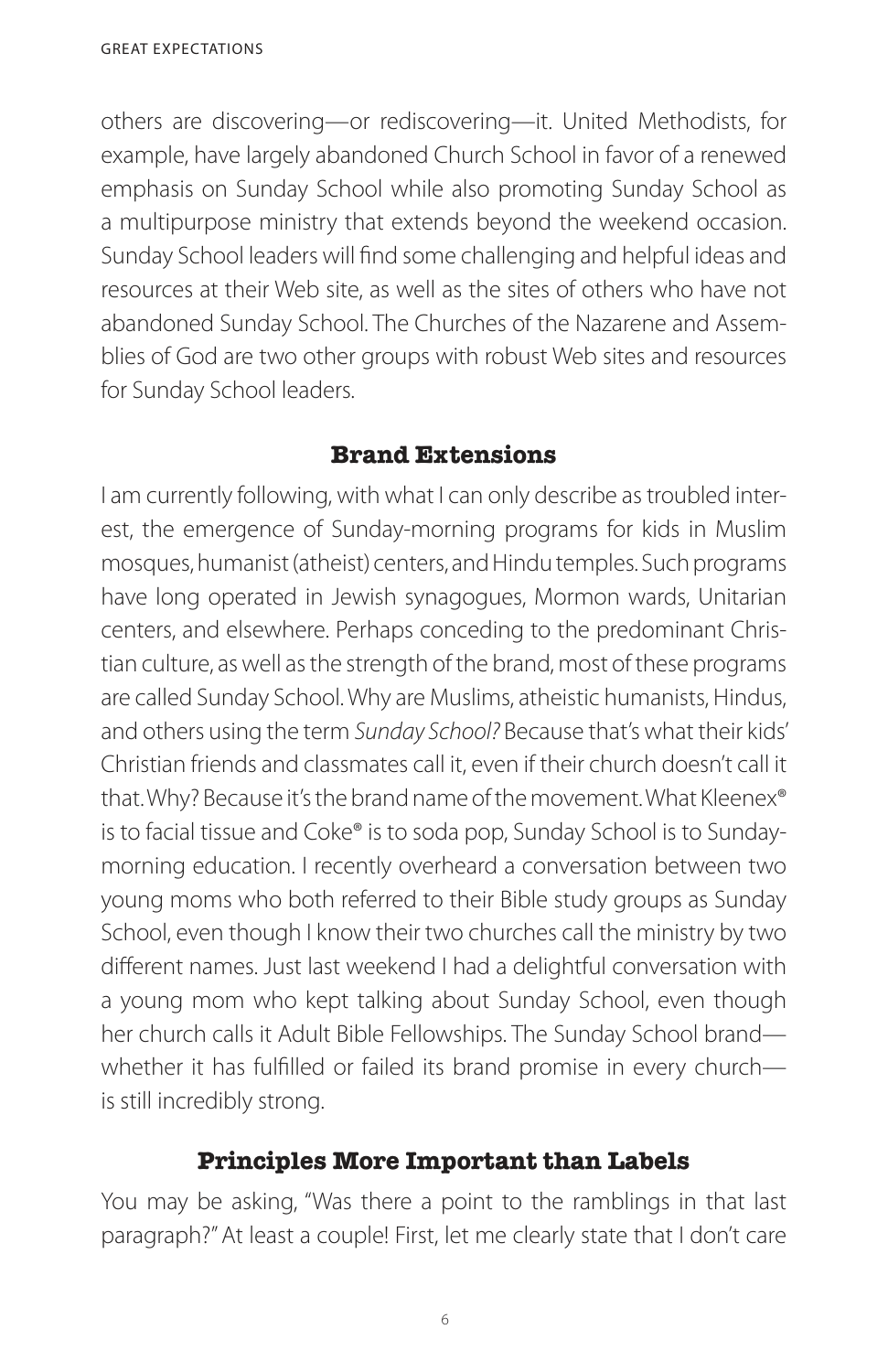what churches call their Bible study ministries. (By the way, unchurched people don't care what labels you put on your ministries either!) Second, I do care that churches subscribe to the principles of effective Sunday School ministry, whether they label it *Sunday School* or use another term. I will use the term *Sunday School* throughout this book to describe that ministry or its functional equivalent by any other name. If you call your ministry something else, just substitute that name. I think most of the principles—and great expectations—will still apply.

## **Pressure from Two Directions Influences Expectations**

Let's get back to expectations. Before we can deal with the characteristics of a Great Expectations Sunday School, we must address some expectations that Sunday School probably cannot completely satisfy. The Sunday School movement is experiencing pressure from two other very significant movements: the small-group movement and the discipleship movement. It is important to note that all three are movements. Why? Because movements are bigger and more powerful than programs. At the heart of all movements are people. Lots of people. And leaders who advocate on behalf of the movements. With lots of passion! Both the small-group movement and the discipleship movement are exerting pressure on the Sunday School movement but from different directions. This pressure has caused some Sunday School leaders to question the principles on which Sunday School is based. And that can lead to confused expectations.

#### **The Discipleship Movement: Deeper Content**

The exhortation of the discipleship movement has always been to call Christians to deeper levels of commitment to Christ and the causes of His kingdom. Such parachurch ministries as Campus Crusade, InterVarsity, and Navigators represent this global movement. In Southern Baptist churches the discipleship movement has expressed itself through such programs as Training Union, then Church Training, then Discipleship Training. The occasion for this program ministry was

7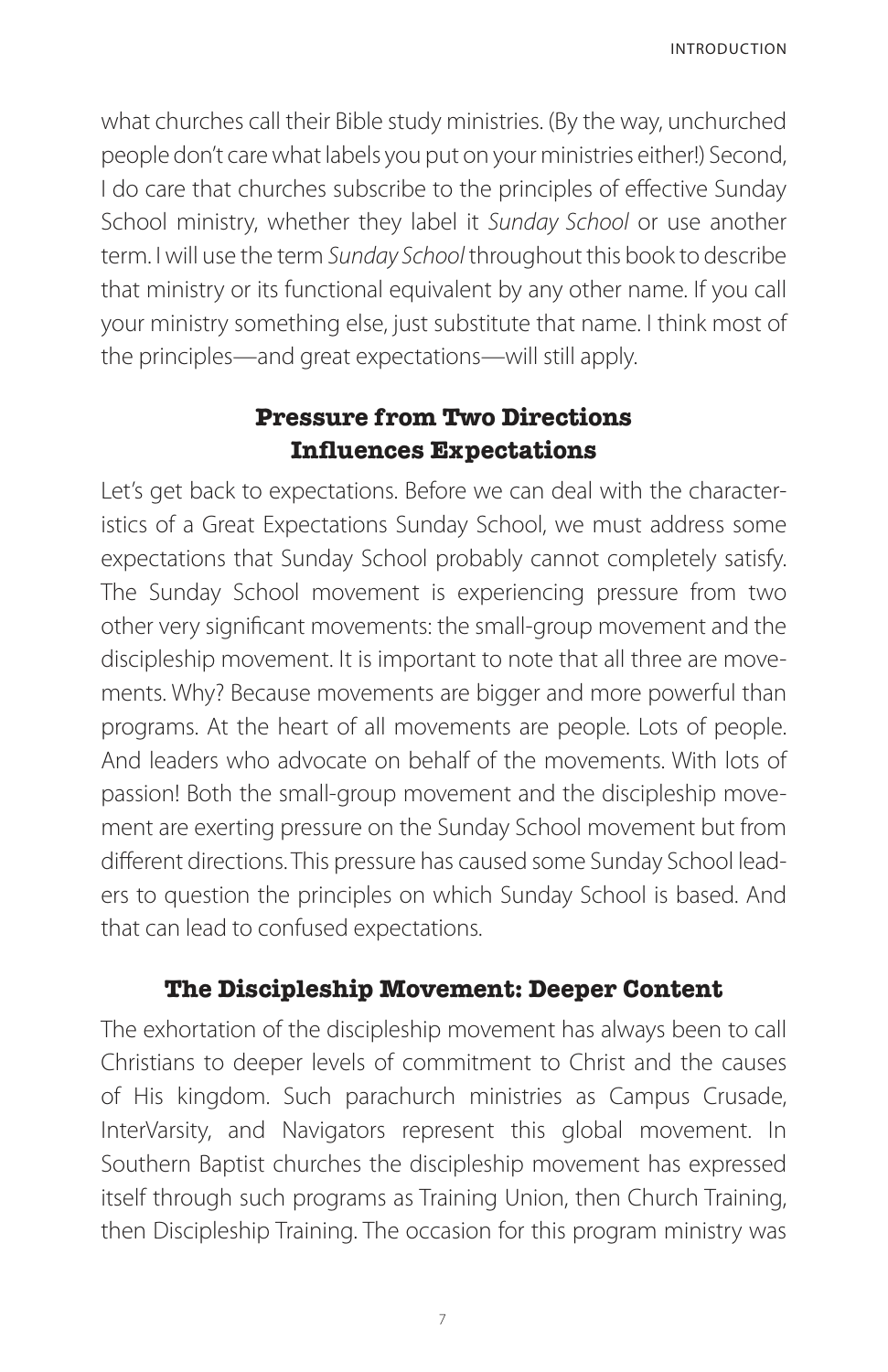historically on Sunday evenings, just prior to evening worship, which became common in churches about one hundred years ago. As many churches abandon either the entire Sunday-evening program or just the discipleship ministry, the movement often finds itself looking for another occasion to fulfill its mission of equipping disciples in doctrine, apologetics, and deeper biblical and practical courses of study. Church members are also increasingly busy. So as churches seek to simplify their schedules, they sometimes consider using the Sunday School occasion—just before or after the primary weekend worship experience—as the optimal time to help believers go deeper in biblical content. Some individual classes may make this determination on their own. And they may still call it Sunday School. But it's not Sunday School. It's discipleship, even if it meets during the Sunday School occasion. I'll explain why in chapter 1.

## **The Small-Group Movement: Intimate Community**

The pressure on Sunday School from the small-group movement is less about occasion than location. Whereas the discipleship movement places a premium on discovering biblical content, the small-group movement places a high value on experiencing biblical community. How does it view Sunday School, especially in regard to adults? Typically, it views Sunday School classes as too content-driven to develop the kind of deep Christian community envisioned for small, homebased groups. Some would therefore abandon both the Sunday School occasion and its traditional location. Others would abandon neither but instead advocate for making Sunday School classes more intimate communities. And there would likely be a name change—probably to something like small groups—which would be appropriate since it would no longer be Sunday School!

## **Sunday School in the Balance**

Both of these admirable movements are putting pressure on Sunday School leaders from opposite directions. In order to establish a Great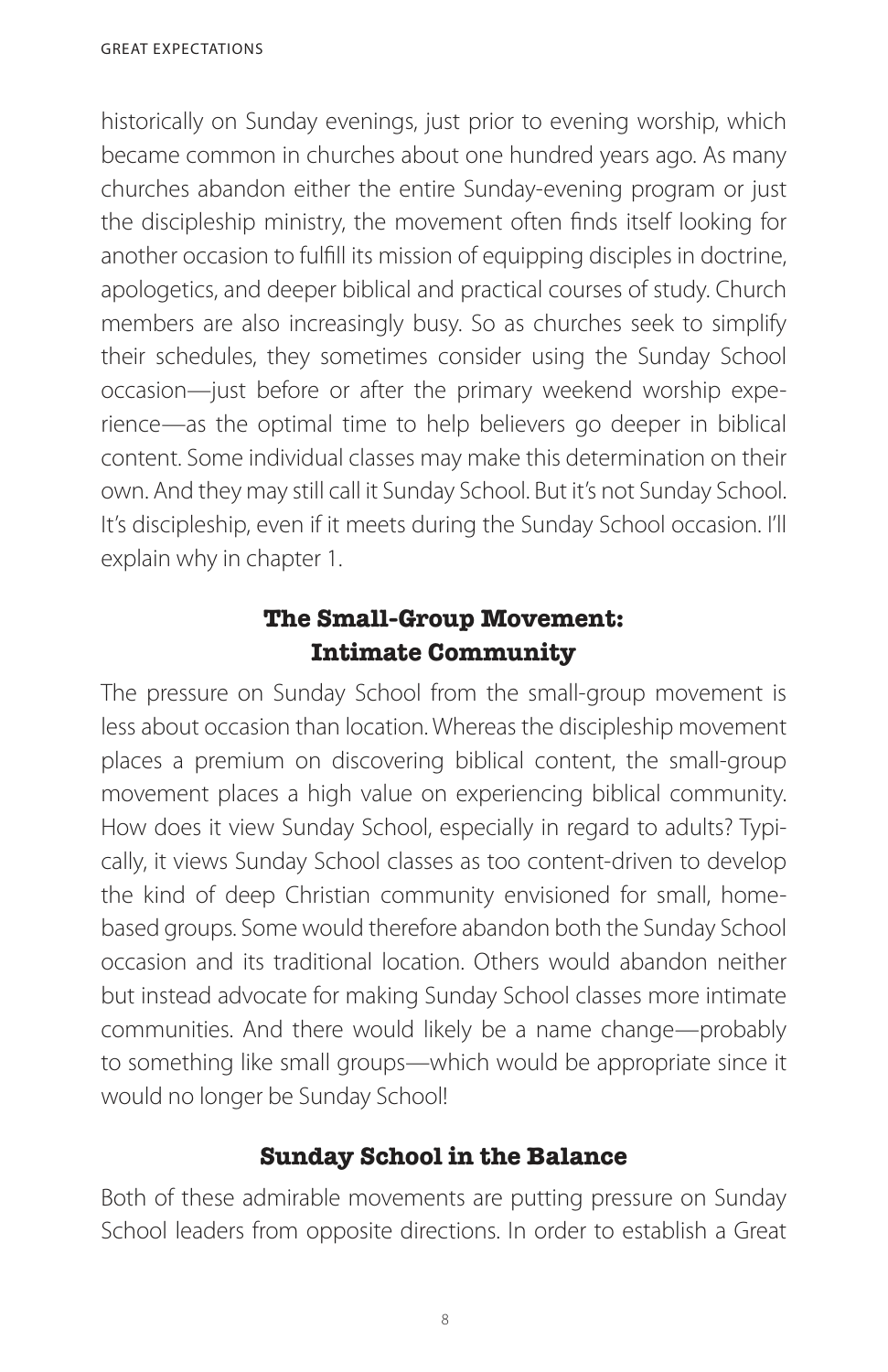INTRODUCTION

Expectations Sunday School, leaders need to have appropriate expectations that take these pressures into account. Sometimes pictures are better than words, so let me propose a continuum.

| <b>Biblical community</b> |               | Biblical content    |
|---------------------------|---------------|---------------------|
|                           |               |                     |
| Small groups              | Sunday School | Discipleship groups |

Discipleship groups can be placed near the right end of the continuum, emphasizing deeper content. Small groups can be placed near the left end of the continuum, emphasizing deeper relationships. So where does Sunday School fit? Closer to the middle of the continuum, striking a balance between content and community. A Sunday School class may sometimes move toward the left, especially during times when there is a need to rally around a hurting member of the group. There may also be seasons when a Sunday School class may move toward the right for concentrated study. But to remain true to Sunday School principles, the class needs to move back toward the center as soon as possible, because to move too far in either direction can close the group—usually unintentionally—to new people.

Because Sunday School classes are designed to be open groups, they must concede to those who would criticize them because they are not deep enough, in content on the one hand or relationships on the other. Actually, I think most classes do a pretty great job of balancing those two. The strength of the Sunday School movement is found in this balance. Understanding this dynamic can both help Sunday School leaders absorb criticism from those on either end of the continuum and help them avoid criticizing those movements as well. All three movements make a valuable contribution to faith development. Each can and does influence the practice of the others. The Great Expectations Sunday School leader acknowledges this fact and orders his expectations with this understanding.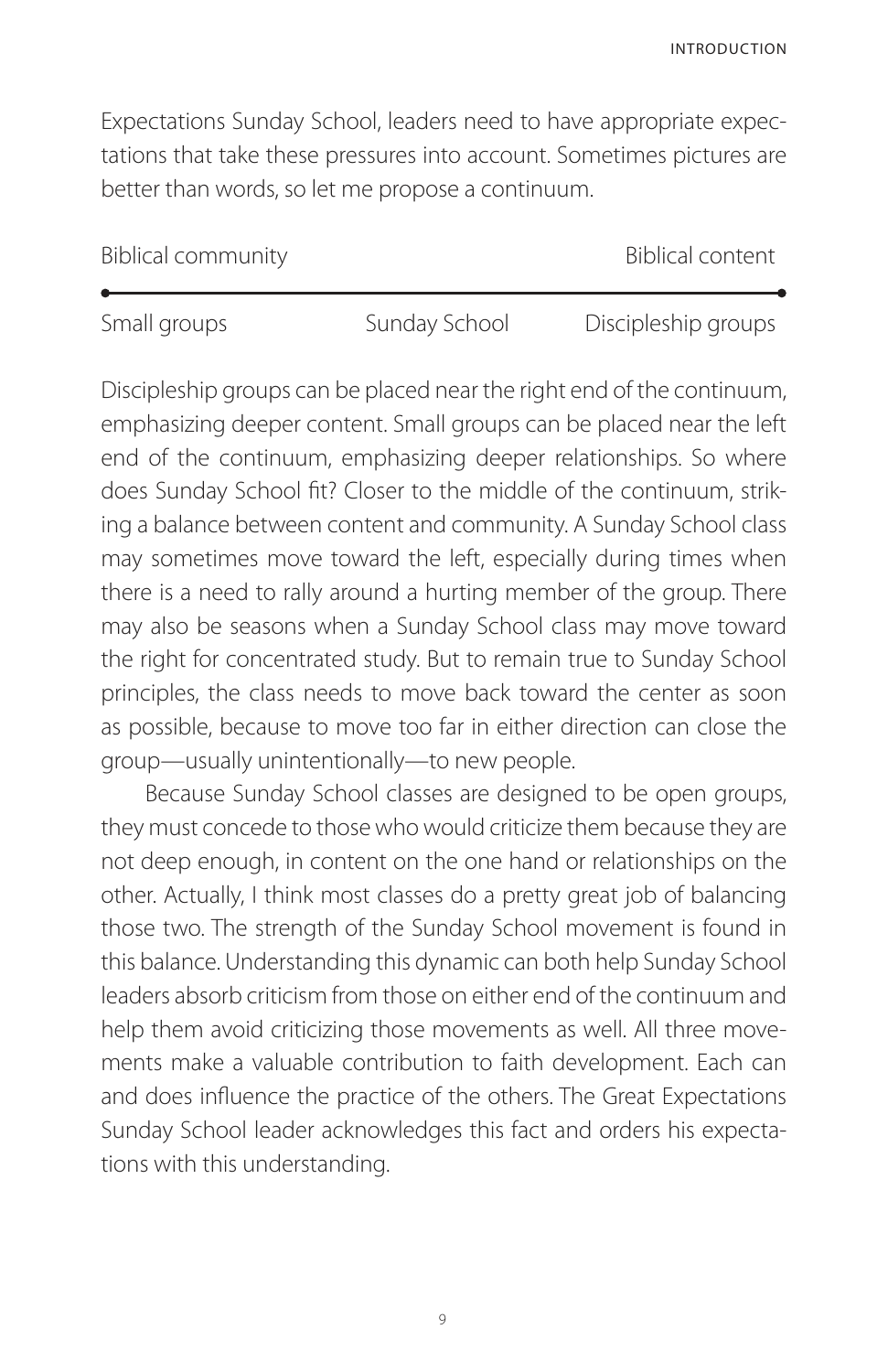#### **Sunday School for Step 2!**

The research findings reported by Thom Rainer and Eric Geiger in *Simple Church* have challenged many churches to establish a clear disciple-making process their members can easily understand. The primary goal of becoming simple is not to streamline the schedule but rather to identify and communicate sequential steps in a clear process so that members can identify where they are in the process and what they need to do next to continue on the path of spiritual growth. In most churches the first step in that process is worship in general and the primary weekend worship experience in particular.

Step 2 in most simple churches is participation in some sort of small group. We've just identified three such options. For some churches, notably newer church plants without permanent facilities or facilities that are inadequate to accommodate an on-campus Bible study ministry, Sunday School may not be an option. The same is true for churches that are philosophically opposed to the construction of multiuse/education buildings or are financially or legally constrained from constructing such facilities. Others can provide this kind of space for children only. Off-campus small groups are probably the best option in these situations.

However, where culture and circumstances make an on-campus ministry like Sunday School possible, it is hard to beat in terms of helping the maximum number of people move from step 1 to step 2 in a disciple-making process. Rainer and Geiger found that simple churches count horizontally rather than vertically. That means the effectiveness of each step in moving people through the process can be calculated as a percentage of involvement in step 1 (usually the primary weekend worship service). Step 2 divided by step 1 yields an assimilation ratio that measures the effectiveness of the step 2 strategy. For example, if your average worship attendance is 100 and your average small-group attendance is 50, your ratio is 10 to 5. In churches that utilize Sunday School as a step 2 strategy, that ratio is typically 10 to 7 or 70 percent and often much higher. That's one reason to vote for Sunday School for step 2!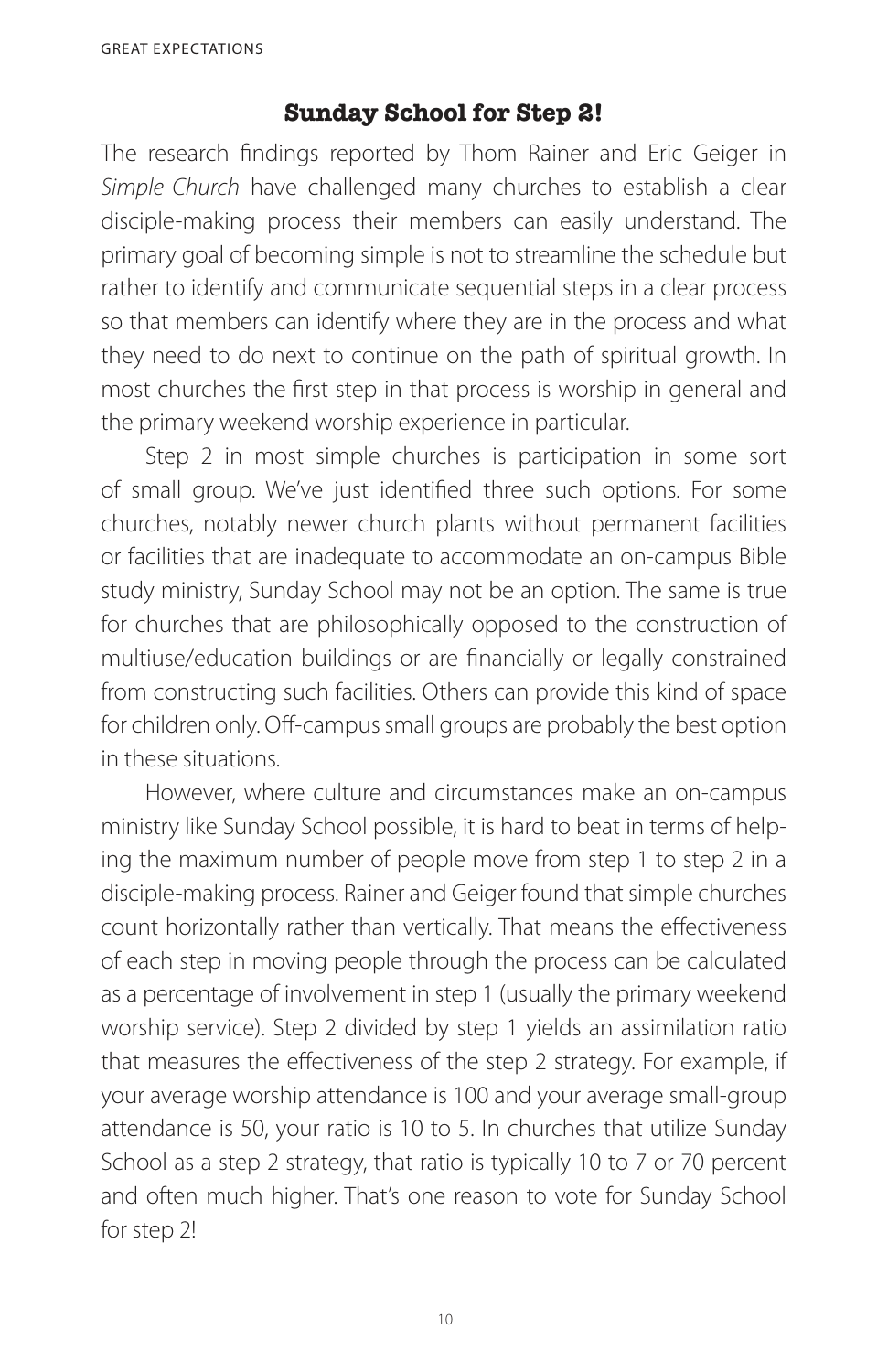### **Sunday School in Simple Churches?**

When *Simple Church* was published, I became curious about whether simple churches were actually employing Sunday School as a step 2 strategy. With Dr. Rainer's encouragement, coauthor Eric Geiger and I analyzed the 400 churches identified as vibrant in phase 1 of the research (which included only Southern Baptist churches; phase 2 surveyed non-SBC churches). This sampling of churches was chosen because each had grown by at least 5 percent for three consecutive years, a hurdle that clearly separated these churches from the comparison group. With the list of these churches in hand, I was able to obtain information on the Sunday-morning schedules of 376 of the 400 churches. I was surprised to learn that among these vibrant churches, 87.5 percent employed Sunday School as their step 2 strategy. (The other 12.5 percent utilized off-campus small groups or a mixture of off-campus and on-campus groups, at least for adults.) Even more surprising was the fact that half of these simply called the program Sunday School. Vote for Sunday School for step 2!<sup>2</sup>

#### **An Effective Assimilation Tool**

Another reason to vote for Sunday School for step 2 is its proven effectiveness at assimilation. In research findings reported by Thom Rainer in his book *High Expectations,* new Christians who had joined a sample of churches were tracked for five years. Among those who attended only worship, fewer than 20 percent were still active five years later. However, among those who attended both worship and Sunday School, more than 80 percent were still active after five years. Vote for Sunday School for step 2!<sup>3</sup>

It is my view that one reason Sunday School is such an effective assimilation tool is precisely that it does not attempt to achieve the intimacy promised by small groups or the depth of content found in a discipleship group. Having defended Sunday School for many years on both of these fronts, I have conceded that Sunday School operates in social space rather than intimate or even personal space. I believe it is precisely because Sunday School operates in social space that it is a safe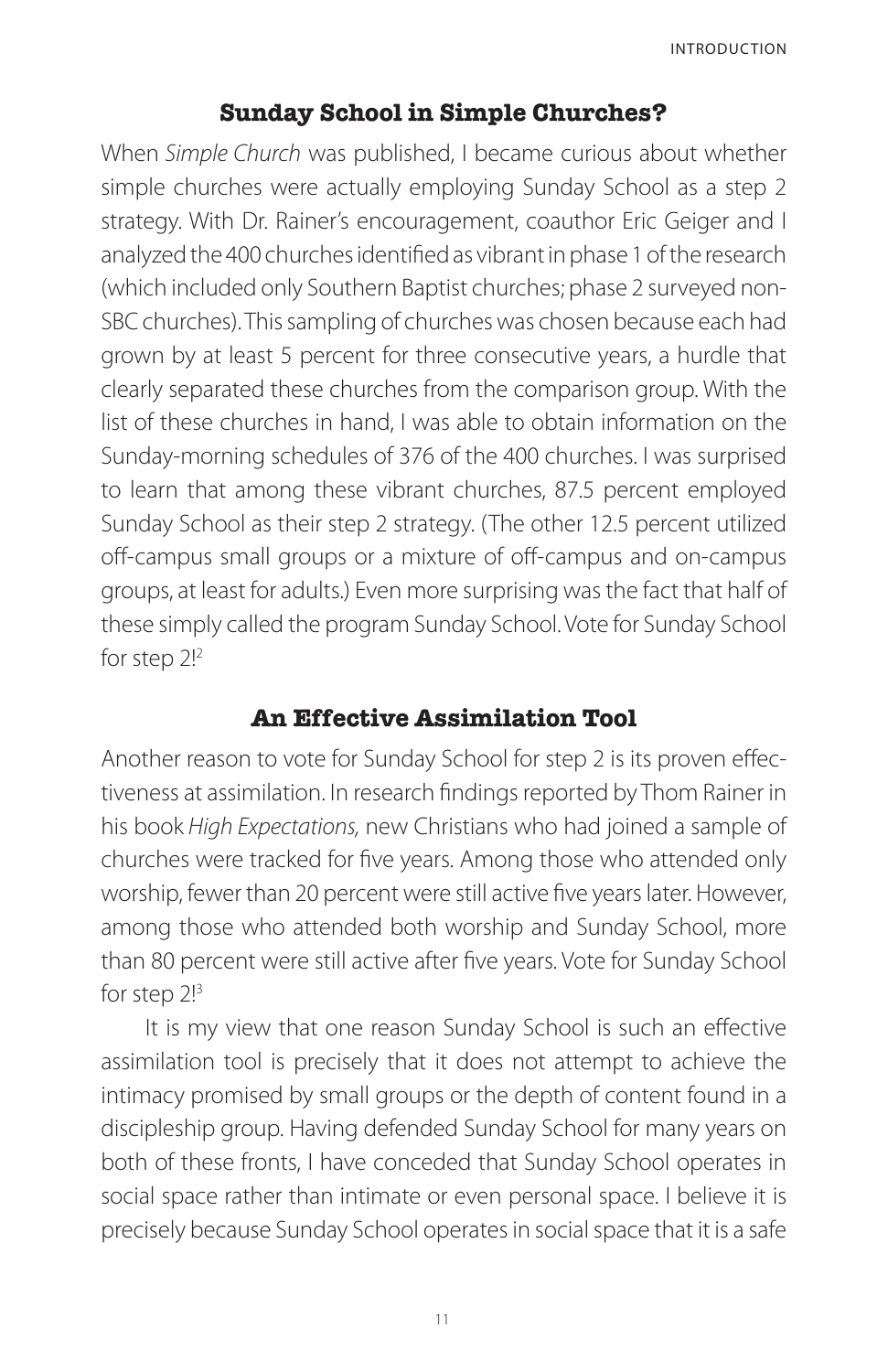place for people to find themselves in the second step of their disciplemaking journey. I'll say more about that in chapter 1.

## **What Could Be Simpler?**

Accomplishing the first two steps of your disciple-making process with every member of the family on one trip to the church? What could be simpler than that? Vote for Sunday School for step 2!

## **Three Great Expectations**

After you have read this book, you should be able to identify three basic expectations of a Great Expectations Sunday School class:

- 1. A Great Expectations Sunday School class expects new people and a great Bible study experience every week.
- 2. A Great Expectations Sunday School class expects people to say yes to the total ministry of the class.
- 3. A Great Expectations Sunday School class always expects to plant new classes.

Whew! That was a pretty long introduction, but I hope it stirred up some great expectations for your Sunday School. Let's get started!

> *All praise to God, the Father of our Lord Jesus Christ. It is by his great mercy that we have been born again, because God raised Jesus Christ from the dead. Now we live with great expectation. 1 Peter 1:3, NLT*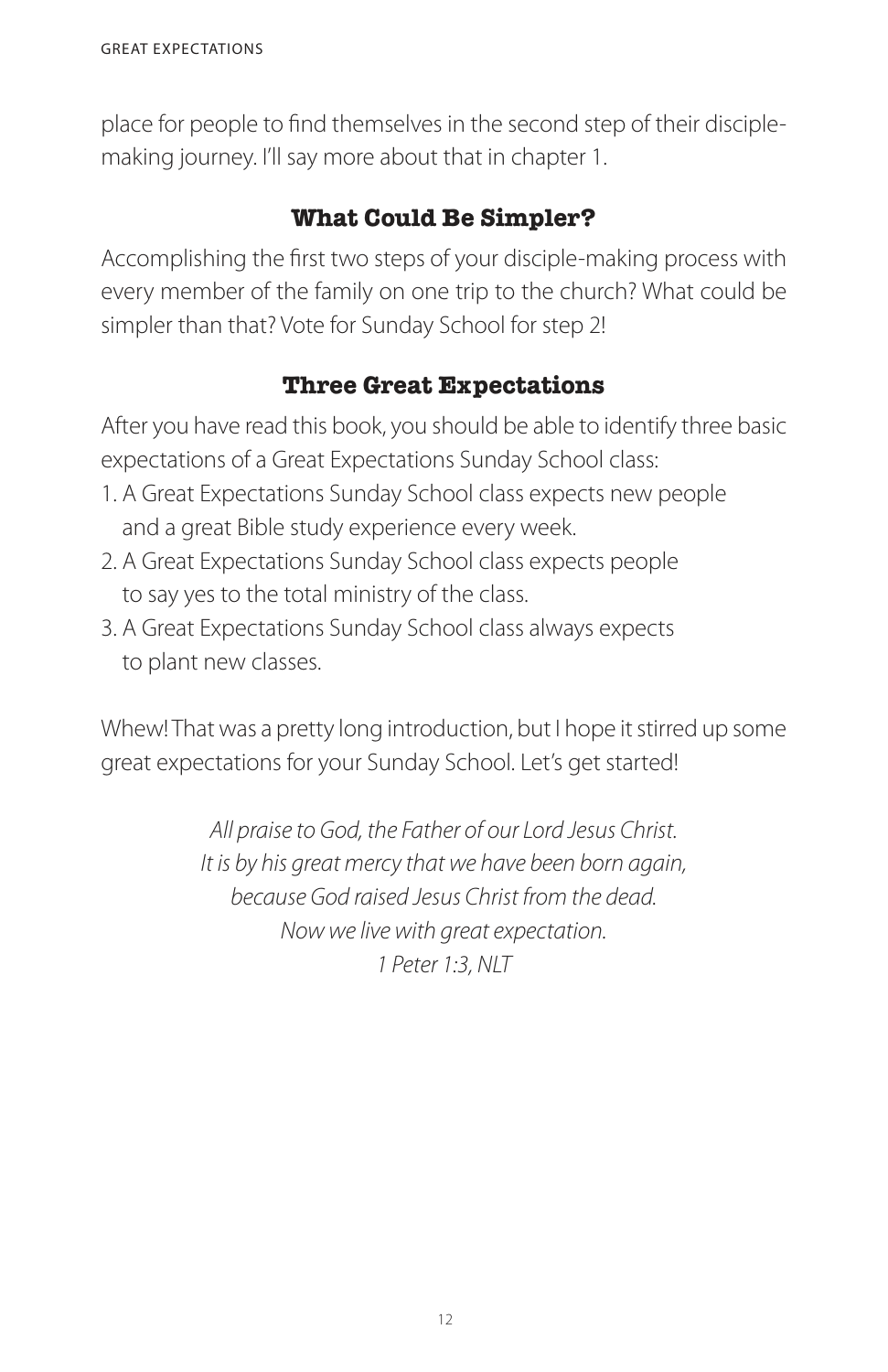## Chapter 1

Cupect New Every Week

*The One who provides seed for the sower and bread for food will provide and multiply your seed and increase the harvest of your righteousness. 2 Corinthians 9:10*

Perhaps the most important distinction of the Sunday School movement is the practice of open groups. What does that mean? Long white papers have been written to answer the question "What is an open group?" One answer is: "An open group is not a closed group." But that contrast requires explanation too (which I'll try to provide below). After many years of struggling to come up with a compelling but short definition of *open group,* I think I've discovered one. Here it is:

## *An open group expects new people every week.*

The practice of open groups is the foundational principle of a Great Expectations Sunday School ministry or class. If a Sunday School really expects new people every week, that expectation will drive everything else it does before, during, and after a newcomer experiences it. And it always expects new people every week!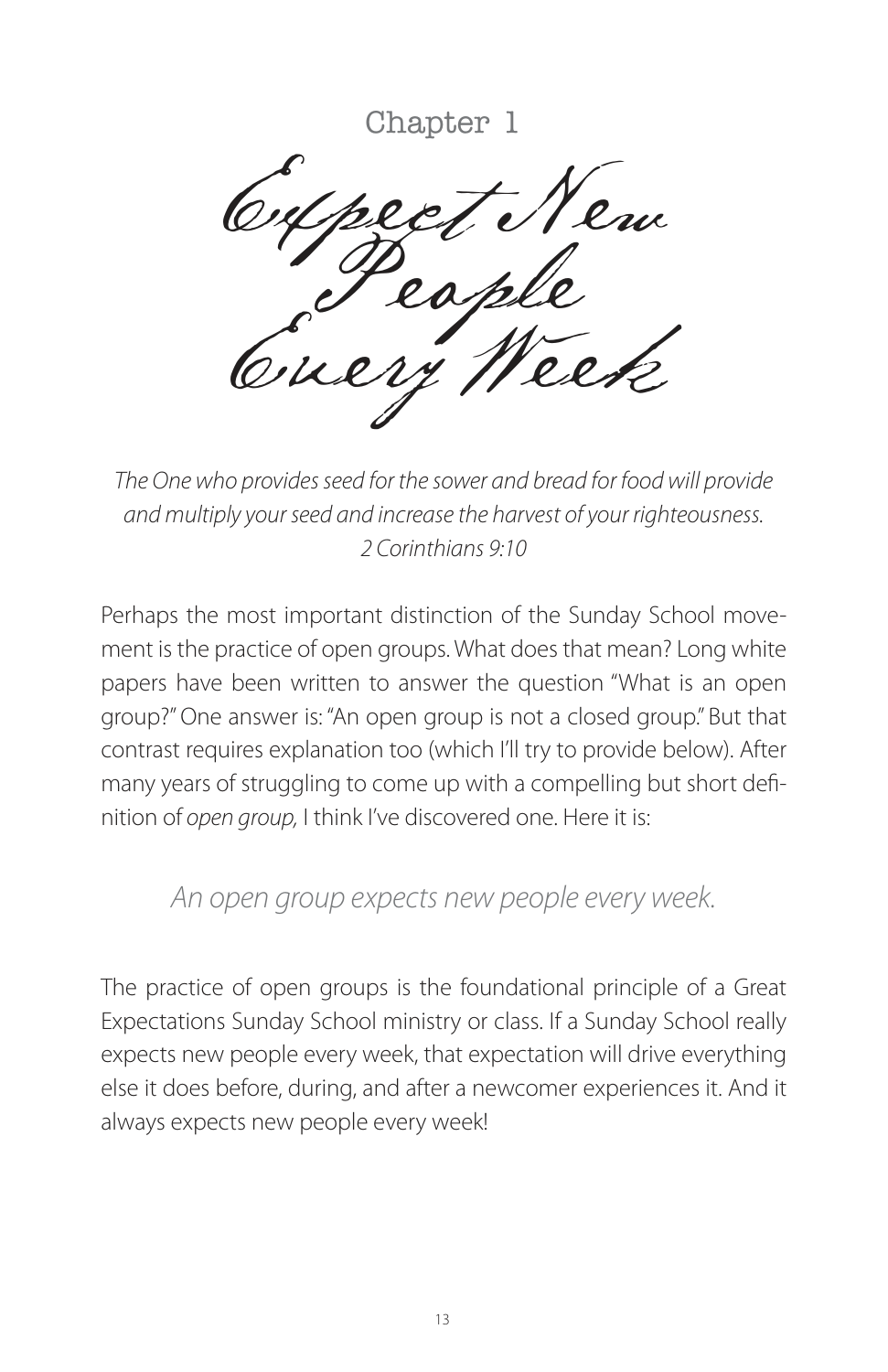### **No Throwaway Sundays**

"We may have been off a little this week; but if you'll give us another chance, I think you'll like it better next time." Maybe you've had that conversation with a guest. Perhaps you just wished you could have that conversation! A lot of Sunday School classes—and, for that matter, churches in general—seem to have the idea that people average out their experiences before making a commitment to regular attendance. That idea is a faulty one. For most people, their first experience will carry more weight in that decision than all of the experiences that follow it—if there even is another experience. Newcomers don't average their experiences the way long-term attenders do. Here's the reality. Every week may be somebody's first week. If it's not a good week, they may never come back for a second week to average or compare. A Great Expectations Sunday School class knows it cannot afford any throwaway Sundays—Sundays when they decide, consciously or subconsciously, to let things slide a little, put it on autopilot, or take a vacation—maybe because the leader is on vacation!

## **The Psychology of Invitation**

In *I-6: A Six-Lane Strategy Toward an Inviting Sunday School* I describe six dynamics that contribute to the development of a *culture of invitation* in a church or Sunday School class: Invigorate, Incorporate, Intercede, Invest, Invite, and Involve.<sup>4</sup> Underlying all six of these principles is the necessity of consistency. Consistency is essential to build trust in the minds and hearts of members. If your class is consistently driven by an every-week expectation that new people may be present, members will learn to trust in that consistency. The result is the removal of a significant psychological barrier that makes members less hesitant to invite new people to Bible study. That's what I call the *psychology of invitation*.

## **Anyone Is Welcome Any Week**

Well, of course, new people are welcome in our class every week! Who wouldn't affirm that? That's what I call the *theology of invitation*. Simply stated, we know the Bible exhorts us to compel others to come and to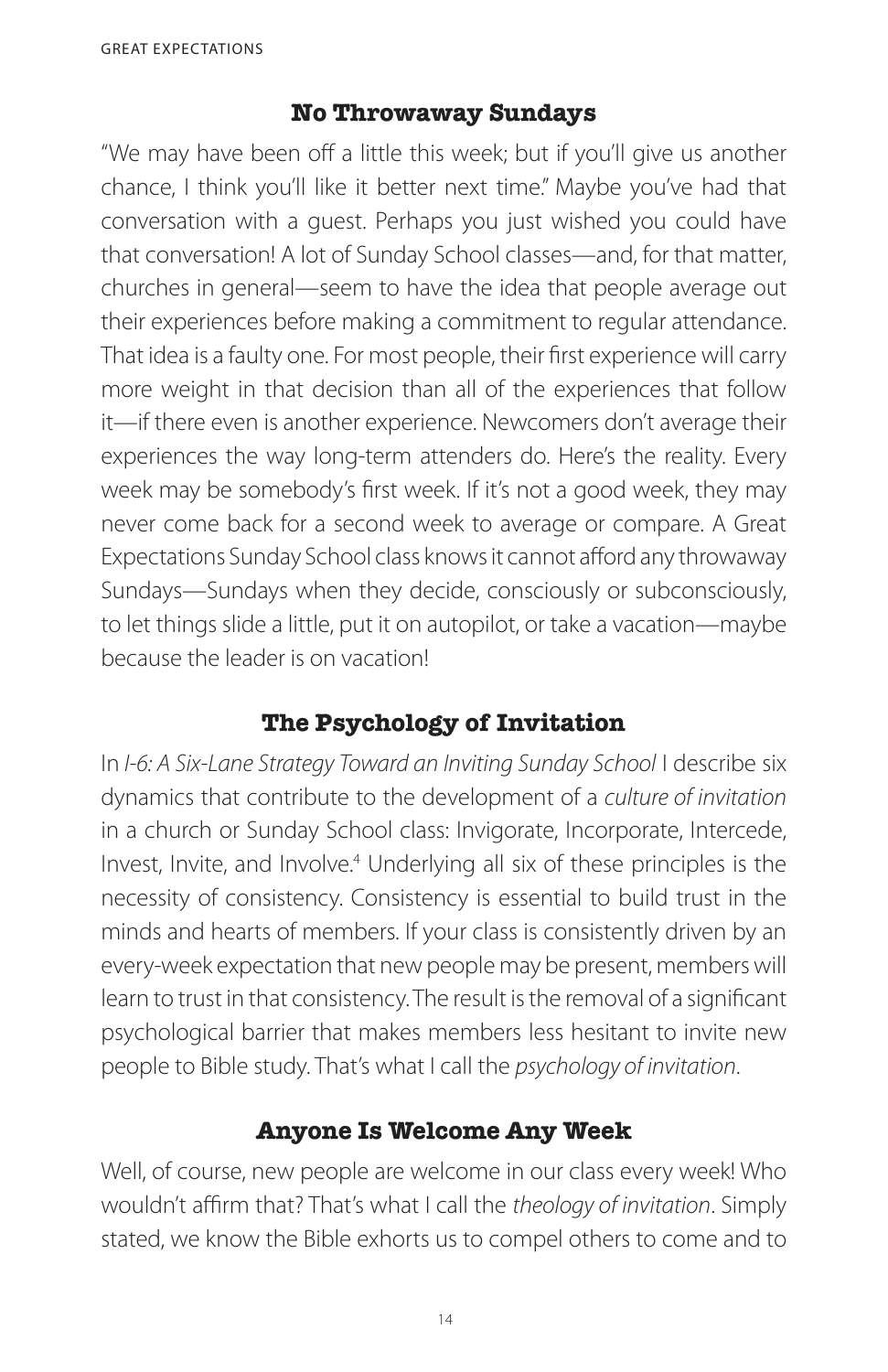treat them with honor when they do. We have it right theologically. But sometimes we do things that pit theology against sociology. Usually, these are not intentional actions. They grow from a sort of group subconscious. You see, there is also a *sociology of invitation*. The natural inertia for a small group, a class, or a church is to become a closed group. It takes almost no effort to become closed. It's the predictable course of group dynamics. It takes great effort, on the other hand, for a group to intentionally remain open.

- Culture of invitation: A willingness for class members to invite people to Sunday School
- Psychology of invitation: A mind-set that class members expect new people to be present any given Sunday
- Theology of invitation: A conviction that God wants believers to invite others to Bible study
- Sociology of invitation: A group's intentional effort to remain open to newcomers

## **Are Closed Groups Bad?**

Closed groups are not bad. They're just closed! Closed groups are, in fact, superior to open groups for helping people go deeper in discipleship or relationships (the polar ends of the continuum shown on p. 9). Whereas open groups are ongoing, closed groups are typically short-term, meeting for a prescribed number of sessions. Whereas open groups employ a curriculum plan ensuring that each individual lesson or session provides a complete and satisfying study of a Bible passage, closed groups typically use a curriculum plan that is sequential: each lesson or session builds on the previous ones. While members of an open group may be encouraged to prepare ahead of time for the session, there is limited accountability for actually doing so. In a closed group, however, members are typically expected to prepare for the session to participate fully in it. Personal accountability is also typically higher in a closed group. Members of a closed group are more likely to get involved in one another's lives.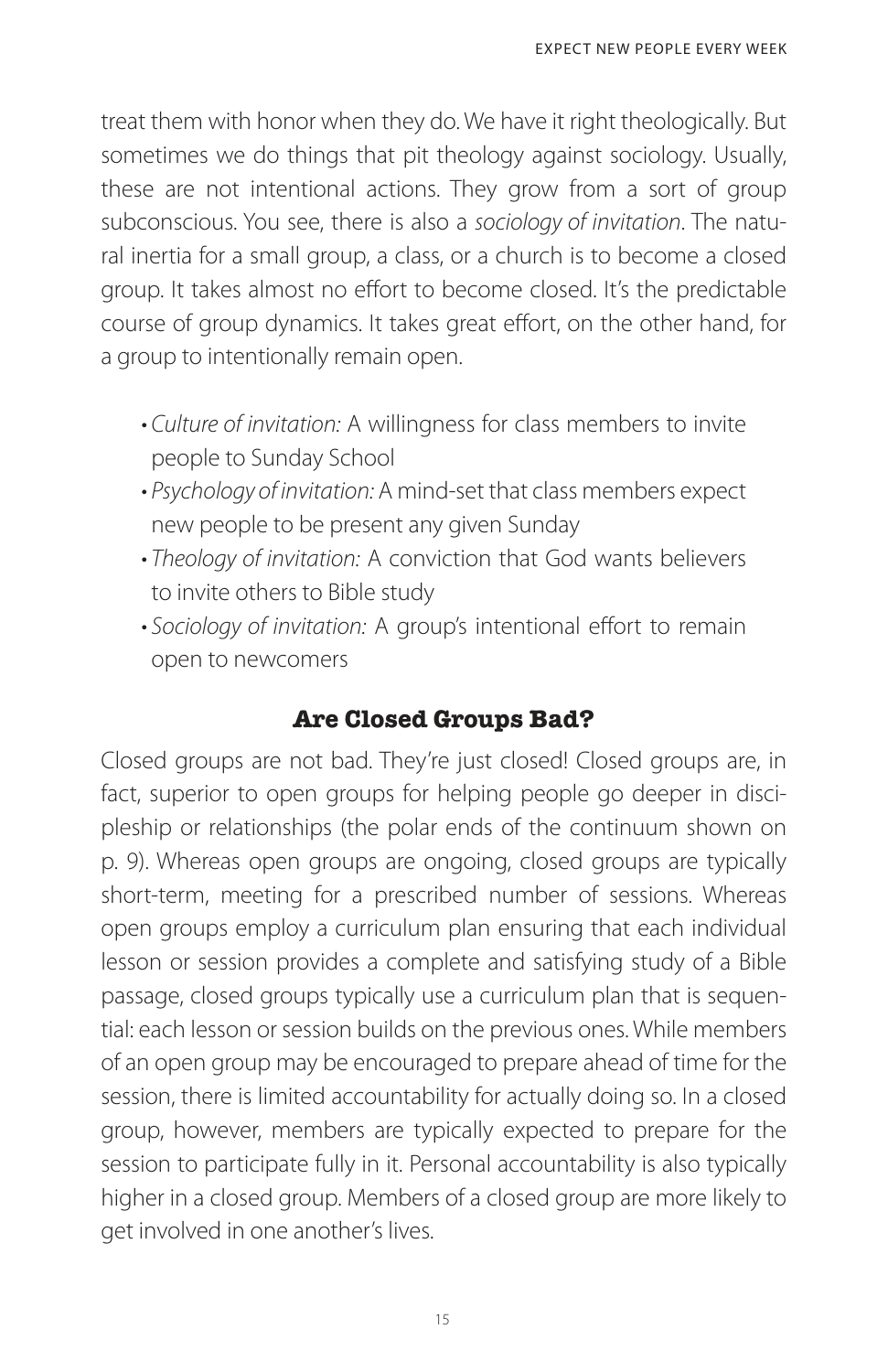Due to the nature of a closed group, it does not expect new people to attend and does not make any intentional effort to remain open, especially several weeks into an in-depth study. These principles of closed groups are the primary reason a church should not employ a closed-group strategy in an open-group Sunday School format. Using a closed-group philosophy or using closed-group resources would violate the psychology and sociology of invitation that are crucial for keeping a group open.

OK. You've decided your Sunday School ministry—or maybe just your class—will adopt an open-group strategy. You've decided to be the kind of ministry that expects new people every week. So what might that look like? Let's explore some possibilities.

#### **Leaders and Workers Arrive Early**

Many newcomers arrive early. Will you be ready for them? This is perhaps the foundational tactic of an open-group strategy. Sunday School leaders and workers are expected to arrive early. Just recently, Vickie and I took two of our grandchildren along on a visit to a church. We planned to attend the 9:30 service, so we arrived about 9:00 to make sure we had plenty of time. After checking the kids in and getting their security labels, we walked down to the room assigned to our grandson and waited, along with a growing group of other guests, who interestingly were all there for the first time also. Apparently, all of the guests were being assigned to an overflow room. So we all waited. The teacher, a substitute, showed up at 9:35. Then we took our granddaughter to her room and found a seat in the worship center about 9:50. I visit a lot of churches as I travel; and unfortunately, this story is not unique.

#### **A Worst-Case Scenario**

But I have a better story than that one! It's the true story of our first visit to the church we attend now. It was 1997, and we had just moved to the Nashville area. It had been more than two decades since we had looked for a church home. We visited several. Then one Sunday we decided to visit Long Hollow Baptist. We got there at 9:05, just a few minutes before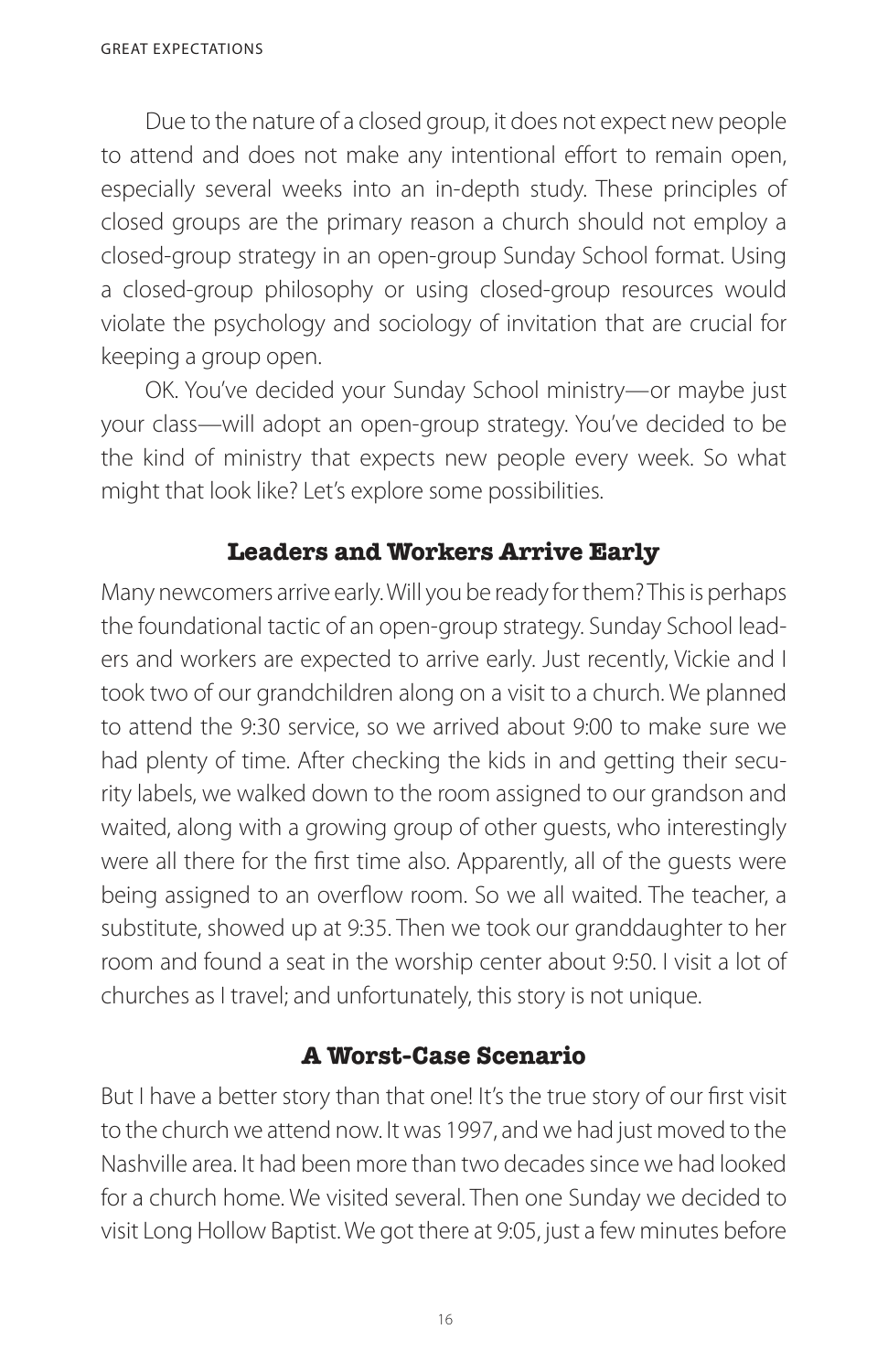the published starting time for Sunday School, 9:15. At the time we didn't know that most members never liked the fact that the time had been moved back from 9:30, so that was the unofficial start time! I was initially impressed by a Welcome Center sign clearly directing guests up a sidewalk to a specific door. However, that door was locked!

We found our way in through another entrance, and a sweet woman named Cindy at the welcome desk (about the only other person in the building, as far as we could tell) directed us to our secondfloor classrooms. We dropped off our son, a high-school freshman, in a room that was unfortunately typical in many ways: old sofas, a broken ping-pong table, and peeling posters on brightly painted cinderblock walls. Then we went to our room. It was empty. There was what appeared to be some sort of science experiment growing in the two coffee pots. I emptied and scrubbed them and made fresh coffee (they did have regular and decaf!). As we sat down to enjoy our coffee and wait, another couple came in. They weren't particularly friendly. Then I thought to ask, "Are you guys guests today?"

"Yes, it's our first visit," they replied.

I responded, "Us too. Have some coffee!" (I'm not making any of this up!) People finally showed up and were pretty nice. I think the teacher brought a fairly interesting lesson. We went to worship, where one of the deacons preached. The service was OK. But Long Hollow had made an *F* on first impressions!

#### **Why We Went Back Anyway**

So why did we go back? Two reasons, both important. The first reason is the same as the reason we visited Long Hollow in the first place: Ben, one of our son's high-school classmates, a fellow trumpet player in the marching band, invited him. That's the reason about 8 out of 10 people first visited the church or class they currently attend. As it turned out, "friend" was enough to overcome the lack of "friendly."

The second reason requires a little more background. You see, although we had visited several churches, not a single one had made a personal contact with us. Even the one we visited on Friend Day! Or the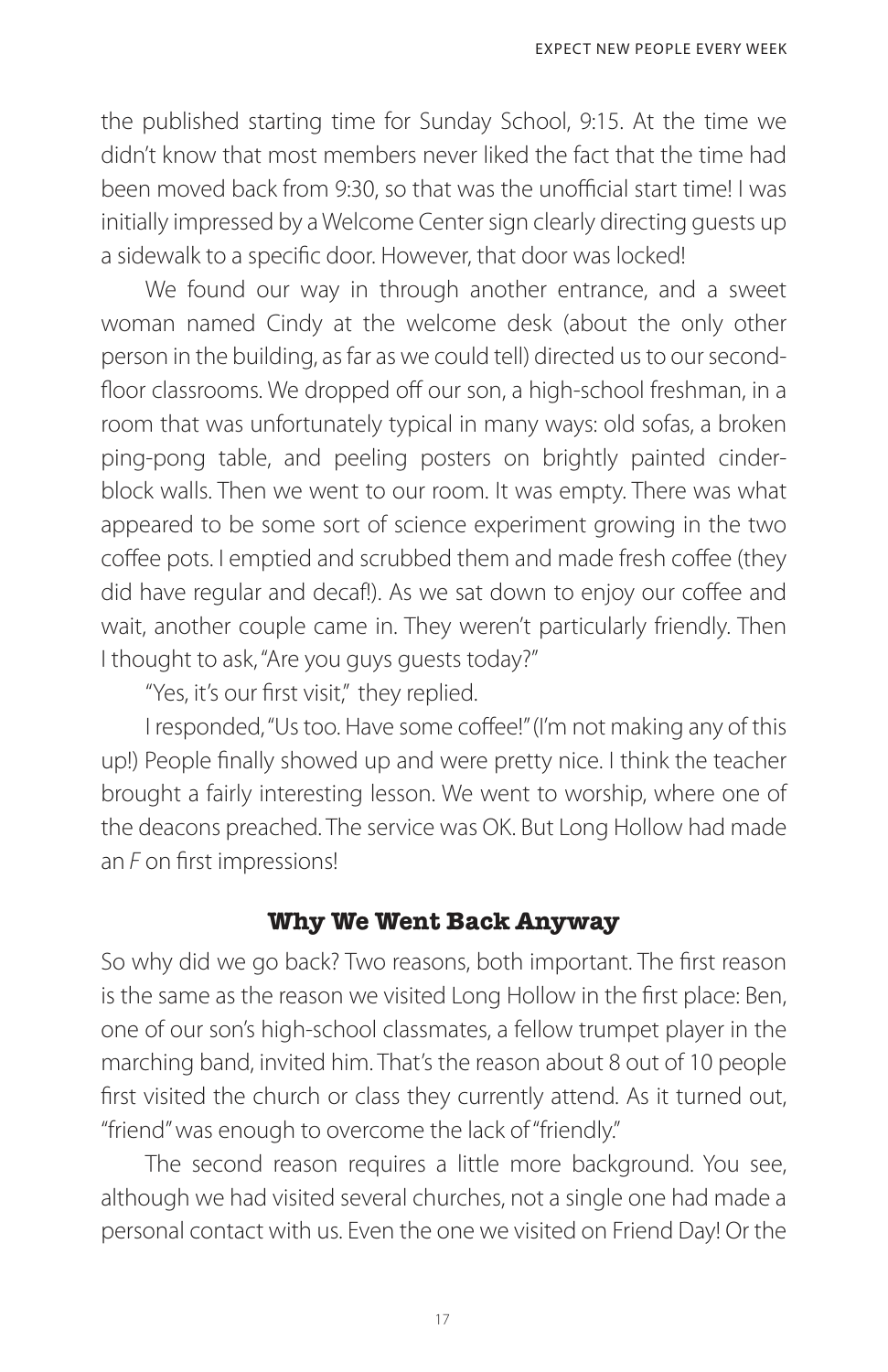one we visited five times! Maybe it was because we were living in some cheap apartments while building our house, and they decided our address did not match the culture of the church. Maybe things would have been different if I had written, "We are tithers" on the quest card! But I didn't. And they didn't contact us—with one exception. At 2:00 p.m. on the Sunday afternoon of our visit to Long Hollow, the phone rang. On the other end was one of my heroes, deacon Bill Garner. He thanked us for attending and asked about our story. He told me a little about Long Hollow's recent story and said they were about to call a new pastor. He invited us back, and we went. We were the first family to join under pastor David Landrith's tenure. We have watched with amazement as the church has grown from a struggling, hurting church to a healthy, growing, multisite congregation that regularly leads Tennessee churches in baptisms.

#### **Why Most People Would Not Come Back**

The previous story is fun to tell. I've told it to laughing audiences all over America. We know God wanted us at Long Hollow. But most people would not have returned to the church under the circumstances I described. We were the exception. I'm glad we were! What made our story different? We were church shoppers. We were going to join a church—whether they wanted us or not! That's our commitment. It's our lifestyle. In fact, we were not only church shoppers but also determined church shoppers. Most people are not.

The sad reality is that many churches—and individual classes can fool themselves into thinking they are open and welcoming to new people simply because they reach their share of church shoppers each year. This is related to the concept of Churn that I introduced in *I-6.* Churn is the number of people in a class or a congregation who move, drop out, or die. To maintain the current attendance, a class or a church must enroll a certain number of new members each year. Most classes—and churches—can cover their churn (about 20 percent per year is typical) without a lot of intentional effort to be open. And this can fool them into thinking they are open. But they're not. They're reaching only the

18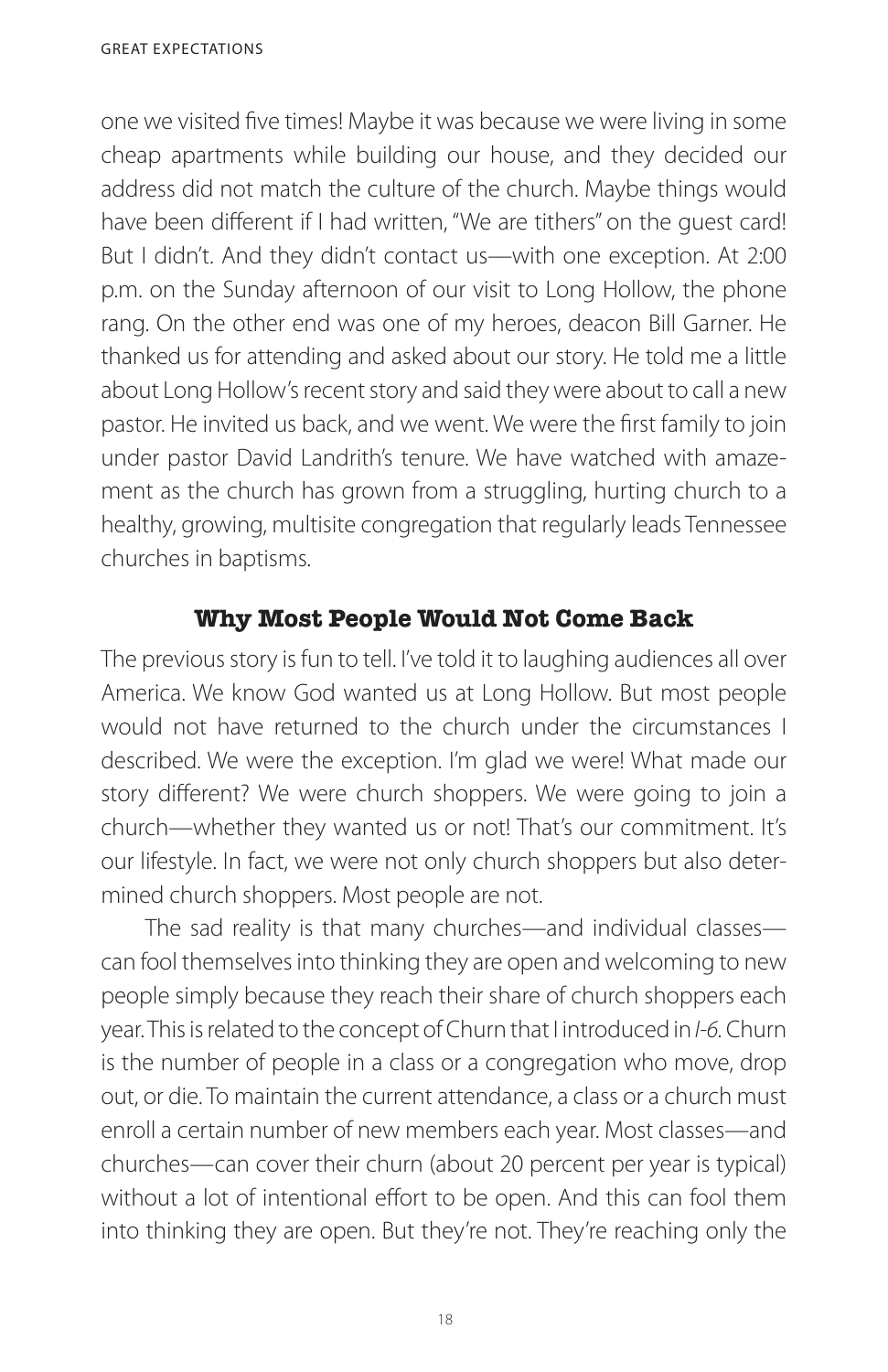people who are determined to be part of a class or a church. So what does it take to really be open—intentionally open—to people who are seeking, not shopping? People who do not come because they are naturally inclined but rather have responded positively—and perhaps a little anxiously—to being invited?

#### **Show Some Teeth!**

My friend David Apple, a LifeWay adult ministry specialist, tells a great story about a church where he was the interim pastor. The church had been through some trying times, and everybody in the church—and in the town where it was located—knew about the problems. A lot of anger over hurt feelings simmered just beneath the emotional surface of the church services. One Sunday evening David challenged members with what he described as the first step in a strategy to revitalize the church: SST, "Show Some Teeth!" He even suggested that gritted teeth can look like a smile from a distance! Under his interim leadership the church experienced a revival. It began to reach people and even began to see people saved and baptized regularly. It all started with a commitment to show some teeth!

I have already mentioned that I visit a lot of churches in my travels as the director of Sunday School for Southern Baptists. Sometimes I have been invited. Sometimes I just show up. Either way, the people in the church don't know who I am. So I am particularly sensitive to the "You look like a stranger" stare. It's very difficult to describe this particular gaze. The facial expression is not particularly negative. It is rather a look that communicates, "I don't think I've seen you before." Not a stare of disgust, just one of distrust. Or perhaps simply curiosity. And it is almost never accompanied by a verbal greeting. How refreshingly different it is in a church where people simply smile and greet me with a warm "Good morning," a sincere "Hi," or a genuine "How are you doing?"

#### **It Starts in the Parking Lot**

Especially if parking is at a premium at your church, you'll want to make a good impression from the moment a newcomer pulls into your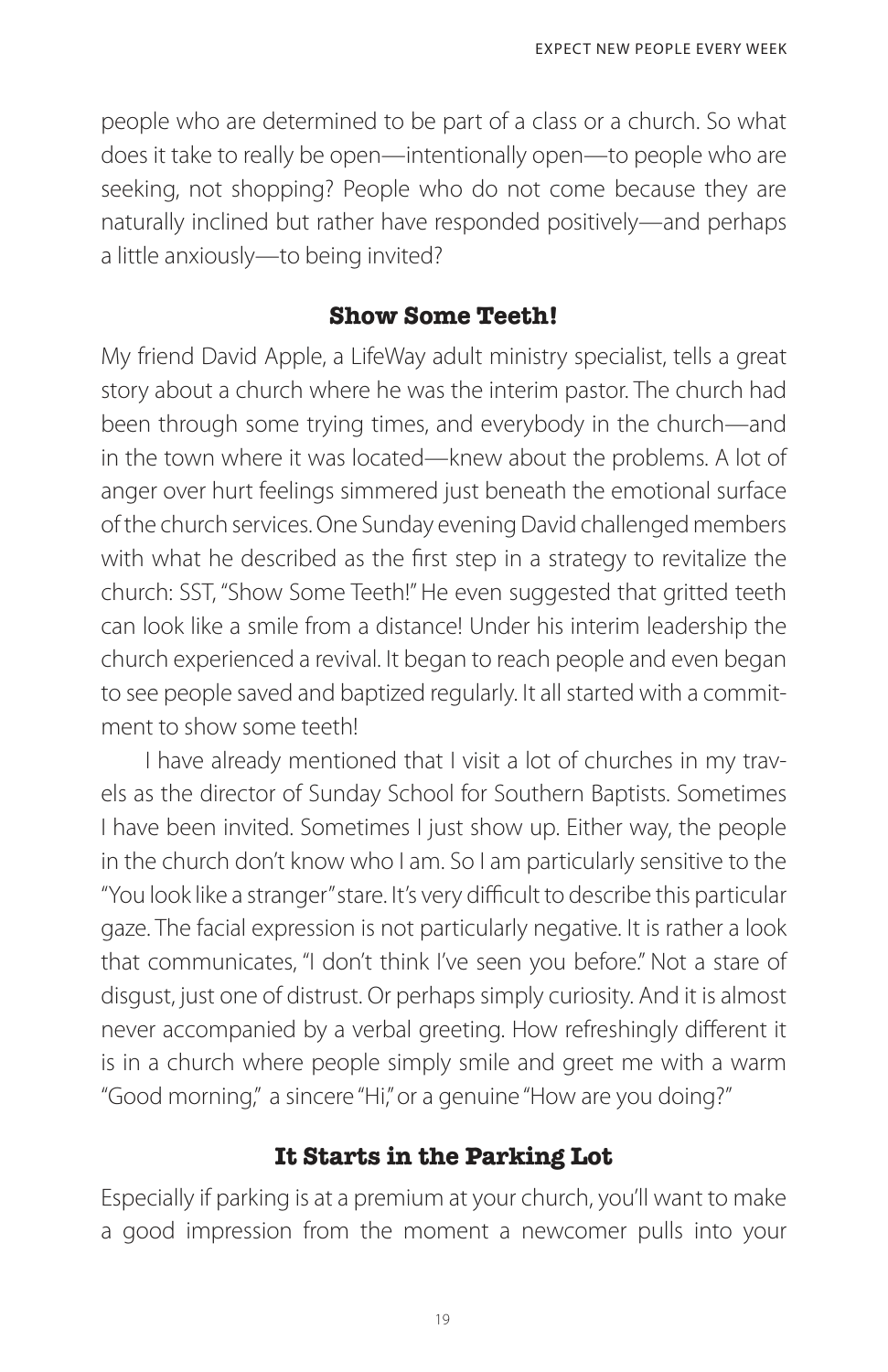parking lot. Make sure you have signs directing guests to parking reserved for them. My recommendation is that guests be afforded this privilege only on their first visit to the church with signs clearly indicating Parking for First-Time Guests Only or something to that effect. Why limit this privilege only to first-time guests?

- 1. You can pay extra special attention to these guests.
- 2. You won't need as many such spaces if people can use them only once.
- 3. You can discourage people from postponing enrolling in Sunday School or joining the church because they don't want to lose their guest parking privileges!

Let's revisit the first reason. Enlist a team of two or more persons to give a special greeting to everyone who parks in first-time guest parking. Provide guests with a simple brochure of basic information about the church and perhaps a map of the building. Mark the location of the door closest to where their car is parked, which hopefully is the door closest to the welcome desk, their next stop. What are the qualifications for a first-time guest greeter? They just need to have a nice smile and a warm handshake.

#### **Welcome Desk**

Even if yours is a small church, you need a welcome desk. Don't expect people to find their own way around. Help them complete the appropriate forms. Then escort them to their destination. If they have children, start with the youngest, the next youngest, and so forth until the adults reach their rooms. Talk along the way. Ask questions. Listen to their story. Tell things about the church building along the informal tour. "Our church isn't big enough for all that stuff," you may protest. Guess what? It will never grow if you keep acting as if it's small. Act big and watch what God—through the psychology of invitation—might do.

## **Signs, Signs, Everywhere a Sign!**

A lot of churches could stoke the psychology of invitation among their members with one single, simple act: improving the quality of the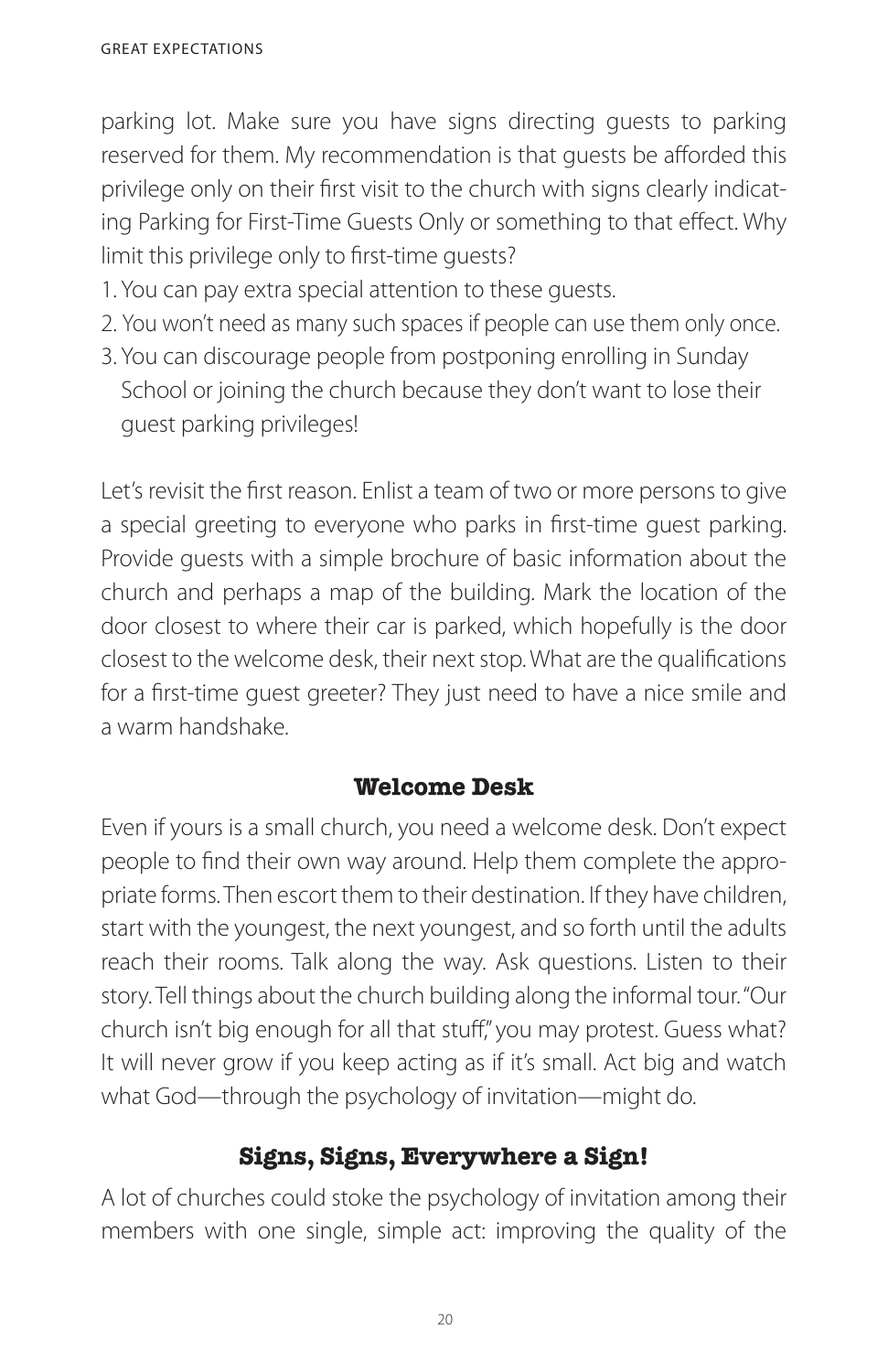outdoor church sign. A sign says a lot about the way a church feels about itself. Congregational self-esteem, by the way, is the foundation of a culture of invitation. Internal signage is also important. It doesn't have to be airport- or hospital-quality signage. It just needs to be attractive and functional enough to help people get where they need to go. And if you have a cute name for a church program, make sure guests know what the signs refer to. For example, if you call the student area the Cellar, make sure signs to the Cellar also indicate grades 7–12. Or if the elementary kids go to Adventure Zone, make sure the sign also refers to grades 1–6.

#### **The Importance of the Door**

Pay special attention to the first door you expect first-time guests to walk through. And then every other door you expect them to walk through. A pastor in an Alabama church where I was speaking asked me, "After being here this morning, give me just one recommendation for making a better first impression." My response was nearly immediate: "Get a new door." The church had excellent guest parking and signs directing guests to a fine welcome center. But the door nearest the guest parking was in ill repair. In fact, it was probably the worst door in the entire building. No one noticed because almost nobody used that door except guests! I recommended that the creaky, wooden door with the peeling paint be replaced with a glass door on a metal frame. It was a simple, relatively inexpensive improvement that communicates, "We're expecting new people every week." The next most important doors are the ones families will send their kids through.<sup>5</sup>

#### **Best Rooms for Kids**

I seldom talk with a church leader who is satisfied with the number of young families his or her church is reaching. Here is a simple axiom:

> *If you want to reach families with kids, you've got to devote the best rooms to kids.*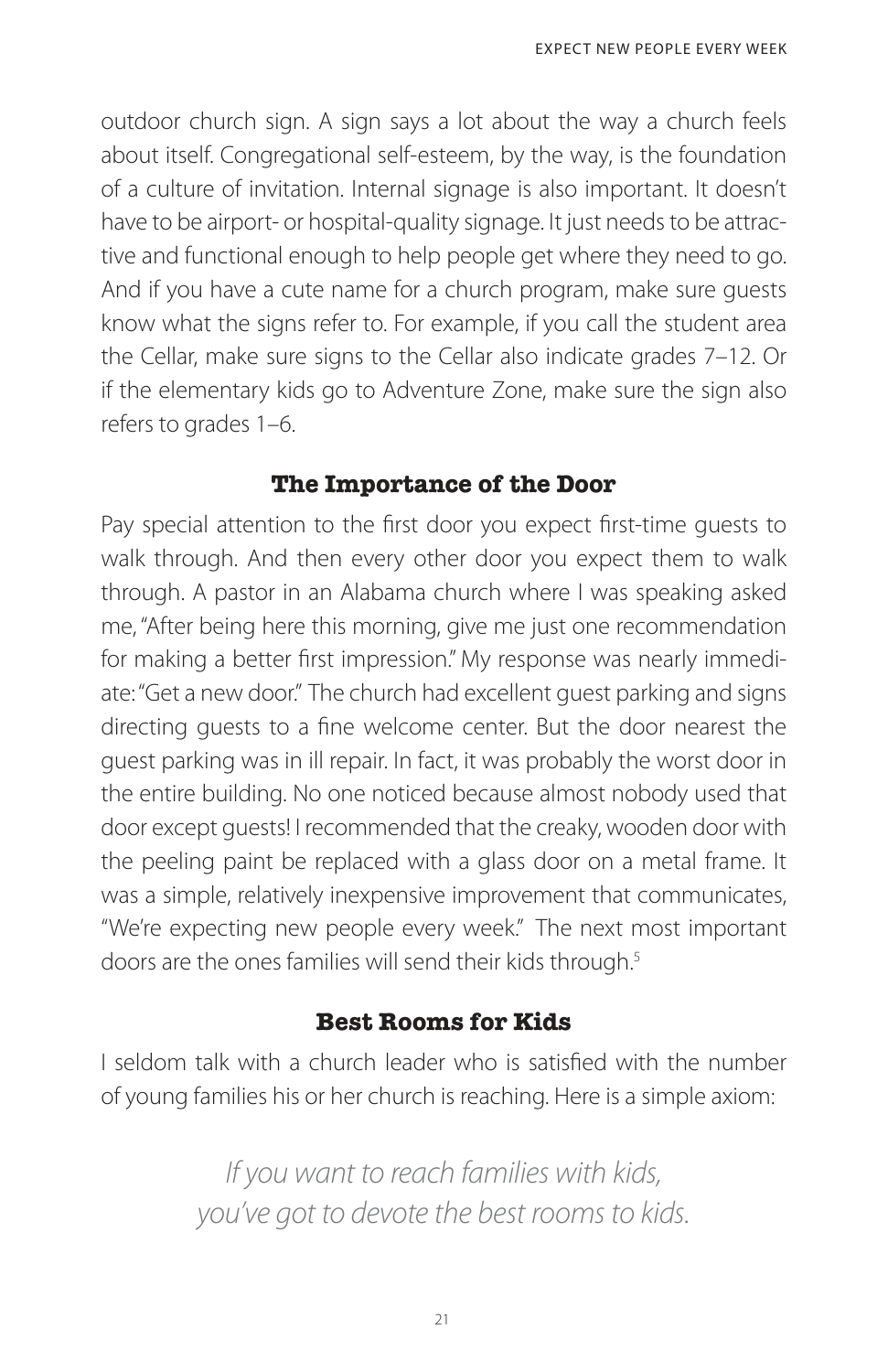Bright rooms. Clean rooms. Well-equipped rooms. With well-equipped leaders. Nothing makes a more positive first impression with a parent than workers who have arrived early, set the room up with appropriate activities that invite kids to learn, turned on a music CD, and then kneel to greet a new child at eye level and express how glad they are to see them. I've said plenty about this in my previous books, so I won't say more here. Do you have great expectations that new families with kids will come to your church every week? Then get ready for them!

## **Clearing the Clutter**

Perhaps nothing squeezes against the psychology of invitation like clutter. Clutter is expensive! Wayne Poling, a Sunday School specialist at LifeWay and the compiler of *The Sunday School How-to Manual,<sup>6</sup>* tells about using a tile square to demonstrate how expensive clutter can be. Let's say new construction is priced at one hundred dollars per square foot. Take the square foot of tile and carry it around the building with you. How much is the space under the broken pool table costing you? The space under the inefficient old sofas in the youth lounge? The space under the inoperable computers that people have donated to the church? The space under the old metal chairs stacked under the stairwell? The space under the bookshelf filled only with clutter itself?<sup>7</sup>

## **Expect a Great Bible Study Experience Every Week**

Let's say everything has gone well for guests so far. They've parked close to the building and have been greeted warmly. They've been accompanied to their Sunday School classroom. Someone has completed the "Baptist paperwork" for them and has introduced them to the class. So far, so good. Now the moment of truth: the Bible study experience itself.

A Great Expectations Sunday School expects every class to have a great experience learning from the Bible every week. Every week? Yes, every week! For ideas to make every class session a great one, see the "Discover" chapter in *The 3D Sunday School,* the "Scripture" chapter in *The Discover Triad: Three Facets of a Dynamic Sunday School Class,*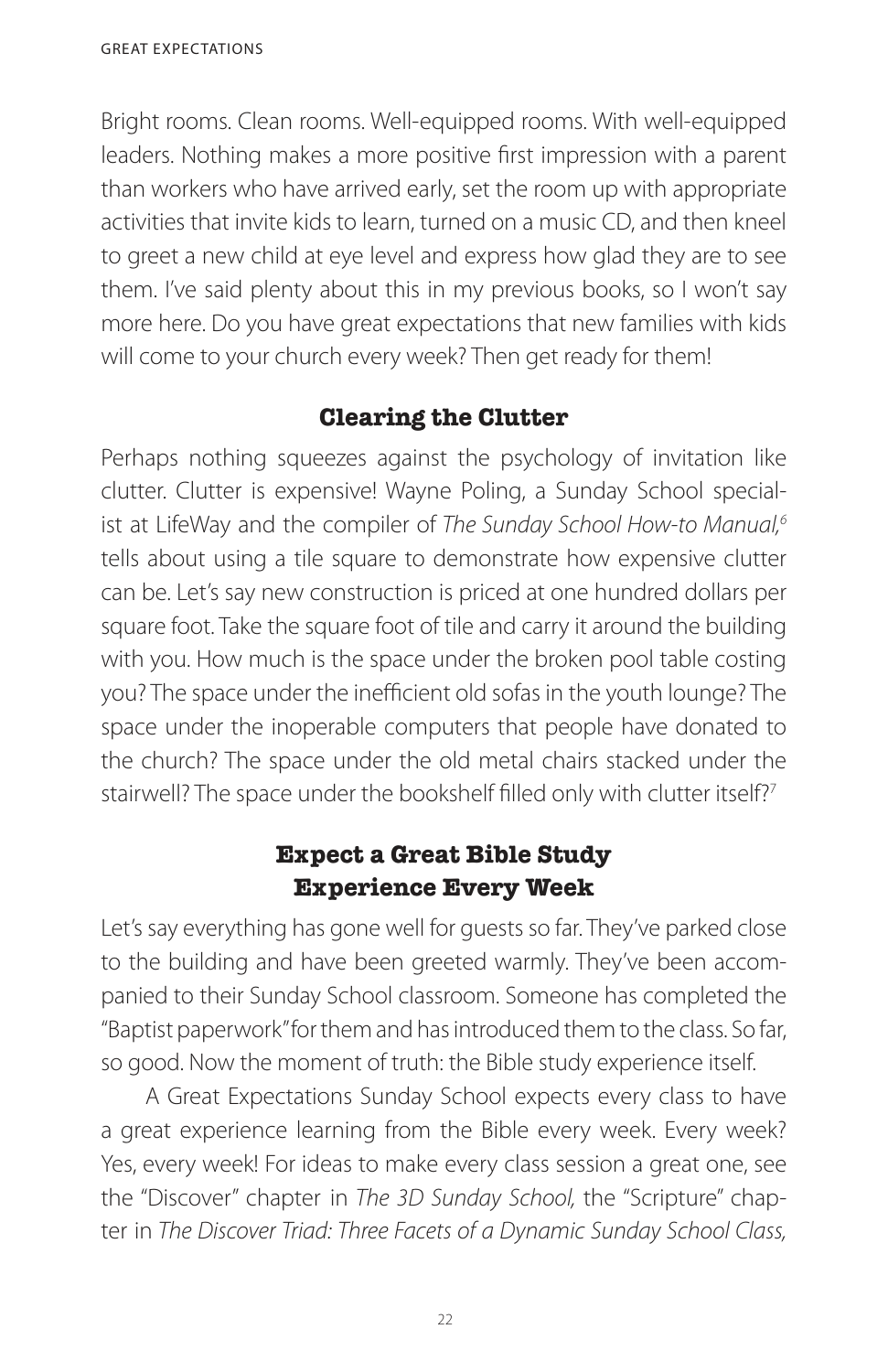and/or the "Class" chapter in *Connect<sup>3</sup> : The Power of One Sunday School Class.* All three books can be downloaded free or purchased at *www. lifeway.com/sundayschool.* If you use LifeWay curriculum materials, you'll also find contemporary illustrations and supplemental teaching ideas to enhance the class experience at *www.lifeway.com/extra*. Posted a couple of weeks prior to the great class session you're planning, these ideas often provide just the icing on the cake you need.

## **Bible Study in an Open-Group Philosophy**

A commitment to keeping Sunday School classes open both impacts and is impacted by the approach to Bible study. The most important principle is this:

> *Every individual Bible study session needs to be a complete and satisfying experience.*

The session may—and probably should—be part of a larger unit of study that connects the lessons together. Nevertheless, for a person attending the group for the very first time, it should also be a complete experience with—

- 1. introductory comments, questions, or activities;
- 2. comments, questions, or activities that encourage the discovery and application of the truths of the Scripture passage or story;
- 3. concluding comments, questions, or activities that bring the session to a satisfying conclusion that hopefully equips members to answer—or at least wrestle with—the question "So what?"

When members know they can count on this approach, it dramatically increases the likelihood they'll invite someone new to class. It's not just a sound educational model. It's an important element of the psychology of invitation. And great expectations!

> *The seed is the word of God. Luke 8:11*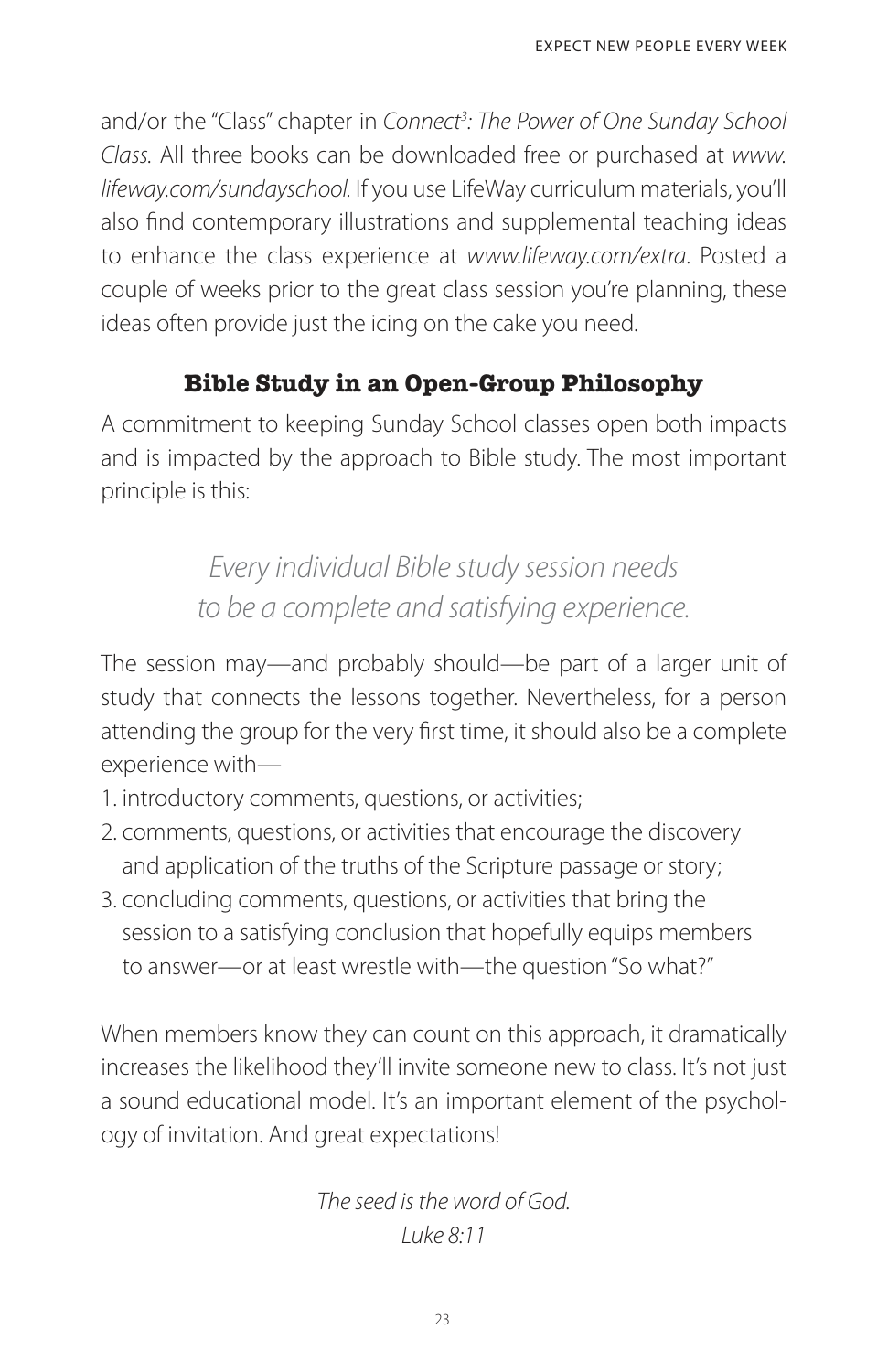Chapter 2 Cupect People

*The kingdom of heaven is like a mustard seed that a man took and sowed in his field. Matthew 13:31*

A Great Expectations Sunday School expects people to say yes! Yes to an invitation to attend Sunday School. Yes to an invitation to enroll in Sunday School. Yes to preparing for and participating in the class session. Yes to opportunities to serve in the class. Yes to the challenge of ministry and missions beyond the class. Yes to opportunities for training and development. Yes to starting new classes. Yes to new ideas and maybe a few classic ones! Let's deal with each of these briefly. The more people say yes to these elements of a Great Expectations Sunday School, the more people you can expect to reach and teach through your Sunday School.

#### **Yes to an Invitation to Attend**

I talked in the previous chapter about creating a culture of invitation and paying attention to its foundation, the psychology of invitation. How will you know if you actually have a culture of invitation? When members regularly invite new people to attend! How will you know if you and your members have a healthy psychology of invitation? When you expect those people to say yes to your invitation! After all, why wouldn't they? Look at all the things you've done to get ready for company! You really expect new people every week, and it shows in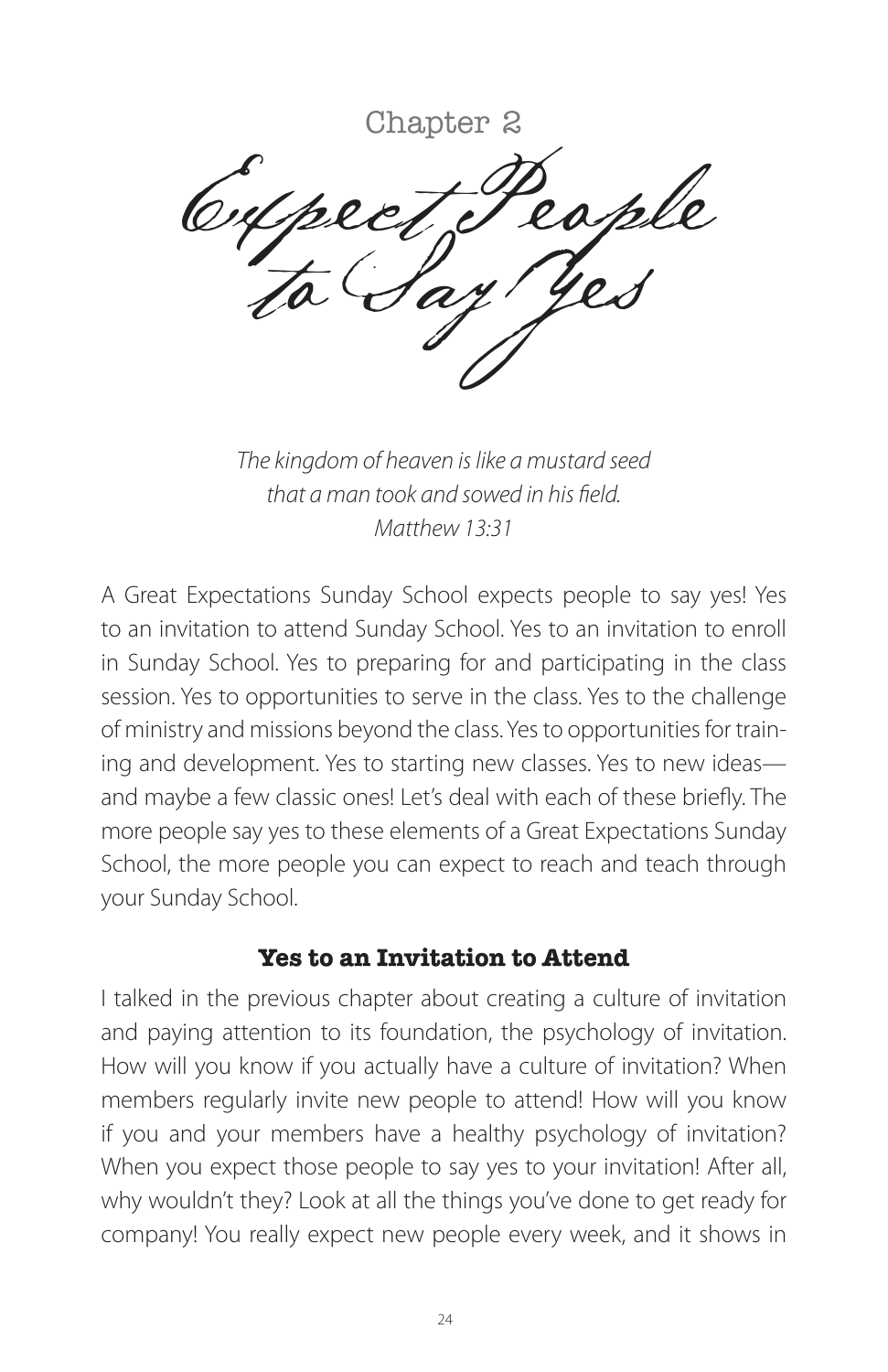dozens of ways large and small. And when they come, the Bible study experience is a dynamic one in every class, from the youngest preschool department to the oldest adult class. You're ready! Now it's time to start inviting people to attend, expecting them to say yes, with great confidence that they'll say yes over and over again because of the wonderful experience they've had.

#### **Yes to Enrollment**

The most foundational principle of Sunday School growth is open groups. A close second is the principle of open enrollment. The short definition of an open group is that it expects new people every week. Open enrollment has a brief definition too.

> *Open enrollment means people can belong before they believe.*

They don't have to believe the Bible. They don't have to be a Christian. They don't even have to like God! They just have to say yes to an invitation to enroll as members of the class, to agree to have their names placed on the class ministry list. We call it a ministry list instead of a class roll because of the commitment each term implies. Being on a class roll implies that a member is committed to attending the class. Being on a ministry list implies that the class is committed to ministering to the member—whether or not that person attends regularly. That's a big change in thinking for some classes. But it's a healthy and necessary step toward becoming a Great Expectations Sunday School class.

## **Yes to Prepare for Class**

A Great Expectations Sunday School class expects members to come prepared for the class session. That's one advantage of providing inexpensive printed curriculum materials or at least sending a weekly e-mail and/or attachment to members so that they know what Scripture passage will be explored, perhaps what teaching aim or life question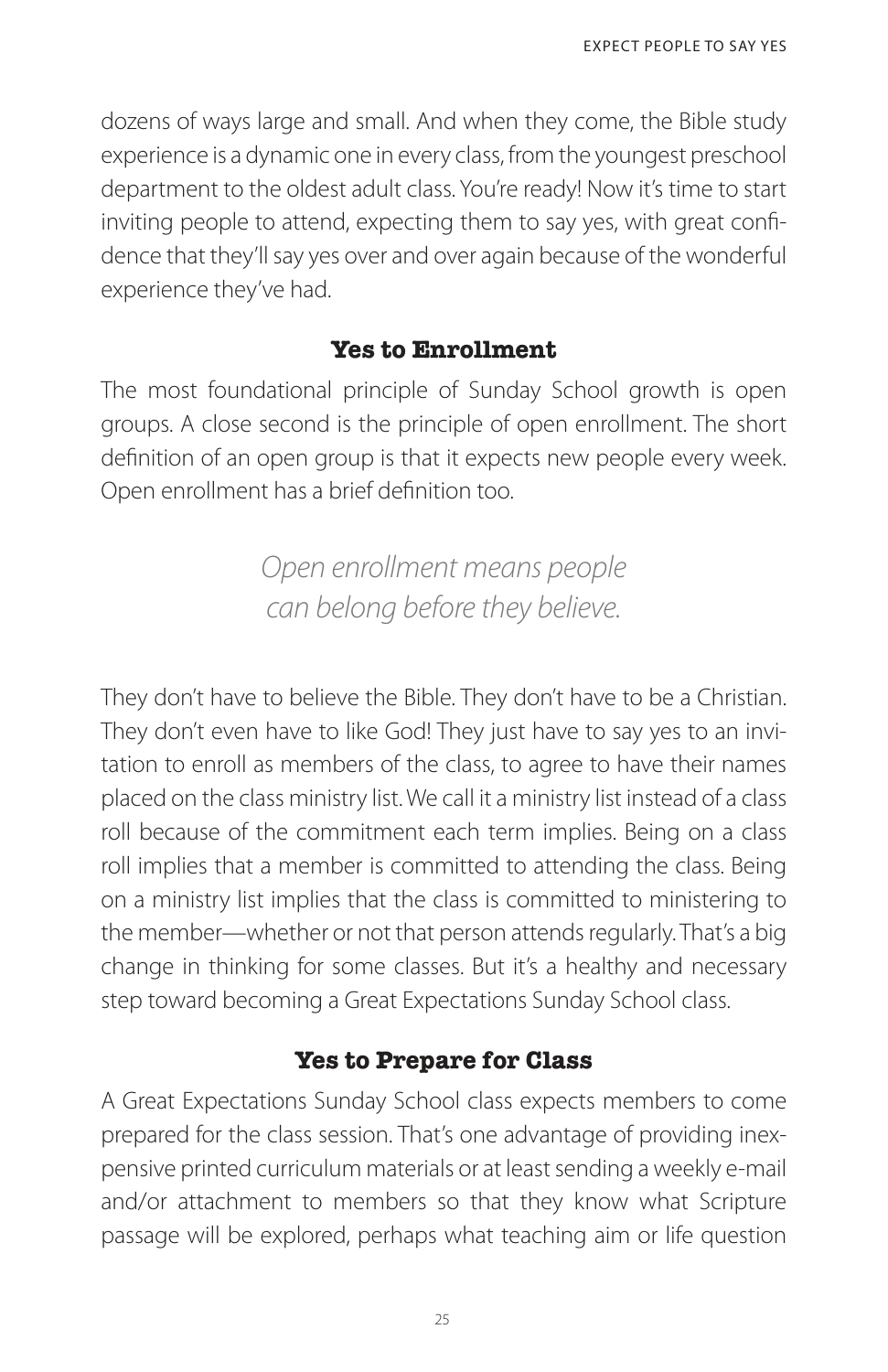will provide the focus for discussion and application, and maybe some commentary or questions to think about ahead of class. (If you're interested in an electronically delivered curriculum option, check out *www. lifewaylessons.com).*

### **Can Guests Prepare?**

How can the people you invite prepare? That's one of the great things about printed curriculum materials! Along with your invitation, you can provide a copy of the study material you are using. If you are using dated material—curriculum resources that label each lesson with "Week of [date]"—you can say something like this in conjunction with your invitation: "Here's a little booklet with the topics we're studying in our class now. Before you come, you might want to take a few minutes to read the lesson for that weekend. The Scripture passage is printed in the book, along with an author's comments about what it means. I think you'll enjoy reading it whether or not you come to class." That doesn't sound hard, does it? And guess what? By that simple act, you have removed the number one barrier for adults: thinking they know too little about the Bible to participate. Don't tell them they may be better prepared than some of the regulars! But what if they never come? You've still provided them a valuable Bible study guide. If it's LifeWay material, it will usually include a plan of salvation on the inside front cover. It's an investment in eternity that costs about two dollars—plus enough love to make the invitation.

## **Yes to Participate in Class**

Vickie and I teach preschoolers in our church. They don't have to be motivated to say yes to participating in class! Yesterday was one of our favorite lessons; we had purple Sunday with our class of pre-K kids. Our Bible story was about Lydia, the prominent businesswoman who dealt in purple cloth to whom Paul witnessed at the riverside. We had a purple art table with scraps of purple cloth, purple construction paper, purple markers, purple felt stickers, purple straws, and purple yarn. Another table had purple play dough with purple cookie cutters. I taped a "river"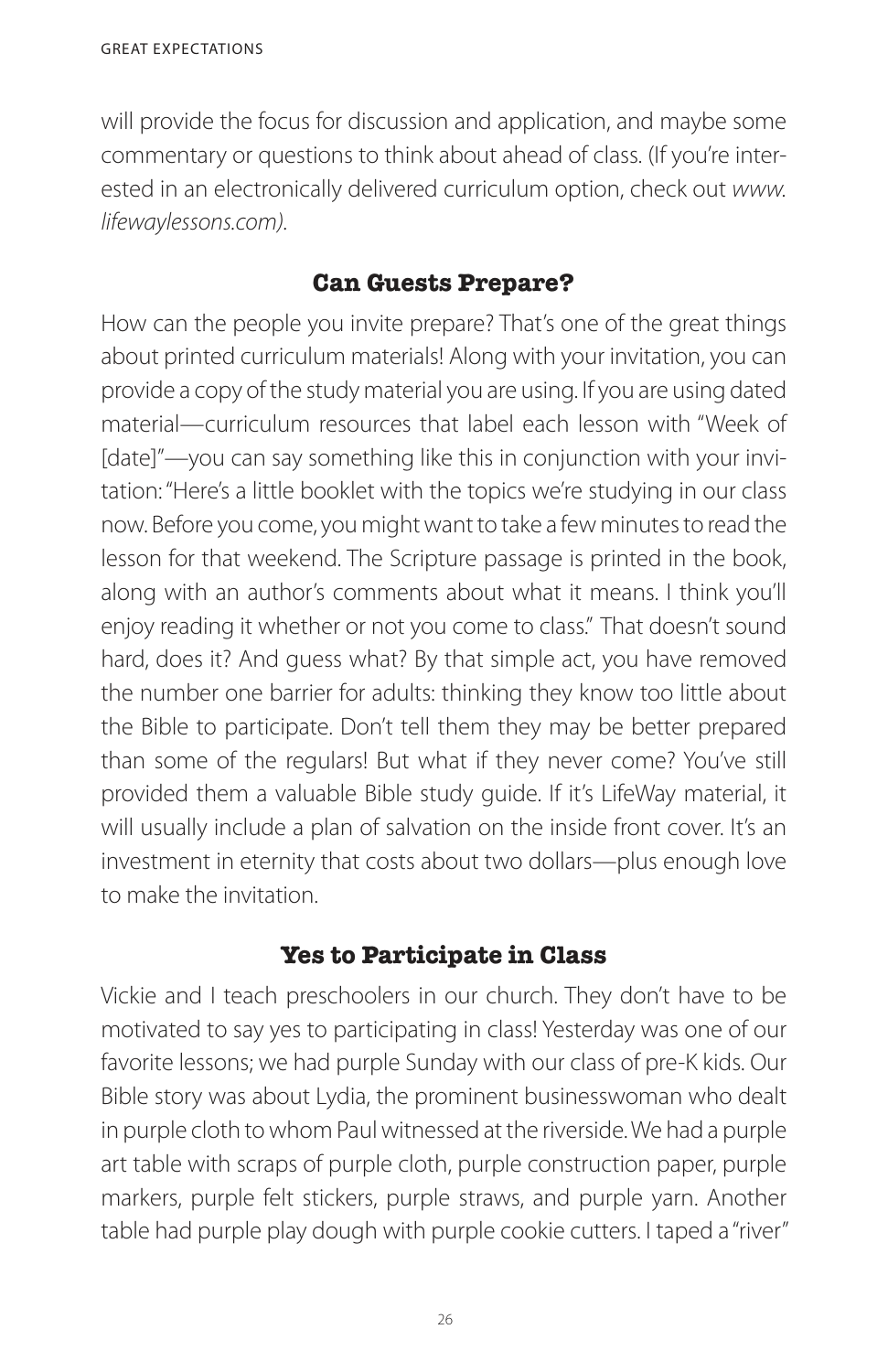to the floor and placed some boats there (that's how Paul reached Philippi). On a third table was a dishpan of water with purple sponges to wash river rocks. The song "Go and Tell Others" was playing softly on "repeat" on the CD player. Before we ever sat down for group time, the kids had already heard about Lydia and the day's Bible thought: "Go tell others about Jesus." So what does all that have to do with adult classes? If all your class experience is sitting in rows of chairs while listening to a lecture, it says plenty! Get adults involved!

### **Yes to Serve in the Class**

I've had the following conversation with many teachers:

| Teacher: | I don't have an outreach leader in my class.        |  |
|----------|-----------------------------------------------------|--|
| Me:      | Yes, you do.                                        |  |
| Teacher: | I don't have a fellowship leader.                   |  |
| Me:      | Yes, you do.                                        |  |
| Teacher: | I don't have a ministry leader.                     |  |
| Me:      | Yes, you do.                                        |  |
| Teacher: | I don't have a missions leader.                     |  |
| Me:      | Yes, you do.                                        |  |
| Teacher: | (Getting a little perturbed!) And I sure don't have |  |
|          | group leaders.                                      |  |
| Me:      | Sure you do.                                        |  |
| Teacher: | (On the verge of hitting me!) Why do you keep       |  |
|          | saying that?                                        |  |
| Me:      | Because if you don't have any of those positions,   |  |
|          | you have those positions!                           |  |

The reason many teachers don't have helpers is that they don't ask. The reason they don't ask is that they don't expect members to say yes. So ask people. And expect them to say yes. There is a proper way to ask. And many improper ways! The most improper way is to stand before the class and ask for volunteers. You'll get two responses, both bad ones: 1. No one will respond.

2. Someone will respond, but they're a poor fit for the job.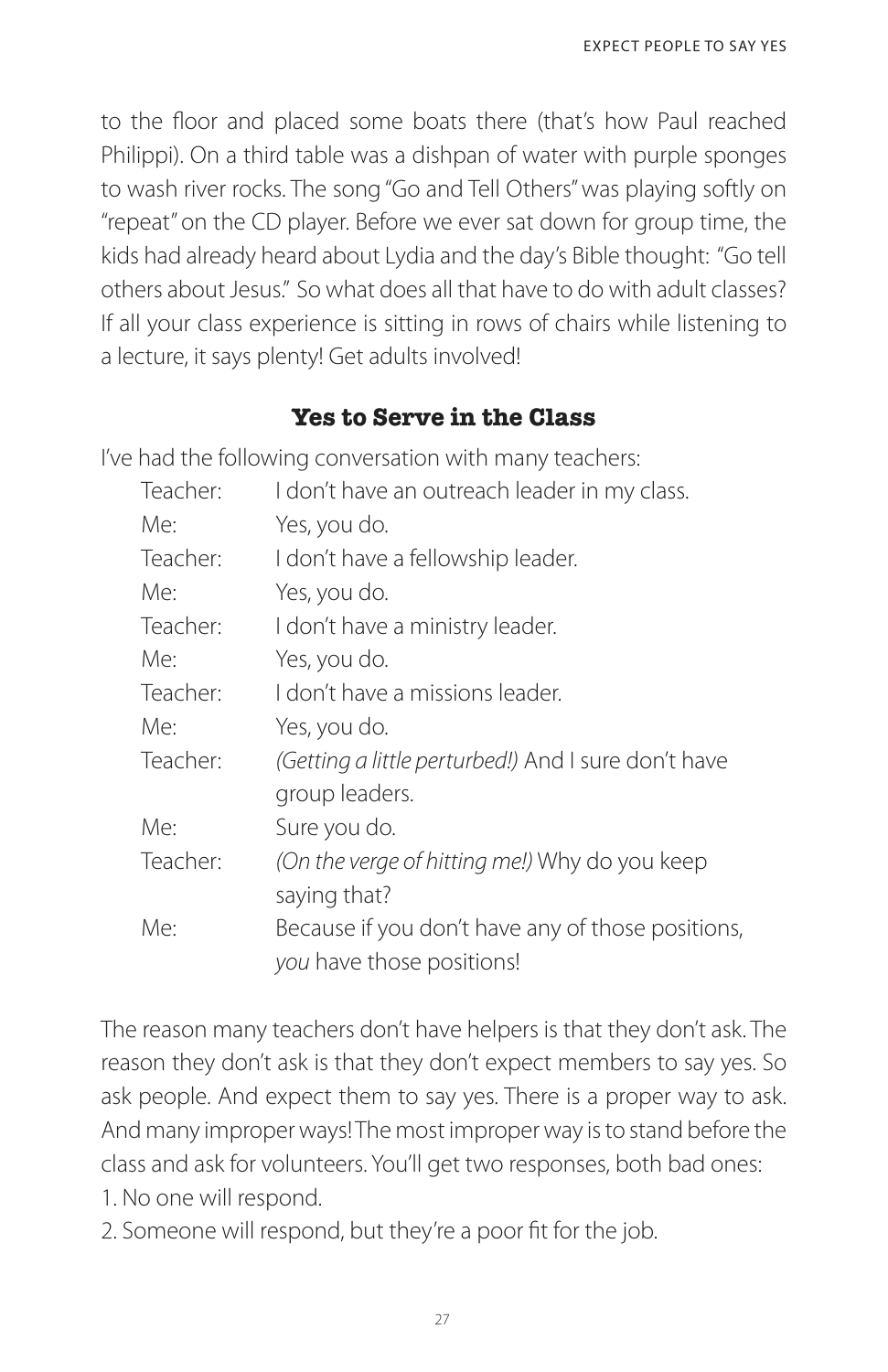What's the proper way to ask people to serve? Ask a specific person to consider a specific job for a specific period of time. Pray about it. When you sense God has confirmed a name, make an appointment to talk with that person. Never go into that conversation with a second choice. This is the person God has impressed you to ask. There is not a backup plan. Spell out the responsibilities of the job. Neither oversell nor undersell the expectations. Tell them you won't take an immediate answer, even if it's yes! Ask them if they'll pray about it. If they say yes, assure them that whatever God tells them to do will be OK with you. Call in a few days to get their answer. Expect a yes!

## **Care-Group Leaders**

A great entry-level leadership position is the care-group leader. In its most basic form, the care-group leader's responsibility is very simple: contact every member in the care group every week. Some care-group leaders can take it a step further by adding prospective members to their weekly contact list. Some class situations call for the care-group leader to perform additional duties. In an arrangement where the last 10 to 15 minutes of the class time are set aside for sharing and praying in care groups, the group leader will lead this time with his or her group. (I recommend single-gender care groups.) In large classes that employ a master-teacher/small-group approach that intersperses short lectures from the teacher with brief periods of discussion in small groups, care groups can sit together in semicircles with the care-group leader facilitating the discussion, typically utilizing questions provided before the class session. Occasionally, a care-group leader will step it up a notch on his or her own, initiating a caring response to a group member's need or planning a ministry or mission activity just for the care group. When you lay out a picture like this for potential group leaders, you'll be amazed how many God will lead to say yes. Expect it!

## **Kids and Students Will Say Yes Too**

A Great Expectations Sunday School starts building a foundation for yes with its kids. Preschoolers will help if you ask them expectantly. We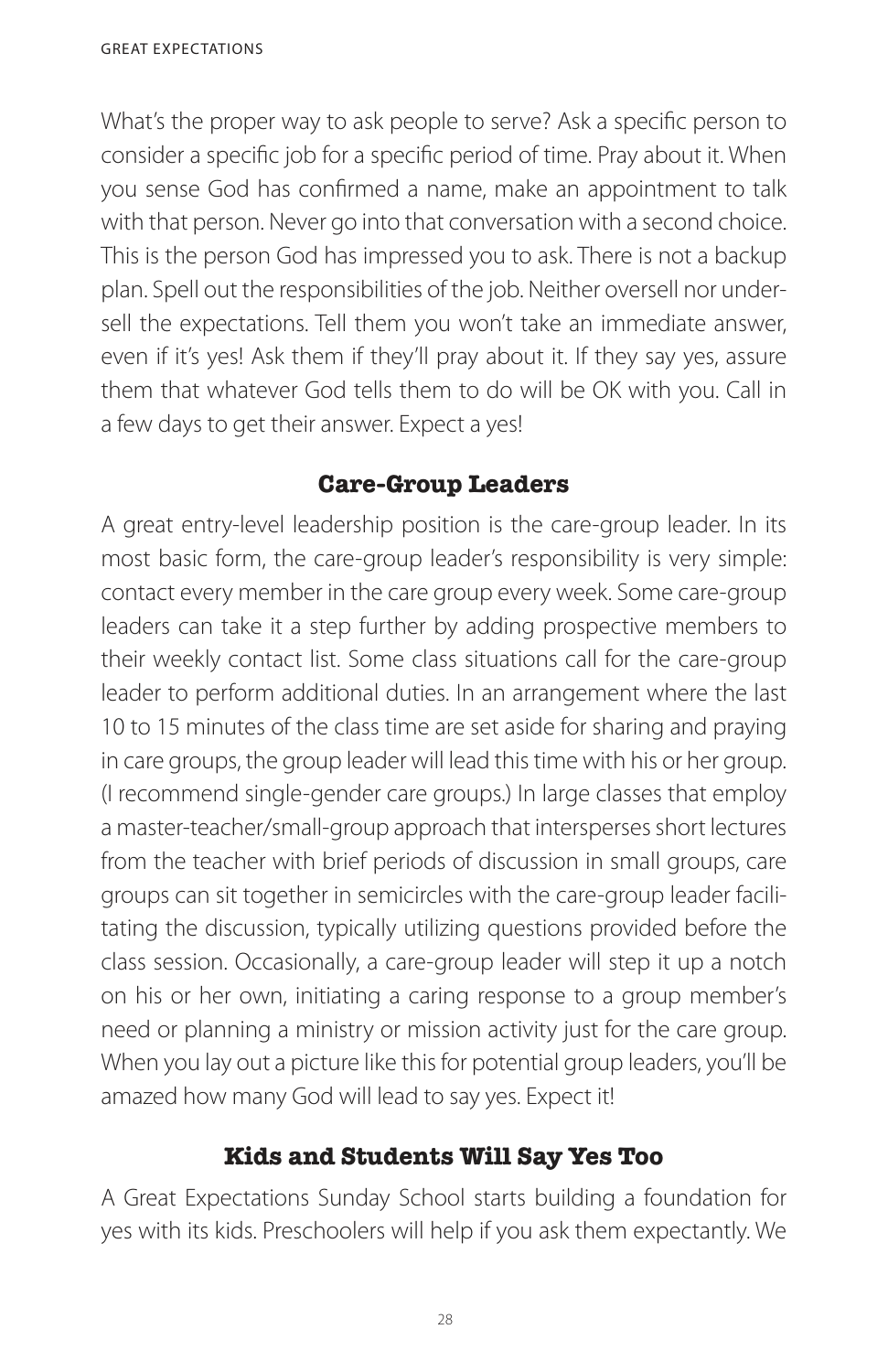almost always have an early arriver or two (maybe Mom is in the choir, or Dad needs to get to his Sunday School room early). Zachary loves to be first so that he can help "Mr. David and Ms. Bicky" (after a year Zach still can't get that *v* sound!) get things set up. Some 5-year-olds are more advanced than their classmates and are glad to help a friend complete a puzzle. Clean-up time is an opportunity for everyone to pitch in, and everyone is expected to say yes to helping. This principle is also true in classes with elementary children, who can even rotate official duties like serving as a greeter or table leader. In student classes middle- and high-school youth can have official class roles, such as care-group leaders, if you ask them and have great expectations that they will say yes.

#### **Yes to Serve Beyond the Class**

Ed Stetzer, the director of LifeWay Research, encourages Sunday School classes and small groups to become small missional communities. Stetzer contends that if Christians are going to effectively engage the world around them, they are more likely to do it with a class or group as the base of operations than with a pew. He summarizes his vision as getting people out of rows, into circles, and engaged in service and missions. A Sunday School class is a perfect operating base for fulfilling the Great Commandment and the Great Commission. Most appeals to ministry and missions are either too individualistic or too global. Between "You personally give and go" and "Everybody everywhere cooperate to support this huge effort" is a sweet spot where a single class or small group, working together, can act "glocally" to accomplish a mission. I believe, along with Ed Stetzer, that this may be a pivotal time for the Sunday School movement. Will it turn inward, as so many movements do? Or will it—through the actions of thousands of individual classes turn outward to do the things God cares about most, the things Jesus modeled when He walked on the earth, the things the Holy Spirit most enjoys empowering believers to do: seeking, serving, and saving the lost? It's easy for our heads and hearts to say yes to such a challenge. It's our hands and feet that have a harder time saying yes. Sunday School classes can combine our collective yeses into gospel action.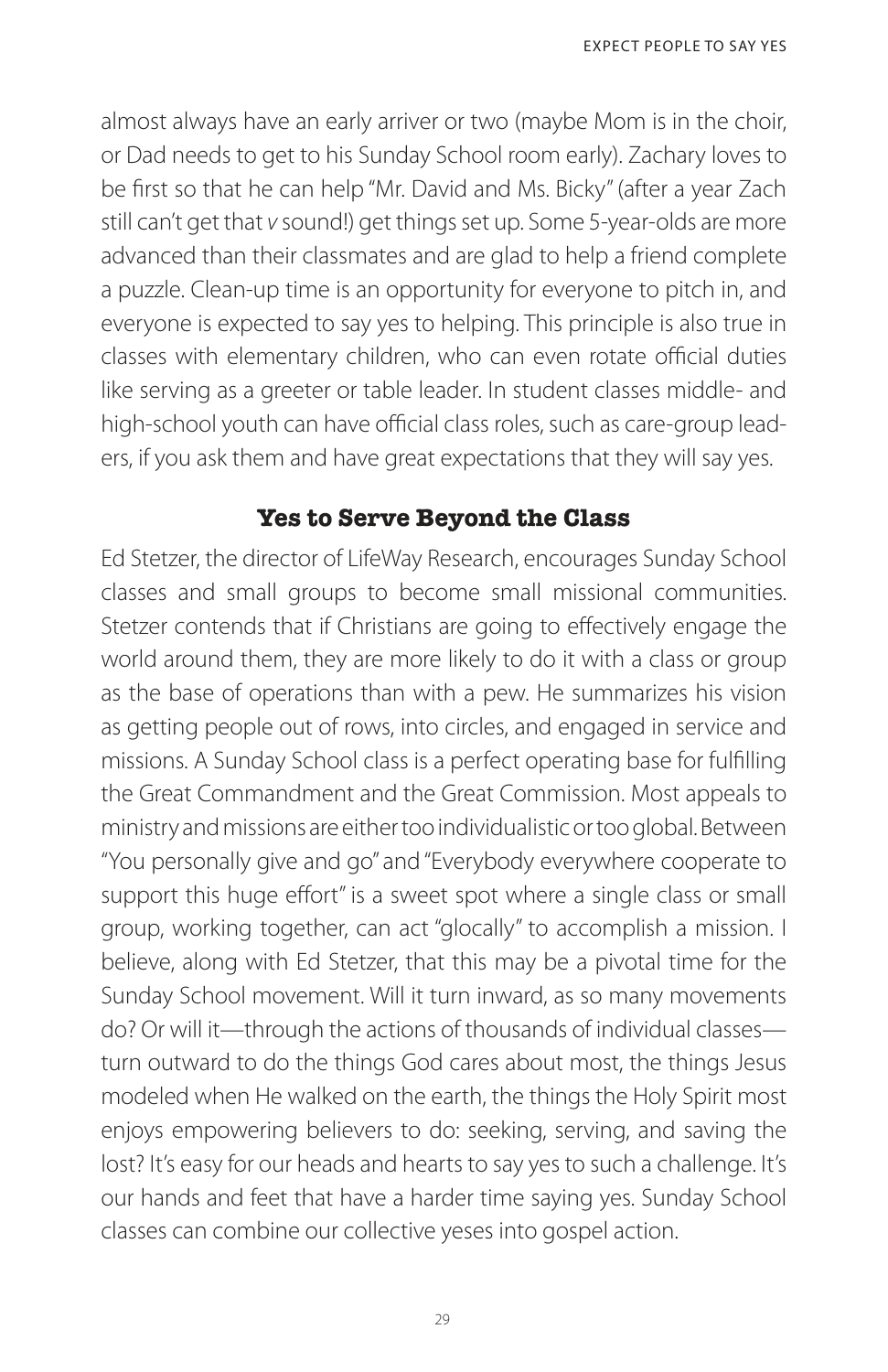#### **Associate Members as Missionaries**

A chief indicator that an adult class is becoming a small missional community is that it rejoices when it releases members to serve as missionaries to preschoolers, children, and students. Many classes and small groups grow so inwardly focused that they seldom release anyone to serve with kids, much less rejoice over the fact. Great Commission classes create a culture that encourages people to leave the class to serve. They assign a top care-group leader to associate with members who have left to serve. Classes invite them to parties. They pray for them regularly. They treat them like what they are: missionaries to kids! They display photos of them on a wall or bulletin board, preferably candid shots from the rooms that are their mission fields. They lift them up as examples. When a class builds that kind of culture, a remarkable thing happens: people say yes to serving kids. What's so important about that? Simply this astonishing fact: virtually every person who will ever come to Christ as Savior and Lord will do so before his or her 18th birthday. Great Expectations Sunday Schools know they must redouble their efforts to reach kids and must expect kids and their parents to say yes to an invitation to Sunday School.

## **Out of Rows, into Circles, Engaging the World**

I've already mentioned Ed Stetzer's challenge to groups and classes to rethink themselves as small missional communities. A Great Expectations Sunday School class recognizes that ministry and missions can no longer be segregated into a separate church program. Ministry and missions can no longer be something we just talk about, pray about, or give to. Ministry and missions must be something we do. Together. On mission. As a Great Commission team. Where to start? My answer may sound like a business cliché: discover a need and meet it. Maybe the need is in a nearby school, a benevolence ministry, a rescue mission, a hospital, an apartment building, a high-rise, or a street. And don't misunderstand me about the praying and giving. That's important too. Classes could start by contacting the International Mission Board *(www. imb.org)* and adopting an unreached people group to pray for. This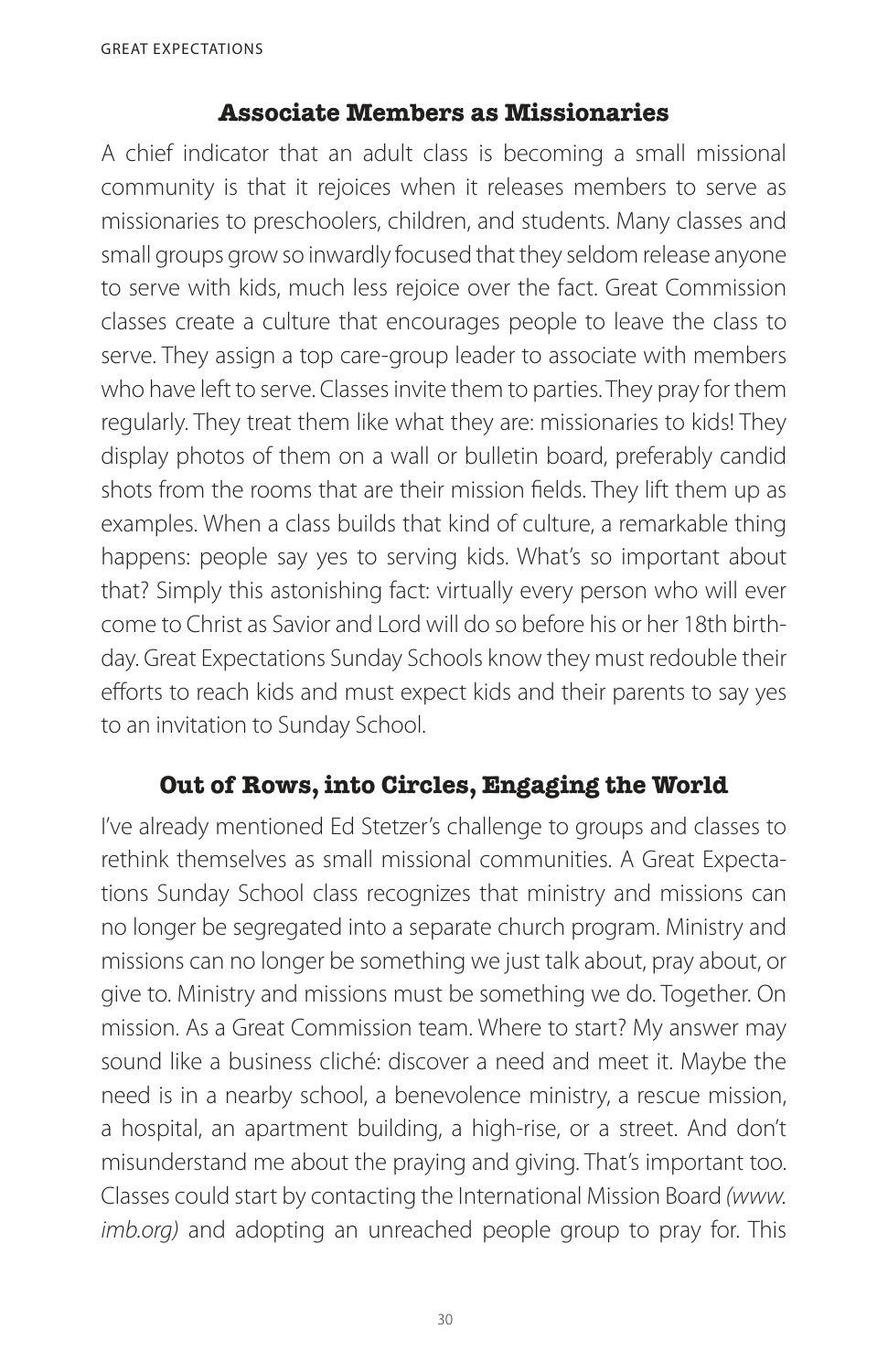simple act may be just the right first step for a class to start thinking missionally. Or set a class goal for missions offerings. The key is doing something together, not just as individuals.

#### **Yes to Evangelistic Prayer**

Another possible first step in missions involvement might be to engage your class in intentional evangelistic prayer. Put up a tear sheet or poster board on the wall and start listing the names of people who don't know Jesus. Refer to it weekly as you get updates. Celebrate when you learn that someone on the list has said yes to Christ. The best way to tell whether a class is actually a small missional community is to listen to the prayer requests. Do they increasingly concern the thing God cares most about: seeking, serving, and saving the lost? Are they voiced with great expectations that God will hear and answer those prayers and that we can be part of the answer?

## **Yes to Regular Leadership Meetings and Rallies**

Believe it or not, some churches still conduct a Sunday School workers meeting every week. And they expect leaders to be involved. I applaud them! My first Sunday School position was as a teacher in the Kindergarten Department at First Baptist Church in Lakewood, Washington. Unless I was working the swing shift at the 25th Air Command, I knew my department director expected me on Wednesday nights for the planning meeting. As far as I knew, it was just part of the job. The prevailing practice these days is the monthly meeting, often supplemented by quarterly rallies. These rallies are high-energy events, and leaders typically don't want to miss them. Leaders are also expected at the monthly meetings, which are also carefully planned so that they create great expectations.

By far, the number one reason Sunday School leaders don't attend leadership meetings is that their expectations about the value of those meetings have diminished over time. You shouldn't expect busy leaders to attend boring, announcement-oriented, poorly planned, low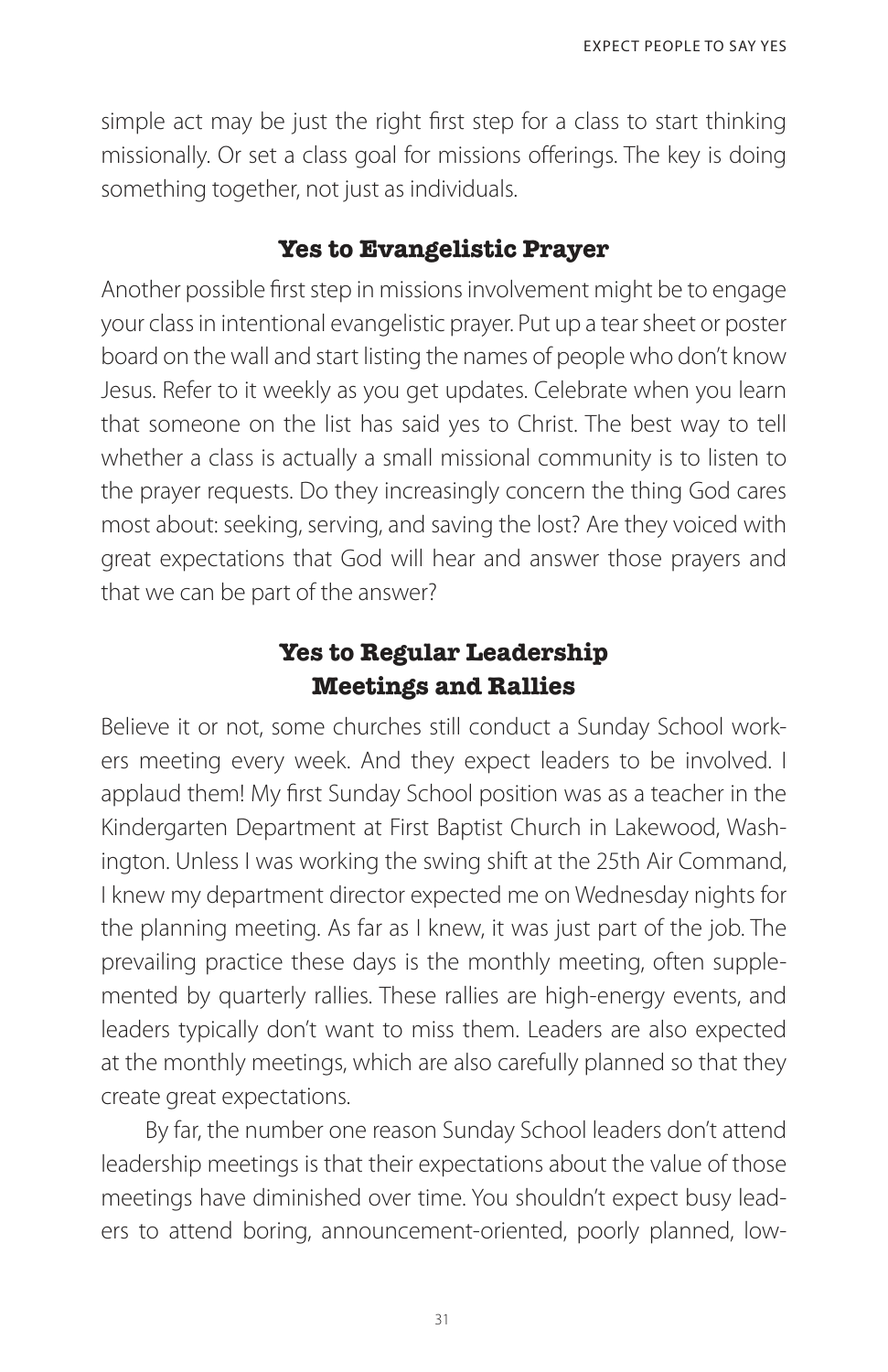energy, unrewarding leadership meetings. But if they have great expectations about leadership meetings, confident they'll miss a scoop on the church's future direction from the pastor, exciting new ideas they can implement in their class the next week, a great new resource, or just a real feeling of being genuinely loved and appreciated, most will be there! Why should we expect leaders to attend these meetings? As my friend Alan Taylor asks, "Why does the choir director expect choir members to attend rehearsal?" Is Sunday School less important than the choir anthem? Not if you have a Great Expectations Sunday School!

## **Yes to Training**

A Great Expectations Sunday School needs trained leaders. Unfortunately, many churches today don't really expect leaders to say yes to opportunities for training. Sadly, sometimes the reason leaders don't attend training is that pastors and Sunday School directors don't promote training opportunities offered by associations, state conventions, LifeWay, or others. That's why I encourage Sunday School leaders to bookmark their state-convention and associational Web sites and check them regularly for beneficial training opportunities.<sup>8</sup>

As I write this, I've just returned from Sunday School Week events at LifeWay's conference centers in Ridgecrest, North Carolina, and Glorieta, New Mexico. They are among the premier annual training events. It takes a lot of commitment to attend such an event, in terms of vacation days and dollars. But most people say it's worth it. Maybe this would be a great expectation for all Sunday School leaders: to make a pilgrimage to summer conference-center training at least once during his or her lifetime! Seriously, everyone can't afford this caliber of training. But most can afford to invest a Saturday and a few dollars to attend an associational or state-convention event. I think leaders will say yes to training if those responsible provide top-notch conferences, create great expectations, and deliver positively on those expectations.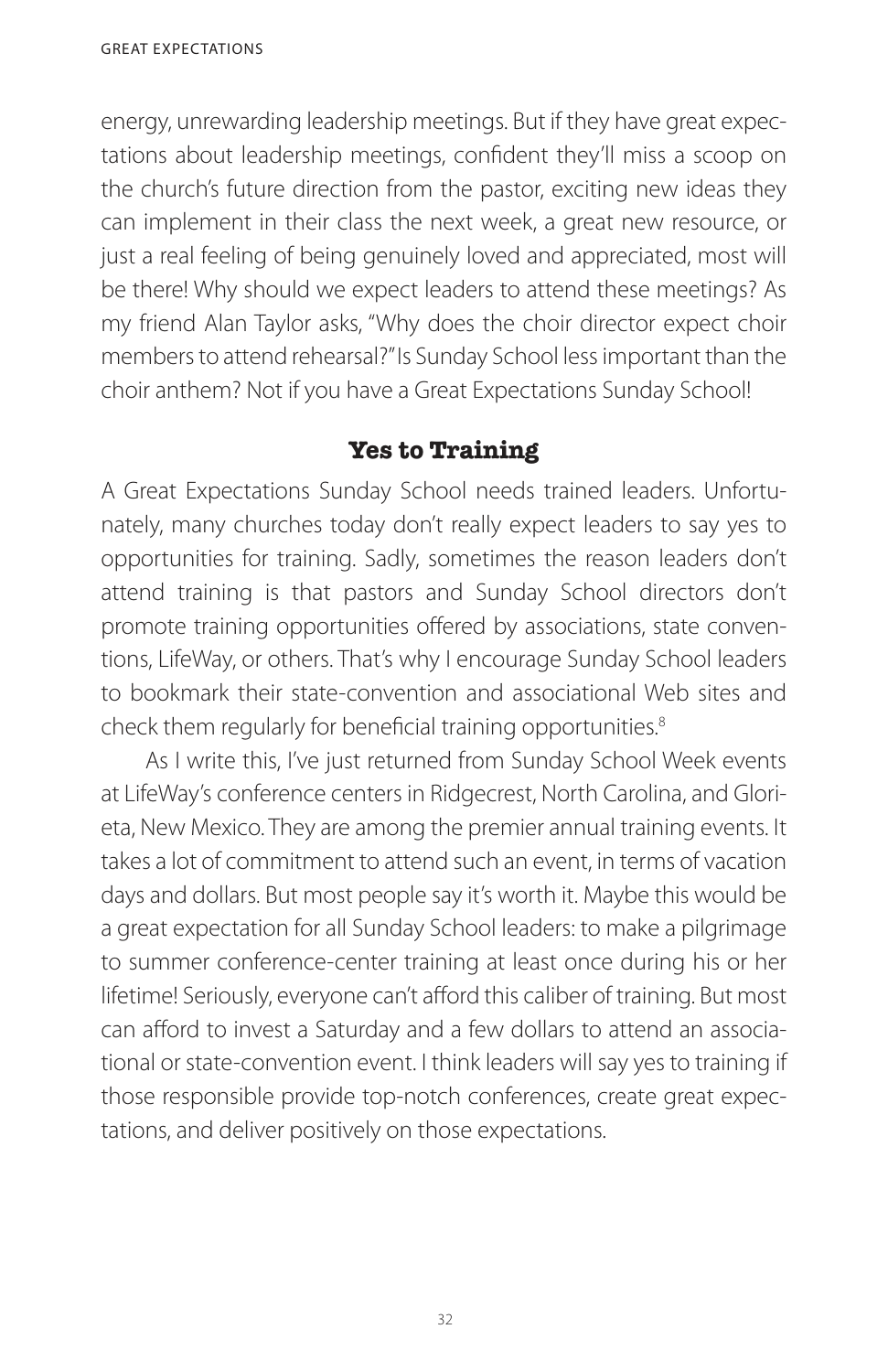## **Yes to a Variety of Methods for Delivering Training**

Lots of opportunities are available for leaders to receive training at events. There is something special about an event: the mutual encouragement of people with similar roles—and problems—from other churches, the energy of a crowd committed to a common cause, the freedom to ask "dumb" questions of an expert who doesn't know you! Yet the reality is that many leaders will not attend training events or will attend such an event only at their own church at a time they are usually there anyway. Some may not do even that. But they still need training! So what are some other delivery systems? For one, there are books like this one! But did you know this book—and several others similar to it—are only part of a complete training system that is delivered via the Internet? Visit *www.lifeway.com/sundayschool* to view the training possibilities, including age-group teaching plans, PowerPoint® presentations, webinars, and audiobooks (MP3). If you're just discovering these assets, you'll find enough training material for several quarterly training meetings. Several state conventions partner in an online training community called E-quip *(http://e-quip.net),* developed by the Canadian National Baptist Convention in an effort to deliver training to leaders across the vast expanse of that country. Many leaders are saying yes to this type of training, provided in the comfort of their own homes and at a time of their choosing. There are great expectations about what such a training system might become in the future.

## **20,000 Leaders Trained in One Afternoon?**

An ambitious plan for summer 2010 is to train 20,000 Sunday School leaders in one Sunday afternoon, gathered in their own churches or the homes or offices of leaders, in a high-energy, live webcast from Ridgecrest Sunday School Weekend.<sup>9</sup> The plan is to archive this training for future use. The prototype live event of this sort pitted Life-Way small-group specialist Rick Howerton against yours truly in a live debate with the theme of a boxing match: "Sunday School vs. Small Groups." It was a lot of fun! You can still view the main event online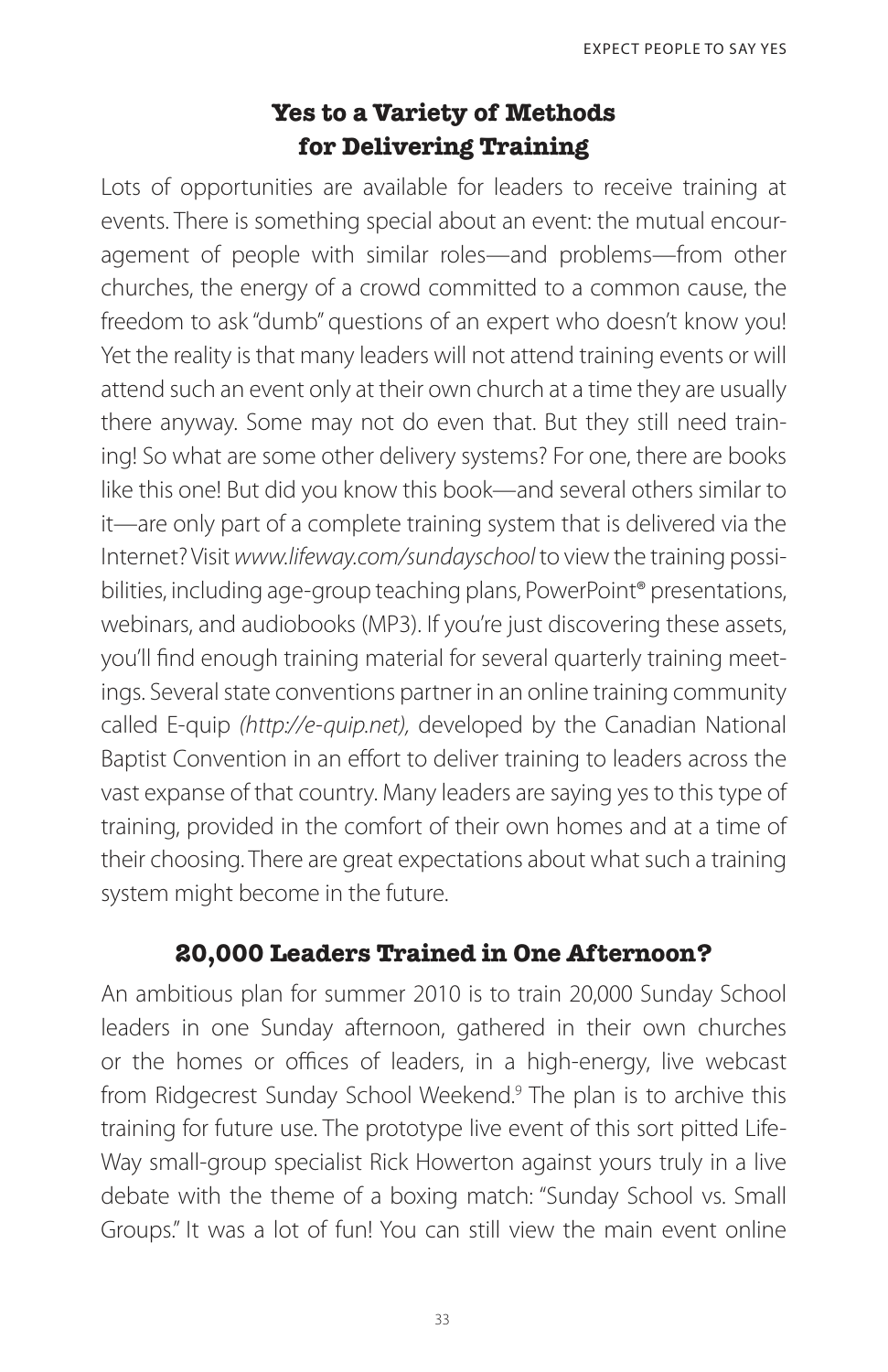at *www.lifeway.com/sundayschoolvssmallgroups* or search for "Sunday School vs. Small Groups" at *www.lifeway.com*.

## **Yes to Responsibility and Accountability for Training**

We should expect Sunday School leaders to be responsible and accountable for participating in a minimal level of training each year. One idea for accomplishing this expectation is to establish a system of training that attaches a certain number of points to each training opportunity. For example, you would establish the minimum expected training points at 1,000 (maybe call it the bronze level; 1,500 could be silver; 2,000, gold). Then you would provide a catalog, a brochure, or a list on the church Web site that identified various training options and the points available for each. Reading this book (or listening to it or viewing the webinar) might earn 100 points. Attending monthly leadership meetings might earn 50 and quarterly rallies 100. An associational, regional, or state event might earn 250. Sunday School Week at Glorieta or Ridgecrest might earn 1,000. The main point is to be clear about the expectation. Then empower each Sunday School leader to choose options that meet their needs in a way compatible with their schedules and learning styles. Great expectations!

#### **Yes to New Ideas**

The Sunday School movement has experienced many changes over the past two hundred years. It needs to remain open to saying yes to new ideas. Think changing the name to something cooler or more contemporary will help you reach and teach more people in your community? Go for it! Think offering Bible study groups that function like Sunday School but meet on a weekday or weeknight might help you reach people who can't attend on Sundays? Do it! Think setting up a Facebook group for your class will help people stay connected? Set it up! Need to utilize a large space by having table groups and a master teacher? Try it! Want to explore the possibility of a conference-call class for homebound members, an Internet chat (or Skype) class for deployed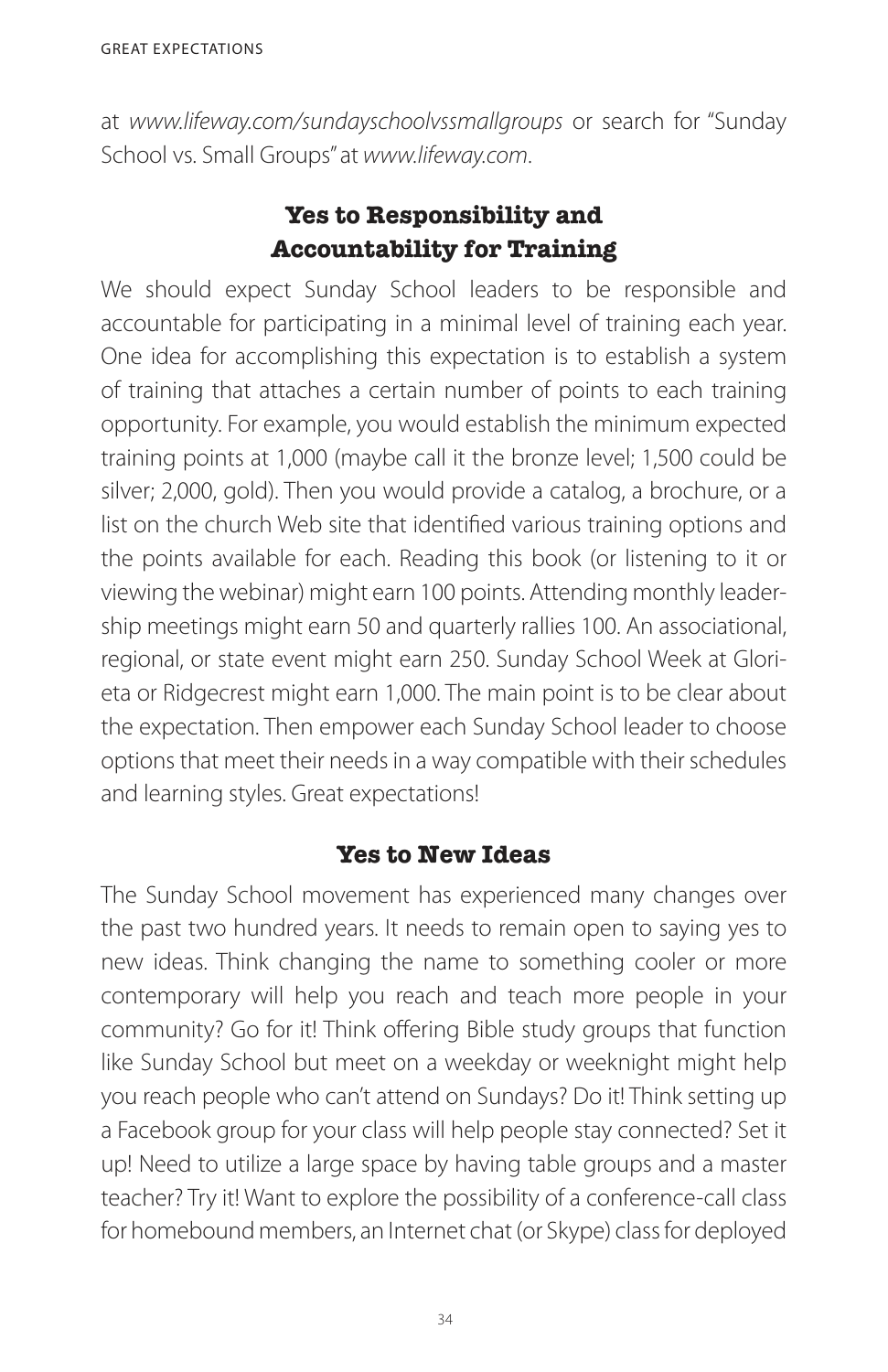military personnel, or a Twitter #hashtag class for college students away at school? Experiment with it!

When reviewing new products, *Wired* magazine uses the terms *wired* and *tired* to distinguish between what the editors consider truly innovative features and the ones that don't work well or between designs that are truly cool and those that don't function well. Some would say everything about Sunday School is tired. I would argue that they're wrong. Most features of Sunday School still work—and work well, especially if it's a Great Expectations Sunday School. But Sunday School needs to be open to saying yes to being wired too. I'm not worried about Sunday School surviving its third century. But I want it to thrive, not just survive! I don't know about you, but I have great expectations for Sunday School in the 21st century.

#### **… And Maybe a Few Old Ones!**

There are some ideas that are not particularly wired, nor are they tired. They've just been retired by many. It might be wise to rewire and retry some of these old ideas. All of these ideas were once considered innovative or ingenious—wired, if you will! Maybe we could say yes to some of them again. Let's explore a few of these classic ideas.

*Literature distribution.* This classic practice centered on a simple idea: take a copy of the Sunday School learner guide to every person on the class ministry list before the beginning of each new quarter. Isn't that a lot to expect? Exactly! It's a great-expectations practice! And a practice built on great excuses. You see, it gives a class leader a great excuse to drop by a member's home for a quick, at-the-door, "Don't want to come in" visit; say a brief word about the upcoming Bible study; and ask whether the member has any prayer needs. It helps overcome the main excuses people have for not attending Sunday School: they don't feel they're wanted, and they don't feel confident in their knowledge of the Bible. Organizationally, this practice provides a great excuse to enlist and deploy care-group leaders. Isn't that an expensive investment? If you use LifeWay materials, it's a couple of dollars a person. That's just eight dollars per person per year. I think I could talk even the stingiest

35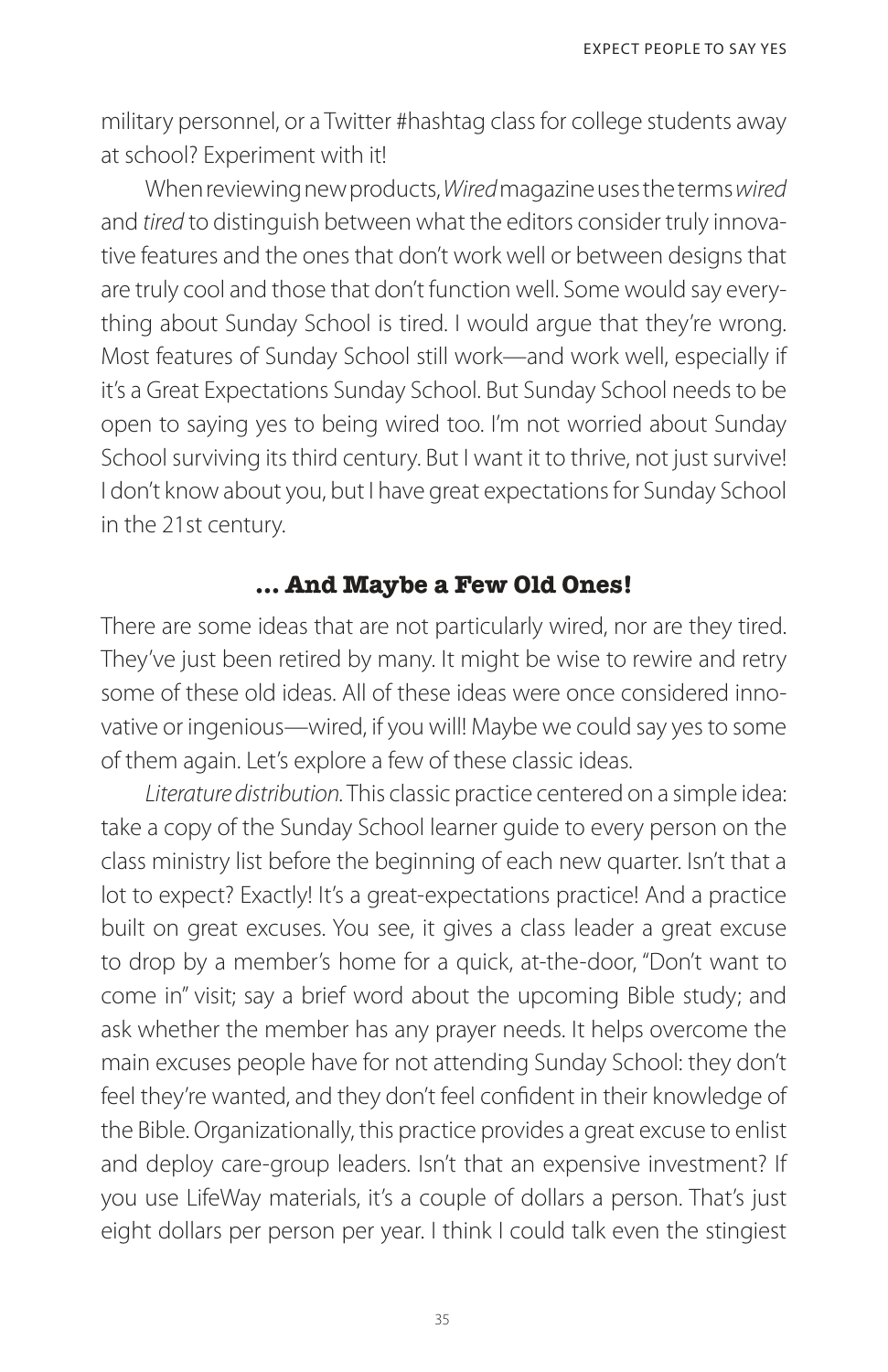finance committee into considering this old idea if I presented it in the right way, not to spend more money on literature but to stay in regular touch with members and provide them Bible study material from their church—whether or not they attend. (By the way, I am absolutely confident that such an effort more than pays for itself—in attendance and giving. But then, I sort of operate on great expectations!)

*Family responsibility and take-home sheets.* Sunday School is an effective disciple-making ministry for people of all ages. But it's not enough by itself. Parents who delegate complete responsibility for the spiritual development of their kids to Sunday School or any other program are not taking seriously enough their most important responsibility as a parent: making disciples of their own children. That is the objective behind the take-home sheets that most churches provide. It's not enough, however, to simply give them out. Make sure parents understand that these simple pages, which typically include the Bible story and perhaps an activity, are provided to help them reinforce the Sunday School experience at home. There is also a possible bonus effect on many moms and dads. If they do not know the Lord, they will be exposed week after week to a Bible story. The take-home sheet is one of the oldest traditions of the Sunday School movement. But it's an old idea that's still a good one!

*Door-to-door visits.* Since the previous idea is based on the premise that at-the-door visits are still possible in our cocooned society, let's explore that classic idea as well. I hear a lot of people—even pastors say, "You can't knock on doors in our community." But you know what? I keep hearing stories from pastors who are challenging that idea with remarkable results. I recently received the following story in an e-mail from Bill Taylor, who preceded me as the director of Sunday School for Southern Baptists and now heads an exciting ministry called Upward Partnerships. UP matches seminary students who are studying to be ministers of education with churches that can't afford one and provides financial and mentoring support from a sponsor church and its minister of education. Bill's e-mail describes a UP church in San Diego: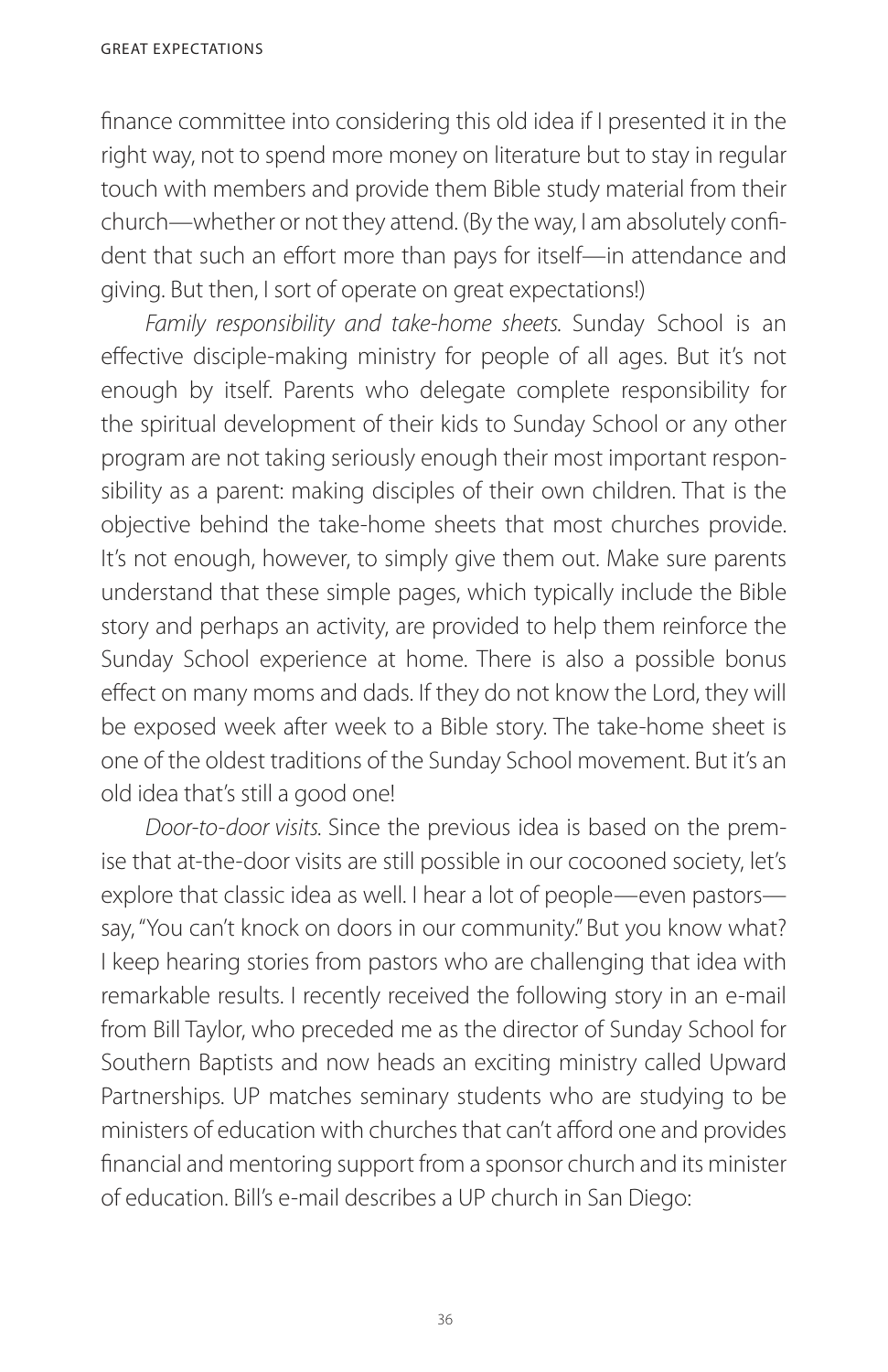UP pastor Matt Smith started a new church in March 2008 in the La Jolla area, a very upscale area in San Diego, not known for churches but rather art museums, golf courses, beaches, and rich folks. The name of the church is Barabbas Road Church because of the location on Barabbas Street. It is a very young congregation, and God is blessing them greatly. We placed Paul Rochford as a UP Christian educator in this church in June 2008 because Bill Gambrell and Johnson Ferry Church stepped forward and provided a UP scholarship for Barabbas Road Church. Bill is Paul's mentor.

 This is an upscale community. These two young ministers are on the cutting edge of ministry in one of America's great cities. They have started doing door-to-door evangelism in La Jolla. Reception and results have been positive. Recently at midnight they worked most of the night chalking San Diego with the message "Who is *barabbas.com?"* The city was covered with these chalk messages on the sidewalks, streets, etc. Already 10 new members have joined the church as a result of this activity, which seems pretty wild. In an area where you would not expect results from door-to-door evangelism, these two UP leaders are thriving in a city that does not seek the Lord. If you want to check out their Web site, it is *www. whoisbarabbas.com*.

 Our UP class met last Monday in San Diego. It blesses me every time I travel to San Diego for this meeting because of young leaders such as Matt and Paul. They are truly on the cutting edge, but they are smart enough to realize that some of the old practices still have merit. You just have to work them.

Maybe door-to-door-visitation is an old idea we ought to say yes to again!

*Visitation appointments.* Here's sort of a strange great expectation. This strategy was developed as a compromise to a twin dilemma. On the one hand, it's sort of uncomfortable—and perhaps

37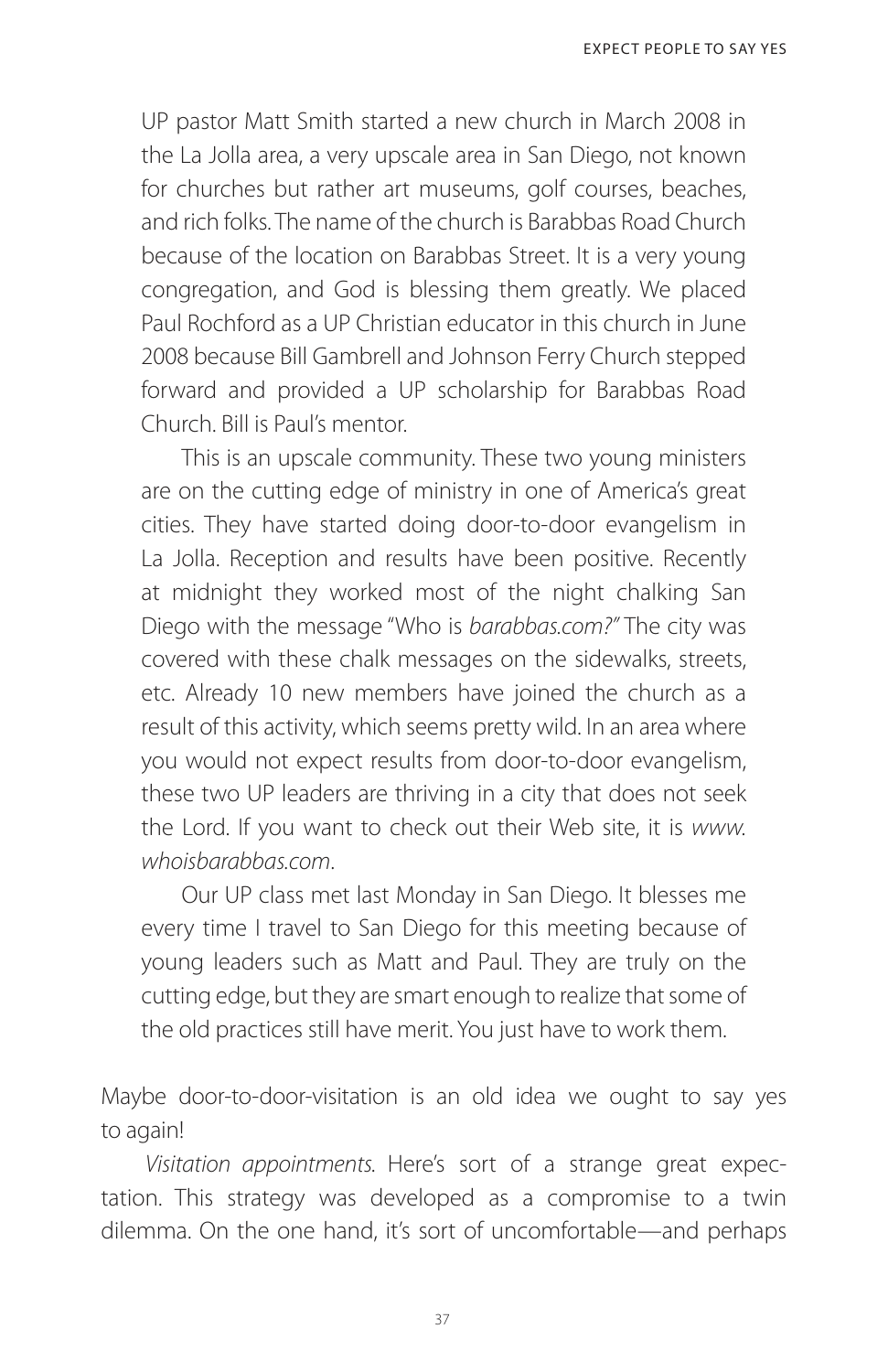counterproductive—to have someone show up at the door unannounced. Likely, the person's house is not ready for company. So the solution some churches employ is to make appointments. The problem with asking for appointments is that it usually doesn't work! I heard Elmer Towns say one time that the track record at Thomas Road Baptist Church was that 50 percent of the people they called to make an appointment with said, "No thanks"; and of the 50 percent who said, "Sure," half of them would not be home at the time of the appointment. Thus the compromise: drop by a prospective member's house unannounced, but announce quickly at the door, "We don't want to come in!" You'll see immediate relief on the face of the person you're visiting, and you'll accomplish what you dropped by for:

- 1. Thanking them for visiting and inviting them back
- 2. Delivering information about the church
- 3. Most importantly, seeing each other face-to-face

All without trying to get in. A different kind of great expectation, to be sure. But give it a try. It's a lot better than not going at all!

*Class meetings.* This idea is such a classic that maybe you have never heard of it before! The class meeting has its roots in a day when Sunday School classes took seriously the tasks they had beyond the weekend Bible study experience. I have actually attended a few of these. My favorite was in my first church, where I was invited to the monthly class meeting of Dess Aldridge's class (her husband, Sherman, was my first Sunday School director). She had invited me to challenge the class about the work of Sunday School. We enjoyed some wonderful finger foods while we talked. But the purpose of the meeting remained clear: to talk about ways the class could be more effective at reaching, teaching, and ministering to members and prospective members. I think they also had a devotional, but it was primarily a strategy meeting.

The closest thing I've experienced since then was just a couple of months ago in the home of the teacher of the class of which Vickie and I are associate members in our church. All of the class officers were there,

38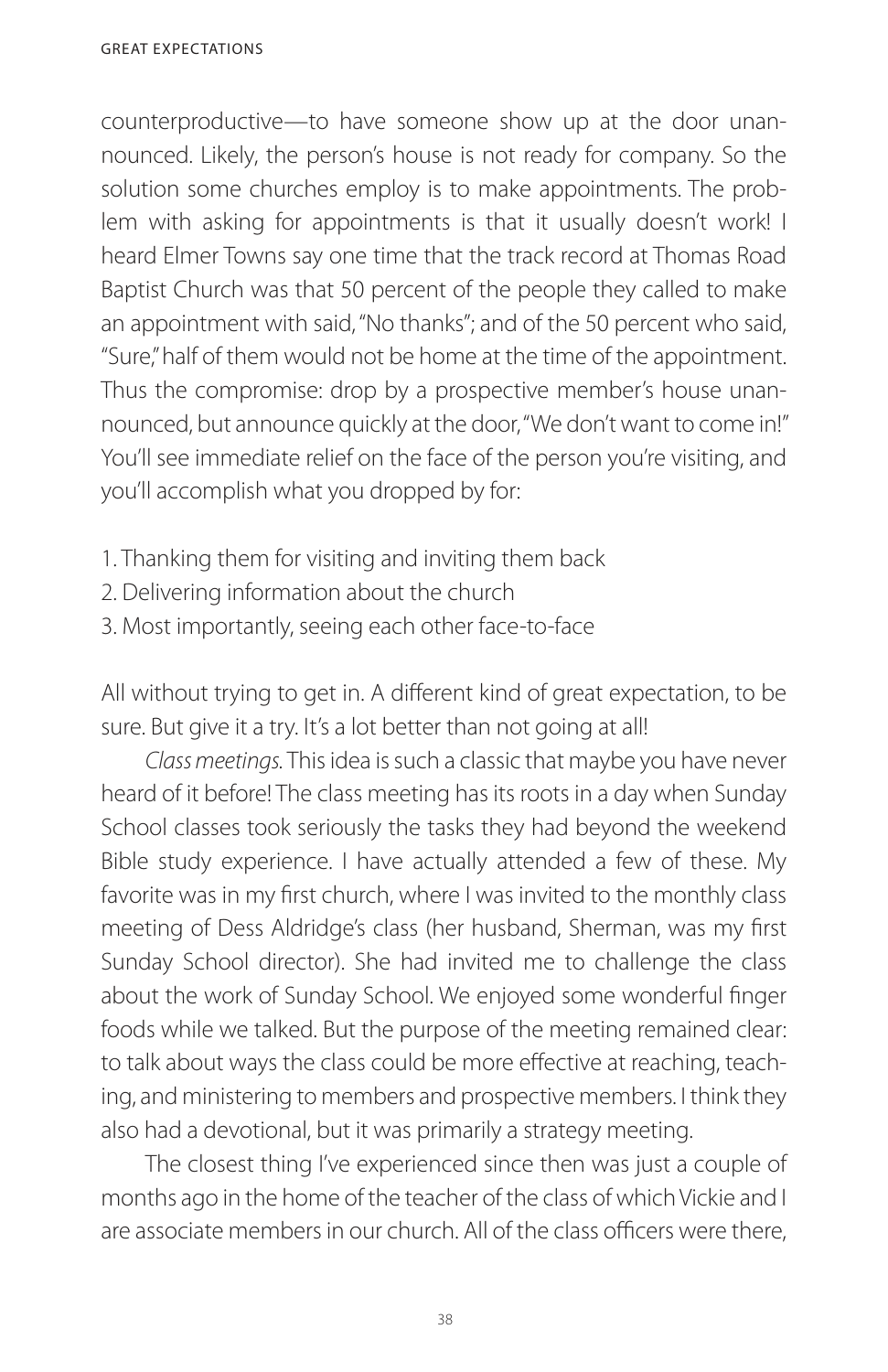along with the newly enlisted team of care-group leaders, so I took the opportunity to instill the leaders with some great expectations!

*Men's and women's classes.* Recently I attended a Beta conference, an intense training experience for ministers of education with three or fewer years of vocational ministerial experience. One of the young leaders at the conference commented that he was trying something new he'd like to get feedback about. The new idea: separate classes for men and women! Maybe you remember when coed classes were the new thing. Apparently, it's now one of the old things! And some young leaders are discovering the potential for accelerating Bible-centered life change through the employment of single-gender classes. This leader expressed some great expectations about these classes, and we encouraged him to go for it. I was amused to see other participants eagerly writing down this innovative idea!

That turned out to be a perfect set-up for me to encourage the group to consider single-gender care groups, even in coed classes. I've given the reasons for that viewpoint in previous books. The basic idea is that if you have couple care-group leaders, the women call the women while the men neither make nor receive calls. Additionally, if your class breaks into care groups for the final 10 to 15 minutes of class for sharing and praying, men and women will be more transparent in singlegender groups.

#### **Yes to Planting New Classes**

The greatest expectation of all may be that classes will say yes to planting new classes. The entire final chapter of this book is devoted to that great expectation!

*If you have faith the size of a mustard seed, you will tell this mountain, "Move from here to there," and it will move. Nothing will be impossible for you. Matthew 17:20*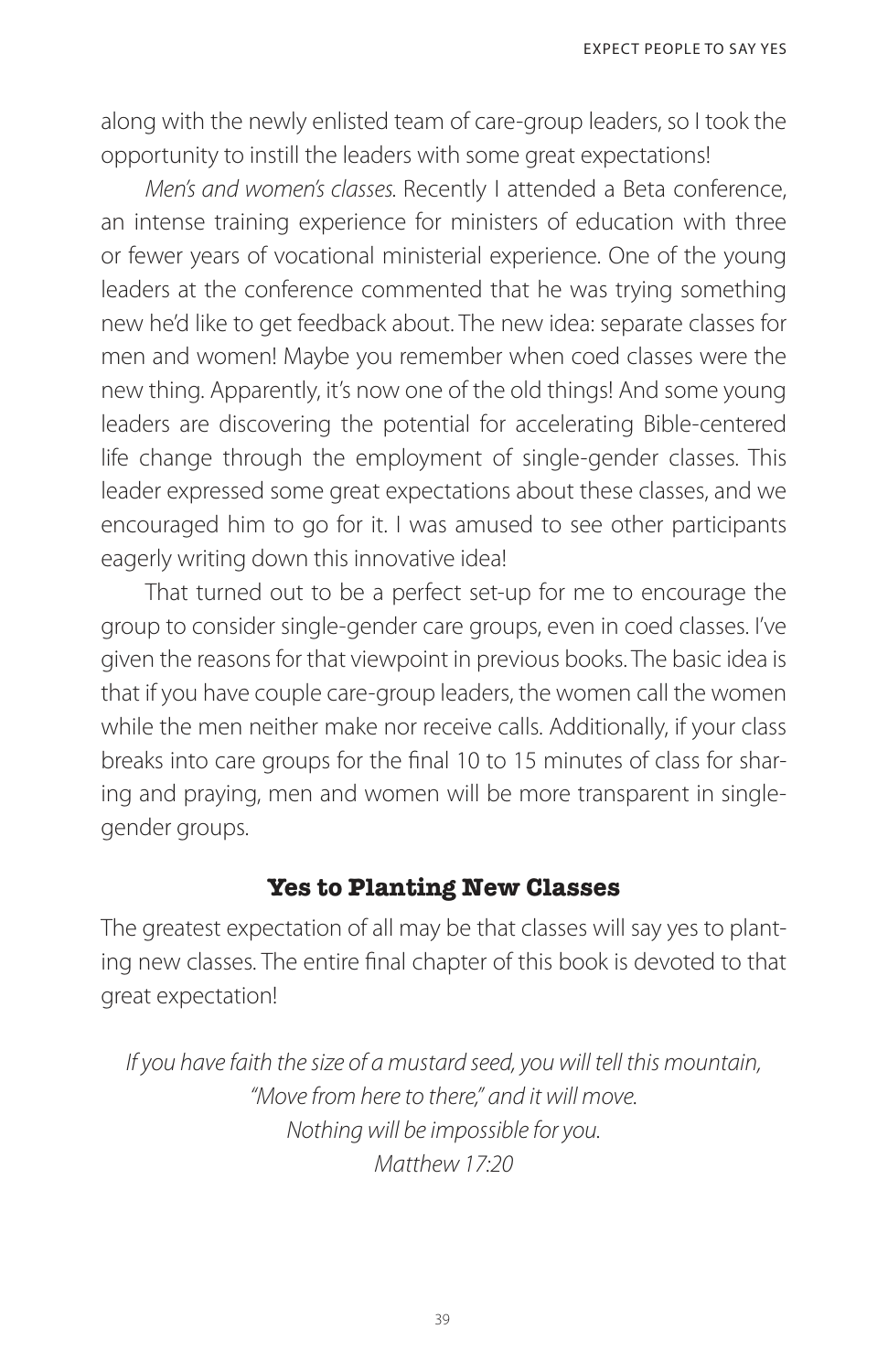Chapter 3

asses to Reproduce

*Those who sow in tears will reap with shouts of joy. Though one goes along weeping, carrying the bag of seed, he will surely come back with shouts of joy, carrying his sheaves. Psalm 126:5-6*

One of the great joys we've experienced with our grown children is hearing these words: "We're expecting!" We didn't have to ask for further explanation! We knew they weren't expecting to get a promotion at work, rent a new apartment, or buy a new refrigerator. With those simple words we knew they were expecting a baby! And from that moment forward, we were expecting a grandchild!

## **The Irreducible Law of Kingdom Growth**

Ideas abound about how a Sunday School, a church, or the larger kingdom of God grows. All of those theories can be reduced to this most basic principle:

## *Start new units.*

New preaching/teaching points. New missions. New churches. New ministry teams. New small groups. New discipleship groups. New Sunday School classes. According to Ed Stetzer, the director of LifeWay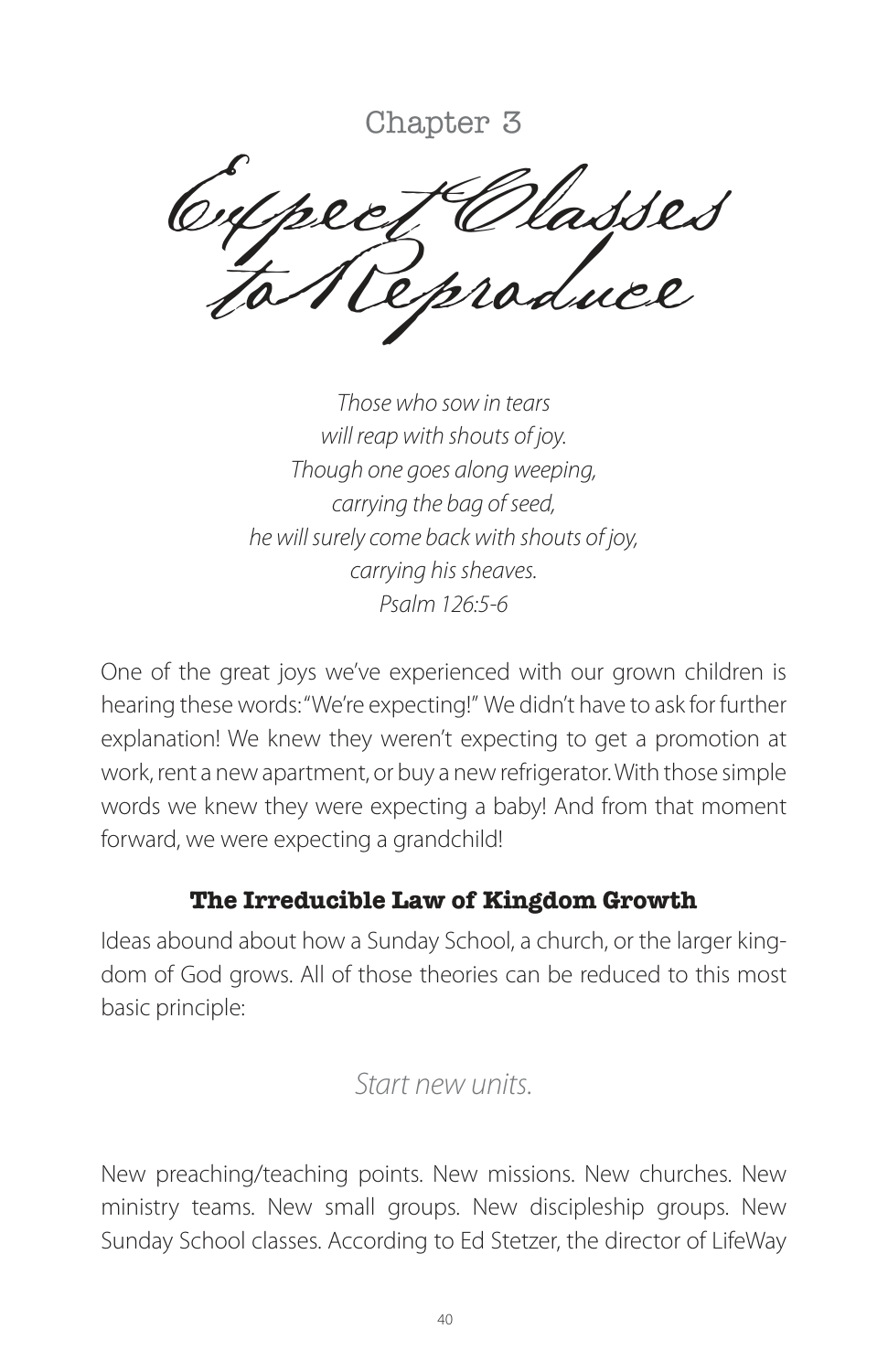Research, there is only one continent in the world where Christianity is not growing: North America. Why? Could it be that we are so huddled together in our Christian subculture that we've forgotten what our mission is? Stetzer challenged participants in the 2009 Sunday School Week events at Glorieta and Ridgecrest to move out of rows, into circles, and from those circles engage the world to serve and save the lost. One way to accomplish that mission is to multiply the number of classes and small groups, what Ed calls small missional communities.

## **How Long Should a Class Wait to Reproduce?**

Most classes will max out at about two years. Classes that have existed for more than a couple of years typically do not continue to grow, because they tend to become closed groups. Not necessarily on purpose. It just sort of happens. "Wait a minute," you may protest. "New people join our class every year." That's almost certainly true. But is your class really growing? Or is it covering your churn? Most churches—and classes—will churn out about 20 percent of its members every year. As I've already mentioned, you can cover a 20 percent churn by adding your share of church shoppers—Christians who are looking for a new church or class. It is rare, however, for a class to continue to experience real growth after its first two or three years.

#### **How Do We Know if It's Time to Reproduce?**

There are several indicators that your class may be ready. One is that the growth of the class has plateaued. You may experience highattendance days when attendance temporarily swells, but on average the class has a fairly predictable attendance. Another clear indication is that the room is full. In fact, when it is usually 80 percent full, you should consider it full. Another indicator is that your class lacks energy.

## **A Nine-Month Apprentice**

The key to successfully planting a new class is an apprentice teacher. Since we're talking about expecting, why not consider a nine-month process to get an apprentice teacher ready to assume the leadership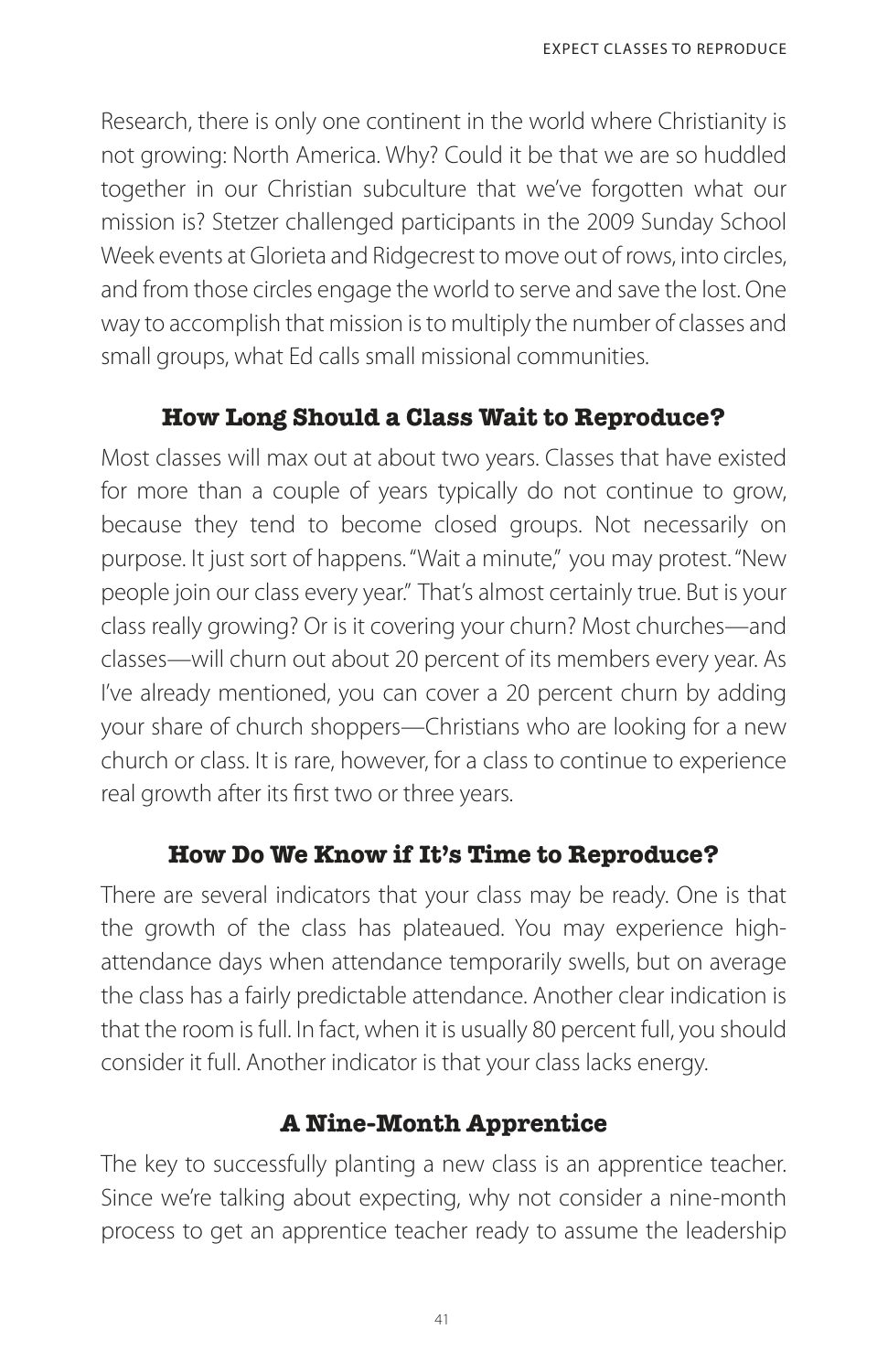of a new class? The first step in the process is to prayerfully identify a potential apprentice. How do you do that? Just ask someone with potential to teach in your place when you're going to be out of town. When you return, casually get feedback from class members: "How did Hal do Sunday?" If the response is something like "He was OK, but we're glad you're back," you probably need to keep looking. Next time you may ask Sam to teach. If you get similar feedback, keep looking. But soon you'll get this kind of feedback: "Bob was surprisingly good! When are you going to be out of town again?" You've found your candidate! The next step is to sit down with the potential apprentice and ask him or her to pray about what you have in mind: a process of several months during which he or she will teach every time you're gone, then sometimes when you're present so that you can be a coach. Clearly state that the endgame of the process is to start a new class, with him or her as the teacher. Ask the candidate to pray about it. Covenant to keep the plan between yourselves until it's time to tell the class.

## **The Curriculum Connection**

A church or a class that adopts a curriculum plan tremendously increases the chances of successfully planting new classes. How's that? Compare two different responses by the teacher when the apprentice asks what to teach on the Sunday he or she is out.

- 1. "Well, I just ask the Lord to speak to me and direct me to a passage I think the class would be interested in. Then I study my vast collection of commentaries and other resources to put the lesson together."
- 2. "Here's a copy of the leader guide that goes with the learner guide the class is using. Just do what it says. Later you'll learn to be more creative and use other resources. But this is a good place to start."

The advantage of using a Sunday School curriculum is doubly true for apprentices in preschool and children's classes, in which the use of creative activities and learning centers that relate to the Bible story are essential to a life-stage-appropriate learning experience. Maybe one of those classic ideas churches might consider saying yes to again is dated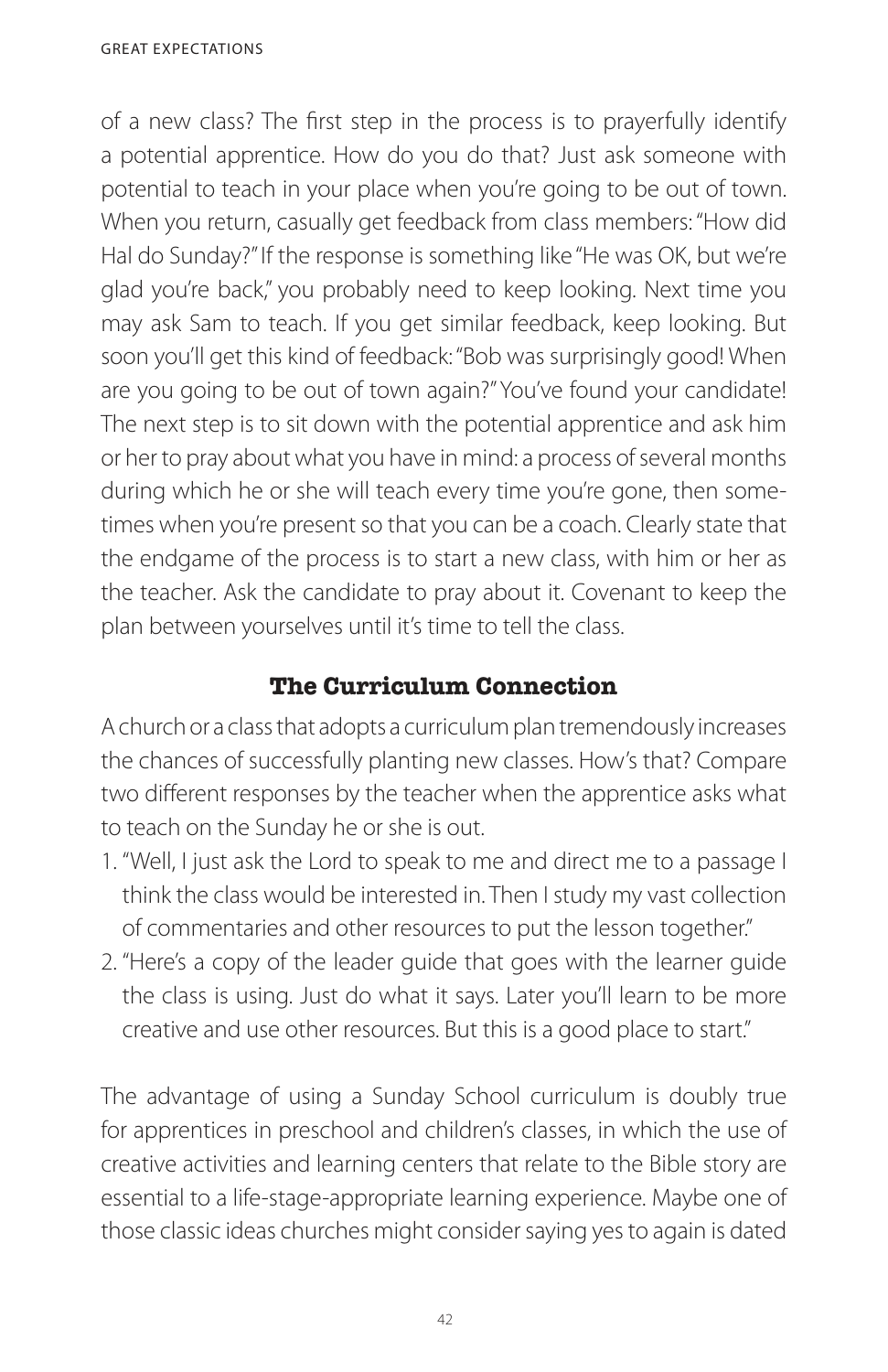curriculum materials! Am I just trying to sell materials? No! I'm trying to help churches and classes remove a barrier that prevents them from starting new classes. But that's not the most significant barrier.

#### **The Number One Blocker**

The number one blocker to developing an apprentice teacher and thus reproducing adult classes is the associate or team teacher. It seems like a good idea to have a steady standby anytime the regular teacher is not able to teach. That's fine if the associate or team teacher has the desire and intent to eventually accept the challenge of leading his or her own class. Unfortunately, that's often not the case. Rather, the associate just wants to teach and is usually fairly good at it. But he may not have a desire to shepherd his own class. So, in essence, what seems like a good idea results in the unintended consequence—or sometimes a subconsciously intentional one—of effectively preventing a class from reproducing by blocking the number one factor in starting a new one: the apprentice teacher. The solution lies in enlisting a true apprentice (maybe even the associate) who buys into the great expectation of planting a new class. After a proper germination period you're ready to make the big announcement to the class.

## **Breaking the News**

You can expect many members to resist or object to the news at first. This is how it usually goes. The teacher announces, "God has really blessed us, and I think the time has come for us to plant a new class." Lips draw in. Arms cross. Eyes glare. There is obvious tension in the room. The teacher continues, "Here's the good news! No one will be forced to take part in the new class. Everyone who wants to remain in our class can do so." No coercion. No guilt trips. People start to relax a little as you deal with their number one objection. So you continue, "But we will need a few missionaries to help start the new class. Not everybody! Just a few of you who will agree to be a core group for the new class during its infancy. We may need some of the missionaries to accept responsibility as care-group leaders or other positions." The faces of a few begin to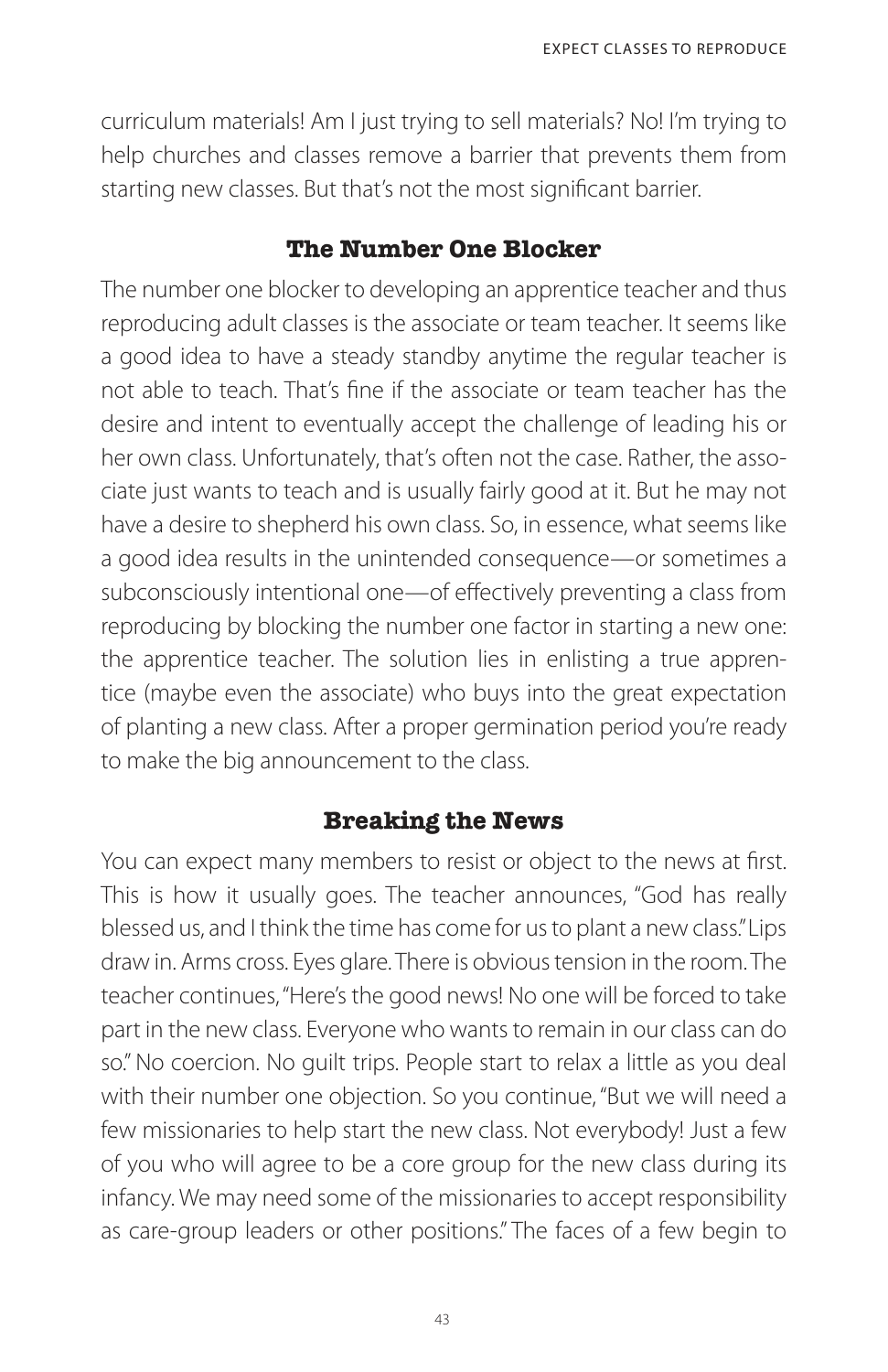indicate anticipation. Then you announce that Bob will be the teacher of the new class.

At least three groups will volunteer to help start the new class:

- 1. Those who want the adventure of being missionaries
- 2. Those who like Bob's teaching style better than yours
- 3. A few who are experiencing relational discomfort in the class and need a gracious way to leave

Then you announce the date. The Sunday before Easter is an excellent time, as is the beginning of a new church year.

## **Celebrating the New Plant**

When the big day comes—or even better, the weekend before—make a huge deal of it. I have heard of pastors, educational staff, and Sunday School directors who dress in gardening clothes for a big announcement in the worship service. Both teachers are called to the front. The class may also be called forward and asked to gather around the teacher whose class is planting a new one. Then the members who have agreed to be missionaries to seed the new class gather around the new teacher. The groups don't have to be evenly divided. In fact, an appropriate goal is probably for one-third to start the new class. It may actually grow faster that way. The result is that both classes have an opportunity to experience a period of new growth—at least for a couple of years.

#### **Starting a Family Tree**

Once you've determined to start planting new classes every few years, start bragging about it! People brag about their kids and grandkids, so brag about your class kids! If you've just planted your first class, you might want to make a poster or a wall presentation that shows your class at the top, maybe a photo of the class. You might want to use another classic idea and have a class-photo day as a mini–highattendance campaign. (For added emphasis, do this on the day you're planning to announce the new class. The crowding of the class may amply demonstrate the need for a new one.) Then on its first Sunday,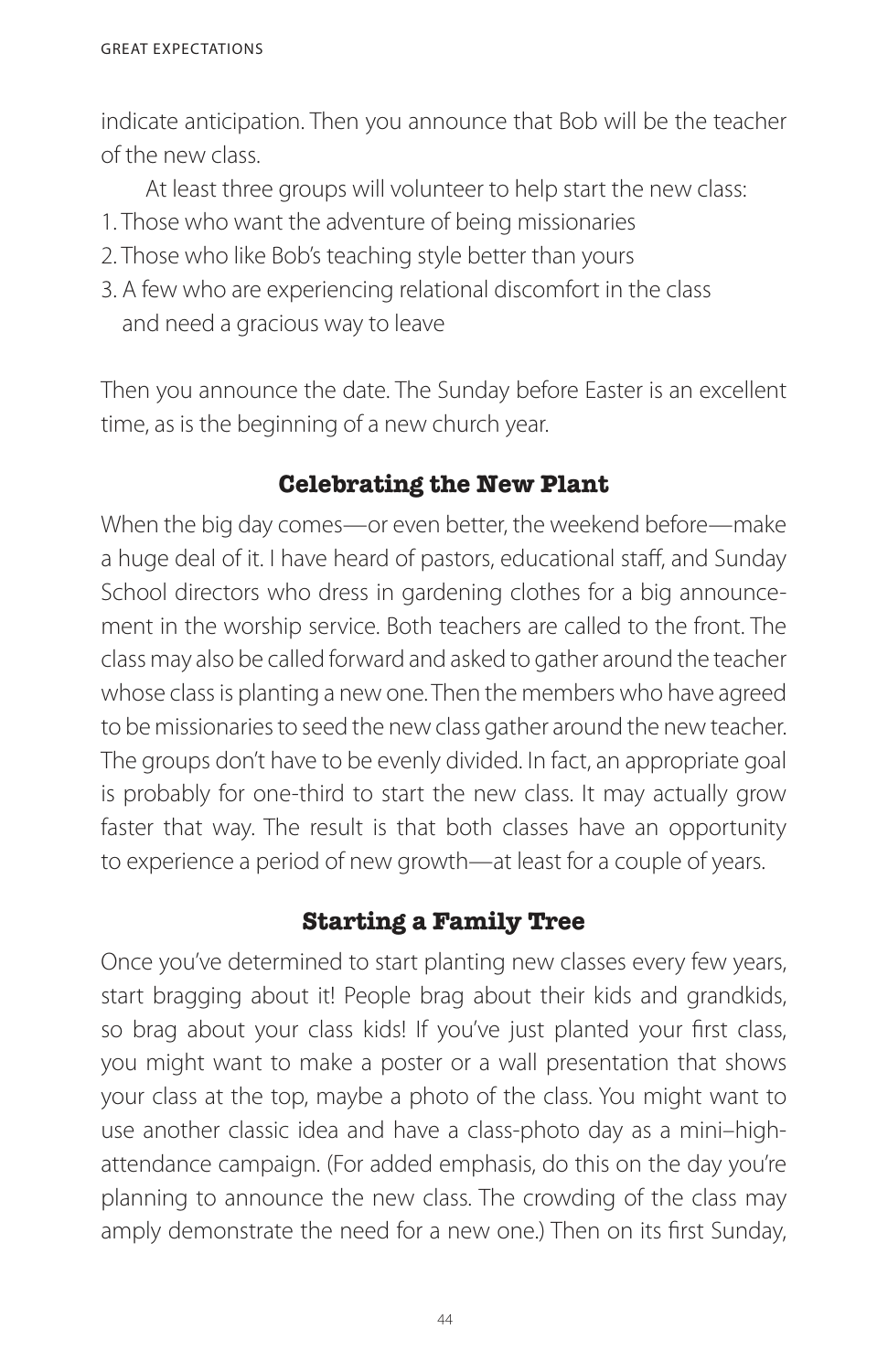take another photo of your seedling class! Put it below the photo of your class, connected by a string of yarn.

#### **A 10-Year Plan**

Now project this family tree forward 10 years. What will it look like then? How many new classes will your class have planted? Two more? Three more? Does your class have any grandkid classes? Then brag about them too! Ask your child class for a copy of the photo of their offspring they put on their family tree! If just one class in every church in North America that reads this book would follow a 10-year plan, the Sunday School movement—and maybe even the continent—could experience revival. There are about 400,000 classes in Southern Baptist Sunday Schools. About 60 percent of those are adult classes, or 240,000. If just 1 in 10 of those classes would commit itself to plant four classes over the next 10 years, that would result in almost 100,000 new classes by 2020. At an average attendance of just 10 persons per class, that would mean 1,000,000 more adults attending Sunday School each week, plus their children. But it starts one class at a time. Will yours be that class?

#### **A Great-Expectations Benediction**

" You, dear friends, building yourselves up in your most holy faith and praying in the Holy Spirit, keep yourselves in the love of God, expecting the mercy of our Lord Jesus Christ for eternal life. Have mercy on some who doubt; save others by snatching them from the fire. … Now to Him who is able to protect you from stumbling and to make you stand in the presence of His glory, blameless and with great joy, to the only God our Savior, through Jesus Christ our Lord, be glory, majesty, power, and authority before all time, now, and forever. Amen" (Jude 20-25).

*Neither the one who plants nor the one who waters is anything, but only God who gives the growth. Now the one who plants and the one who waters are equal, and each will receive his own reward according to his own labor. 1 Corinthians 3:7-8*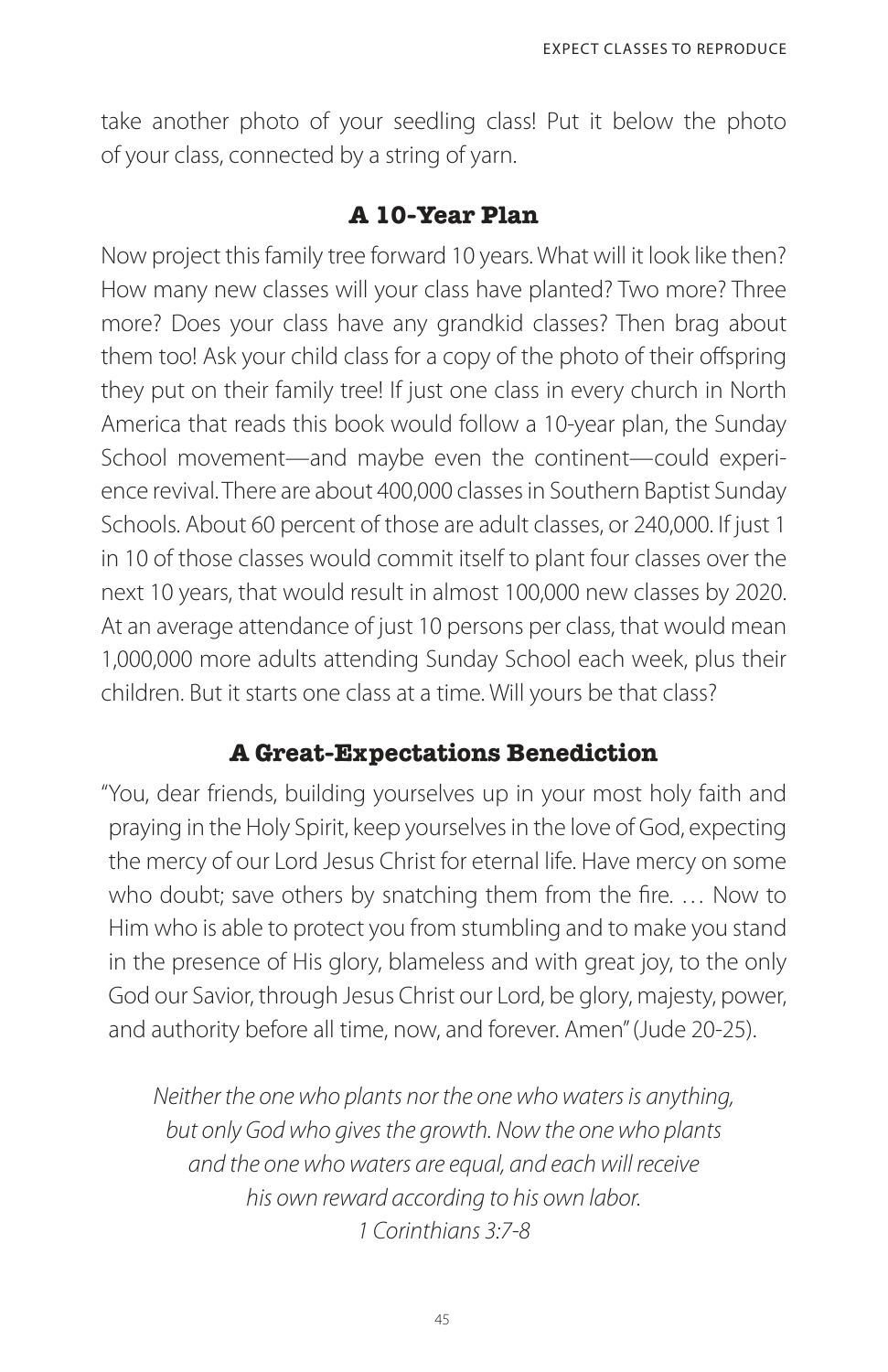## **Notes**

- 1. Al Mohler, "Charles Haddon Spurgeon—A Passion for Preaching, Part Three" [online], 22 September 2004 [cited 2 September 2009]. Available from the Internet: *www.albertmohler.com*.
- 2. Eric Geiger and David Francis, "Sunday School in a Simple Church" [online, cited 2 September 2009]. Available from the Internet: *www.lifeway.com/ simplechurch*.
- 3. Thom Rainer, *High Expectations* (Nashville: Broadman & Holman, 1999) 45. Having fielded a lot of questions about whether these findings apply to small groups, I asked Dr. Rainer. He said the research did not include small groups but that it is reasonable to assume there is a similar, if not exact, correlation, at least directionally.
- 4. David Francis, *I-6: A Six-Lane Strategy Toward an Inviting Sunday School* (Nashville: LifeWay Press, 2007). Also available from the Internet:*www.lifeway.com/ sundayschool.*
- 5. David Francis, "The Importance of the Door," *Baptist Press* [online], 11 March 2009 [cited 2 September 2009]. Available from the Internet: *www.bpnews. net*.
- 6. Wayne Poling, *The How-to Sunday School Manual* (Nashville: LifeWay Press, 2009) is a practical guide to all things Sunday School. Order at *www.lifeway. com,* call (800) 458-2772, or visit a LifeWay Christian Store.
- 7. David Francis, "Clear the Clutter," *Baptist Press* [online], 11 February 2009 [cited 2 September 2009]. Available from the Internet: *www.bpnews.net*.
- 8. Check out a sample of links to helpful Web sites at *www.lifeway.com/ sundayschool.*
- 9. The scheduled time and date are 4:00 p.m. eastern time (1:00 p.m. Pacific time) on Sunday, July 11. The only requirements are a high-speed Internet connection and perhaps a data projector. At the time of this writing, the event has just been conceived. For additional details, check *www.lifeway. com/events.*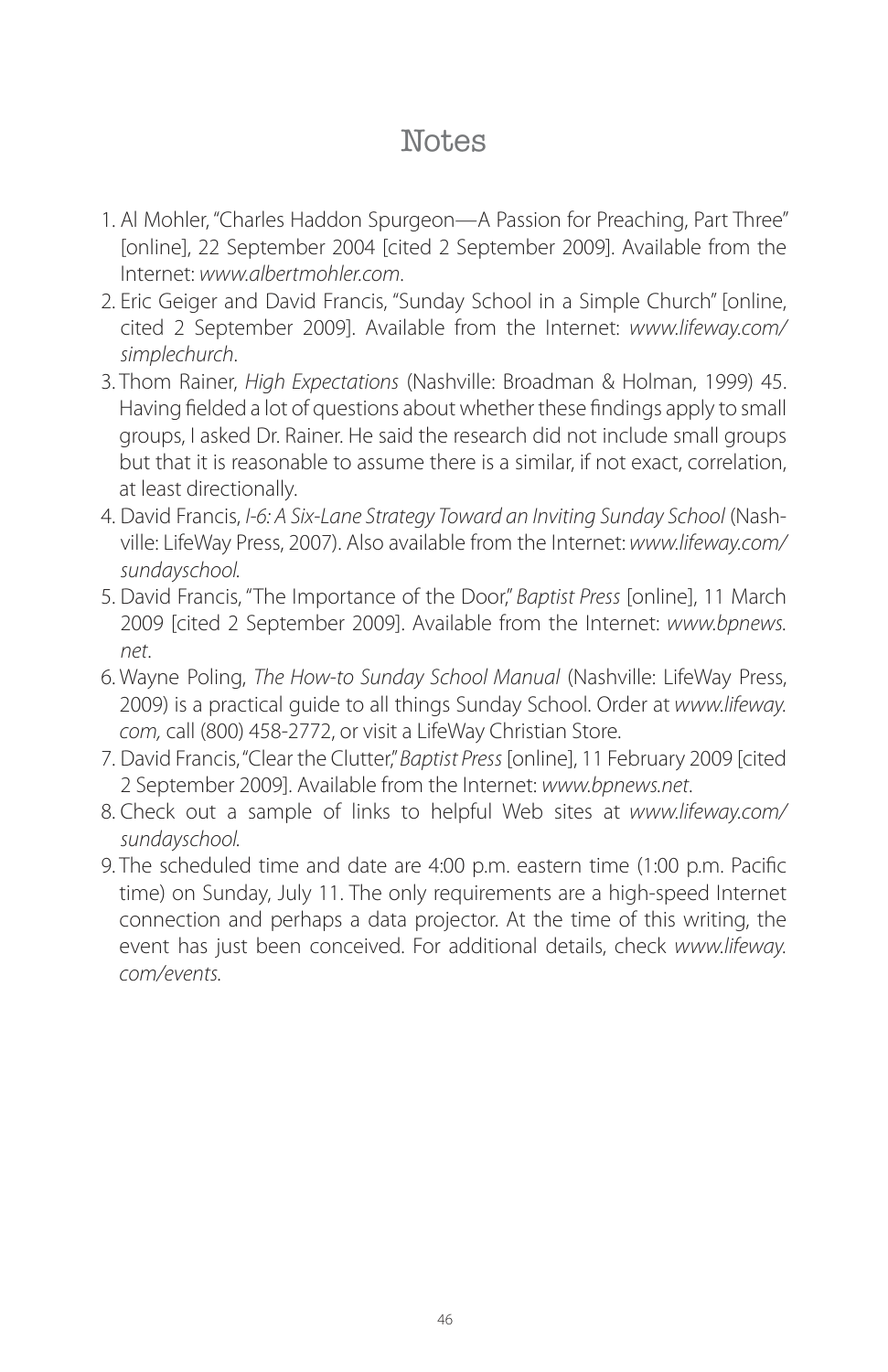## Other LifeWay Resources by David Francis

- Spiritual Gifts: A Practical Guide to How God Works Through You
- The Five-Step Formula for Sunday School Growth
- The 3D Sunday School: A Three-Dimensional Strategy to Help Members *and Leaders Fulfill the Great Commission*
- I-6: A Six-Lane Strategy Toward an Inviting Sunday School
- The Discover Triad: Three Facets of a Dynamic Sunday School Class
- Connect*<sup>3</sup> : The Power of One Sunday School Class*